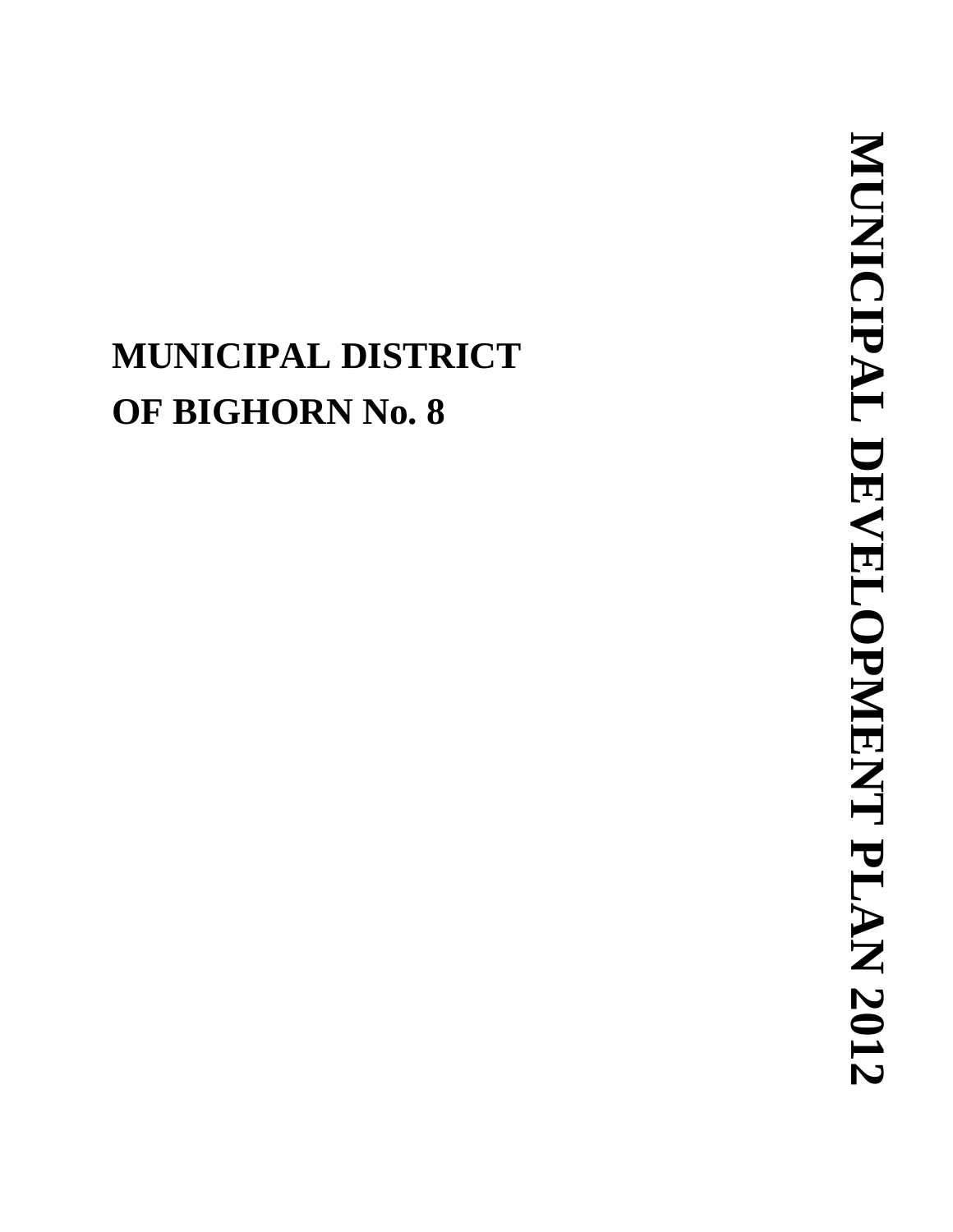#### **MUNICIPAL DISTRICT OF BIGHORN NO. 8**

#### **BYLAW 05/12**

BEING A BYLAW OF MUNICIPAL DISTRICT OF BIGHORN FOR THE PURPOSE OF ADOPTING A MUNICIPAL DEVELOPMENT PLAN IN ACCORDANCE WITH THE MUNICIPAL GOVERNMENT ACT, CHAPTER M-26, REVISED STATUTES OF ALBERTA 2000, AS AMENDED

**WHEREAS** The Municipal District of Bighorn No. 8 adopted a Municipal Development Plan on October 13, 1998 through Bylaw No. 13/98;

AND WHEREAS Council has undertaken a major review of the Municipal Development Plan;

**AND WHEREAS** the Municipal District undertook a substantial public consultation process as a part of its review, which included a Task Force with public representation thereon, workshops, newsletter articles and open houses;

AND WHEREAS Council, having considered at a public hearing the concerns of persons claiming to be affected by the Municipal Development Plan, believes that a new Municipal Development Plan should be enacted in order to achieve the orderly, economical and beneficial use of land in the Municipal District;

NOW THEREFORE, Municipal Council of the Corporation of the Municipal District of Bighorn No. 8 in the Province of Alberta, duly assembled in Council, enacts as follows:

- The document titled "MUNICIPAL DISTRICT OF BIGHORN NO. 8 MUNICIPAL  $1.$ DEVELOPMENT PLAN, 2012", attached to Bylaw No. 05/12 as Schedule "A", is hereby adopted.
- Bylaw 13/98 and subsequent amendments thereto are hereby repealed.  $2.$

This bylaw shall come into force and take effect upon the date of final reading thereof.

READ A FIRST TIME THIS 14TH DAY OF AUGUST 2012. SECOND READING THIS  $11^{TH}$  DAY OF DECEMBER, 2012.<br>THIRD READING THIS  $8^{TH}$  DAY OF JANOARY, 2013.

EXEĆUTIVE ASSISTANT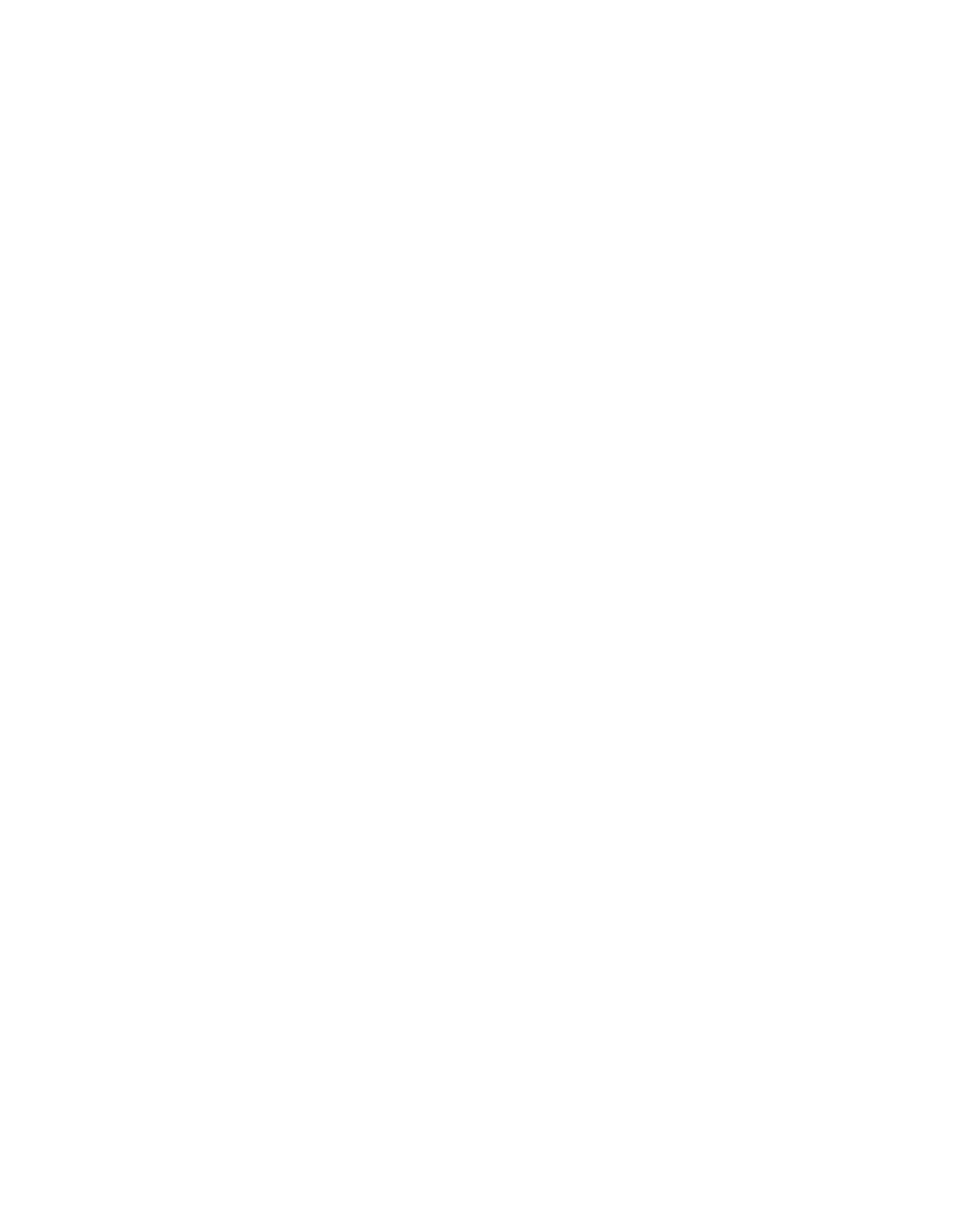# **TABLE OF CONTENTS**

#### PART A: BACKGROUND AND VISION

| $\mathbf 1$    |               |  |
|----------------|---------------|--|
|                | 1.1           |  |
|                | 1.2           |  |
|                | 1.3           |  |
|                | 1.4           |  |
|                | 1.5           |  |
|                | 1.6           |  |
|                | 1.7           |  |
| $\overline{2}$ |               |  |
|                |               |  |
|                | 2.1           |  |
|                | $2.2^{\circ}$ |  |
|                | 2.3           |  |
|                | 2.4           |  |
|                | $2.5\,$       |  |
| $\mathbf{3}$   |               |  |
|                | 3.1           |  |

#### **PART B: GENERAL POLICIES**

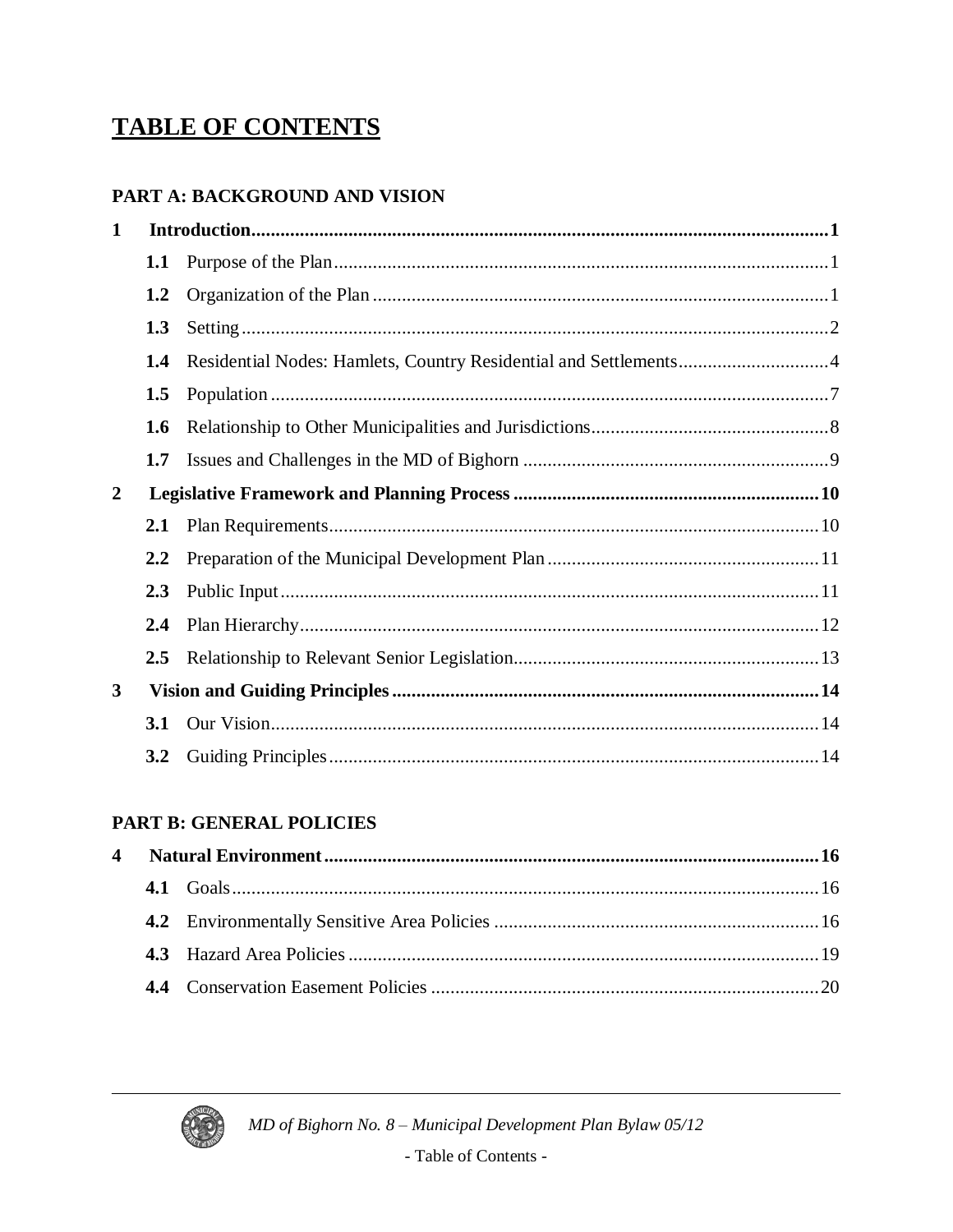| 5              |               |  |  |  |  |  |
|----------------|---------------|--|--|--|--|--|
|                | 5.1           |  |  |  |  |  |
|                | $5.2^{\circ}$ |  |  |  |  |  |
| 6              |               |  |  |  |  |  |
|                | 6.1           |  |  |  |  |  |
|                | 6.2           |  |  |  |  |  |
|                | 6.3           |  |  |  |  |  |
|                | 6.4           |  |  |  |  |  |
| $\overline{7}$ |               |  |  |  |  |  |
|                | 7.1           |  |  |  |  |  |
|                |               |  |  |  |  |  |
|                | 7.2           |  |  |  |  |  |
|                | 7.3           |  |  |  |  |  |
|                | 7.4           |  |  |  |  |  |
|                | 7.5           |  |  |  |  |  |
|                | 7.6           |  |  |  |  |  |

#### PART C: FUTURE LAND USE STRATEGIES

| 8  |  |  |
|----|--|--|
|    |  |  |
|    |  |  |
| 9  |  |  |
|    |  |  |
|    |  |  |
| 10 |  |  |
|    |  |  |
|    |  |  |

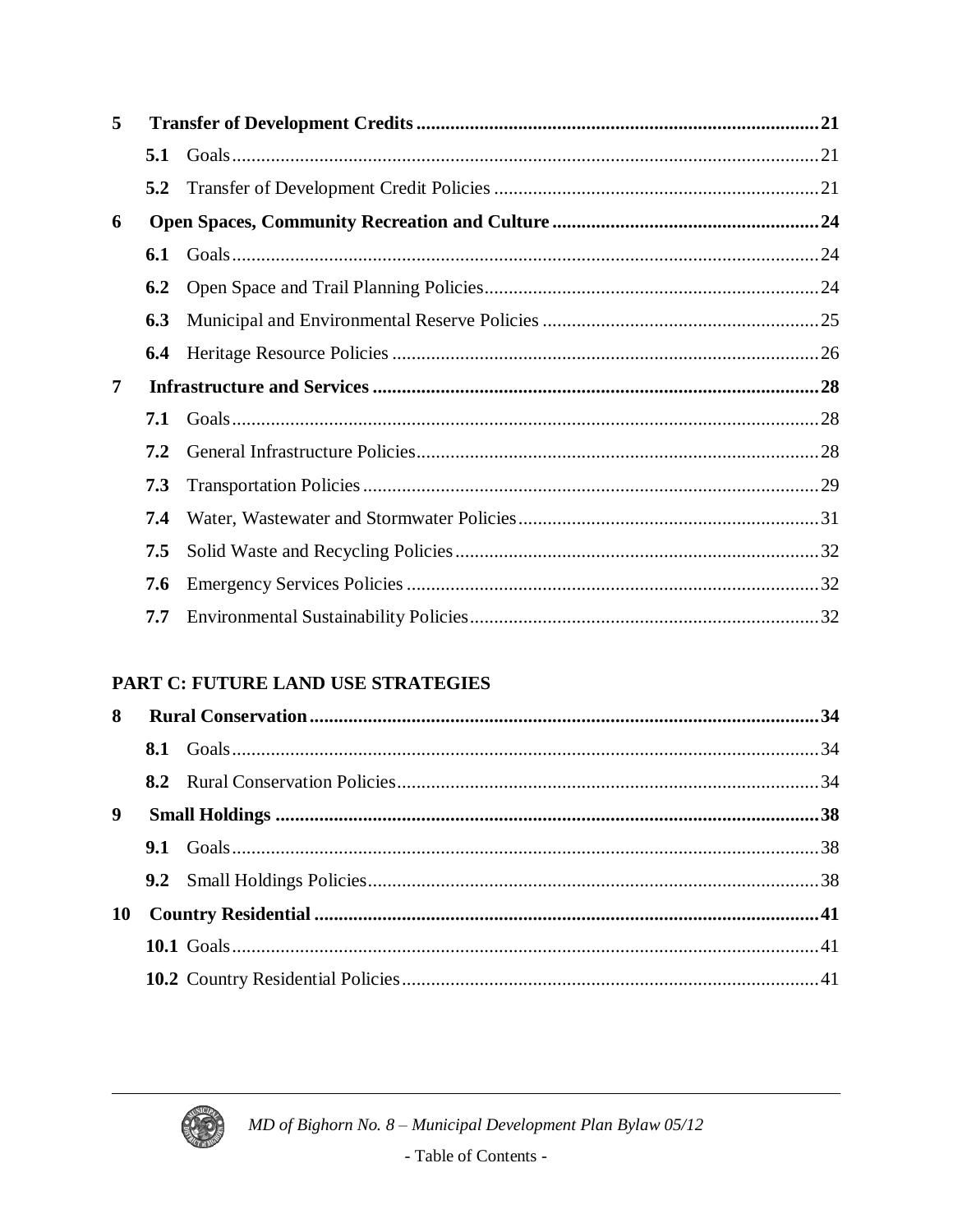| 11 |  |
|----|--|
|    |  |
|    |  |
|    |  |
|    |  |
|    |  |
|    |  |
|    |  |
| 12 |  |
|    |  |
|    |  |
|    |  |
|    |  |
|    |  |
| 13 |  |
|    |  |
|    |  |
|    |  |
|    |  |
| 14 |  |
|    |  |
|    |  |

### PART D: INTERMUNICIPAL AND PLAN IMPLEMENTATION POLICIES



MD of Bighorn No. 8 - Municipal Development Plan Bylaw 05/12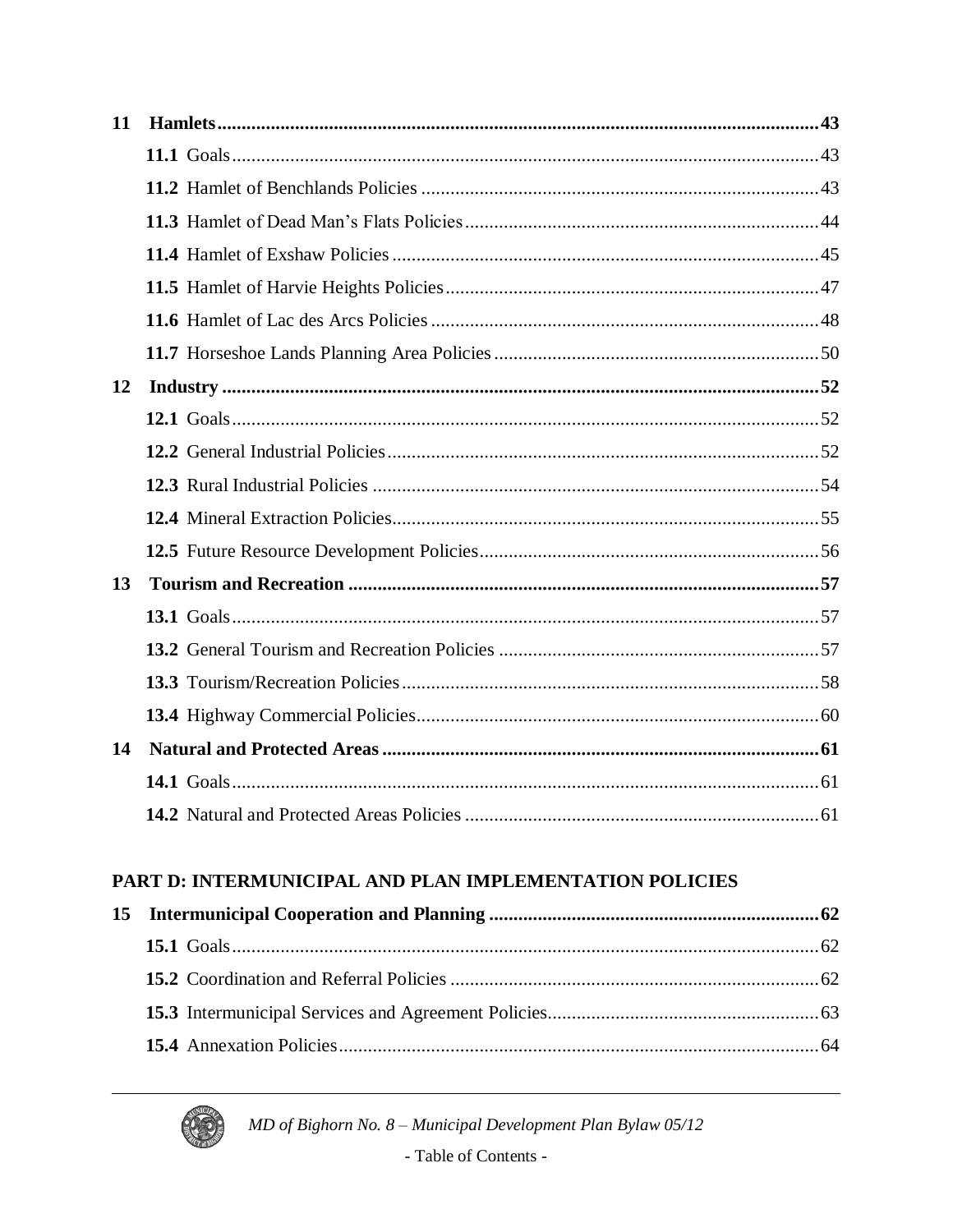### **APPENDIX A**

|--|--|

### **APPENDIX B**

| 18 |                                                          |  |  |  |  |
|----|----------------------------------------------------------|--|--|--|--|
|    | Figure 1 – Bighorn Bow Corridor Area Future Land Use Map |  |  |  |  |
|    | Figure 2 – Ranchlands Area Future Land Use Map           |  |  |  |  |
|    | Figure 3 – Benchlands Future Land Use Map                |  |  |  |  |
|    | Figure 4 – Dead Man's Flats Future Land Use Map          |  |  |  |  |
|    | Figure 5 – Exshaw Future Land Use Map                    |  |  |  |  |
|    | Figure 6 – Harvie Heights Future Land Use Map            |  |  |  |  |
|    | Figure 7 – Lac des Arcs Future Land Use Map              |  |  |  |  |
|    | Figure 8 – Waiparous Urban Fringe Future Land Use Map    |  |  |  |  |
|    |                                                          |  |  |  |  |

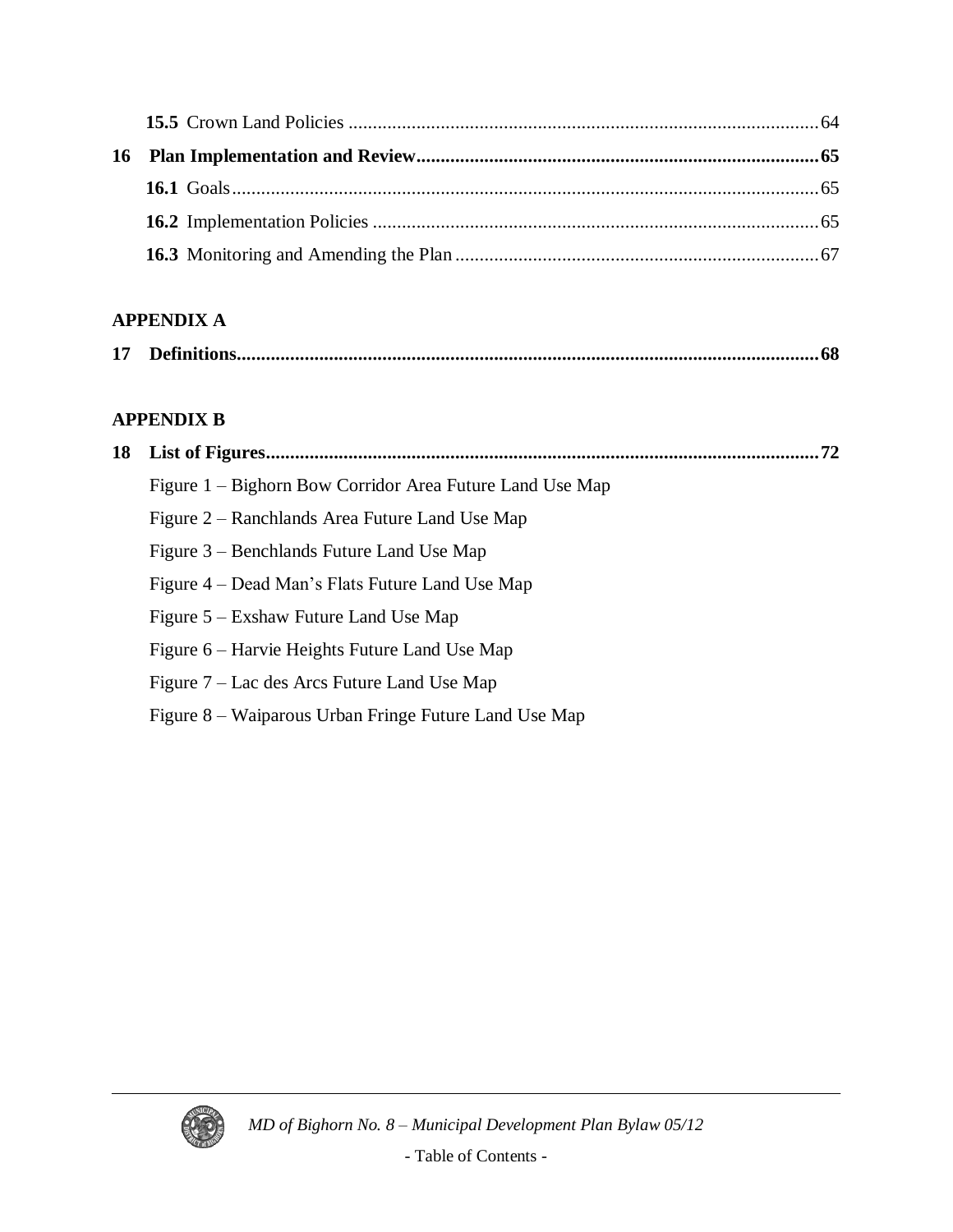### **1 INTRODUCTION**

#### **1.1 PURPOSE OF THE PLAN**

The purpose of this Municipal Development Plan ('MDP' or 'Plan') is to provide guidelines and policy direction for the future land use, growth and development of the MD of Bighorn. It is based upon input received from the public and stakeholders during a thorough consultation process. This Plan is designed to provide direction to all decision makers on land use, development and related matters in the MD of Bighorn. The MDP attempts to first recognize various issues, challenges and pressures being experienced today, and anticipated in the future. Secondly, through policy direction, the MDP enables the MD of Bighorn to effectively manage land use and development by balancing the values of high importance in the MD of Bighorn. These identified values include quality of life, economic opportunities, and the environment.

#### **1.2 ORGANIZATION OF THE PLAN**

The Plan is divided into four main parts. The background information contained in the Plan is intended to provide context and help guide policy interpretation, but is not meant to be interpreted as policy statements.

#### **Part A: Background and Vision**

Section 1 introduces the Plan and provides an overview of the MD of Bighorn. Section 2 contains an overview of the legislative framework and the planning process. Section 3 contains the MD of Bighorn's vision and the guiding principles which give broad direction for achieving this vision.

#### **Part B: General Policies**

Sections 4 through 7 contain goals and policy statements which are applicable throughout the MD of Bighorn, including those policies related to protection of the environment and conservation tools such as the transfer of development credits; the use and distribution of open spaces; community recreation facilities; the preservation of heritage resources; and the provision of municipal infrastructure and services.

#### **Part C: Future Land Use Strategies**

Sections 8 through 14 contain goals and policy statements regarding strategies that are instrumental in guiding future land use decisions. These land use strategies include Rural Conservation, Small Holdings, Country Residential, Hamlets, Industry, Tourism and Recreation, and Natural and Protected Areas.

#### **Part D: Intermunicipal and Plan Implementation Policies**

Section 15 of the Plan contains goals and policies related to intermunicipal cooperation and planning, including referrals, agreements and annexations. Section 16 of the Plan contains goals

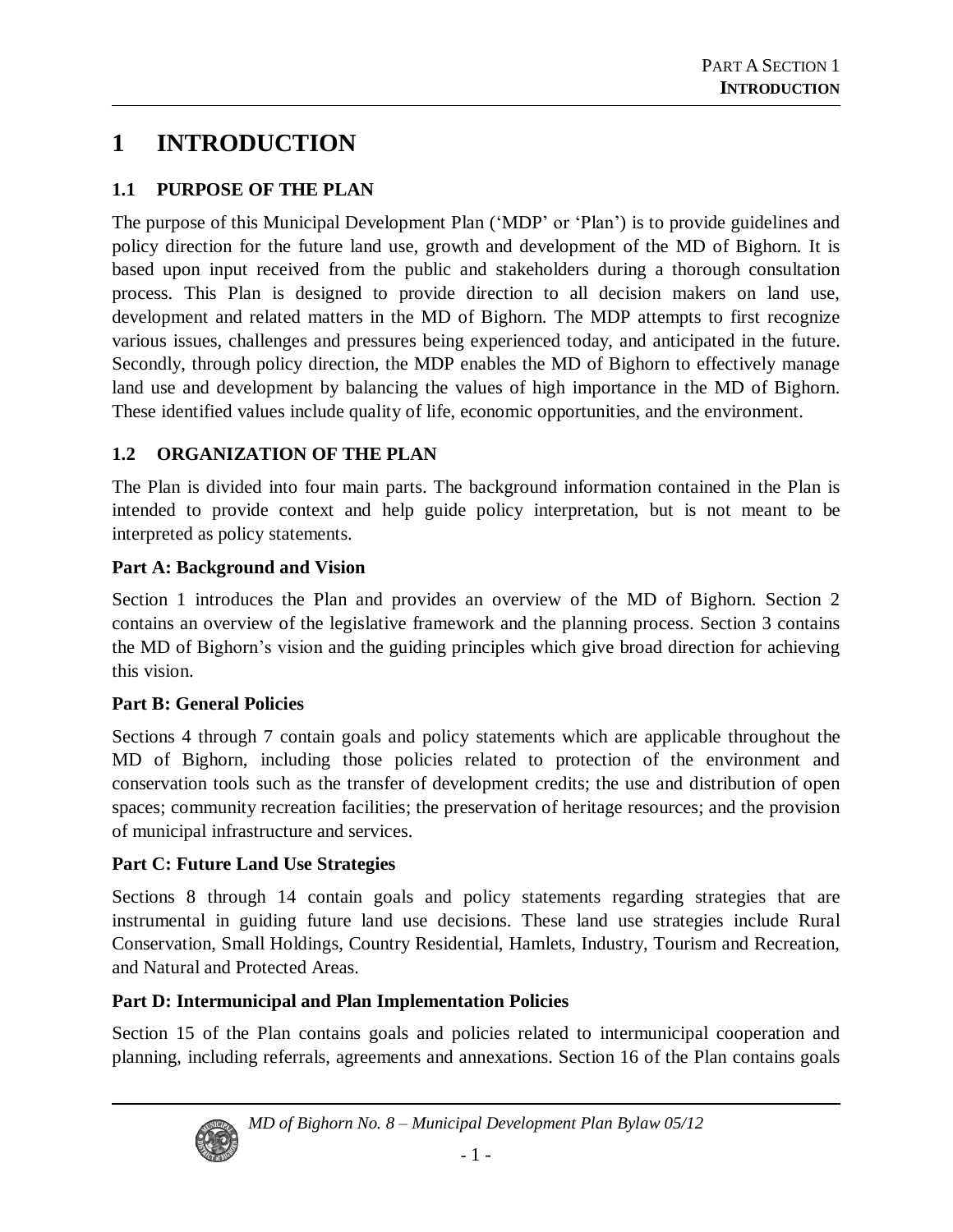and policies regarding the implementation of the Plan, and how the Plan will be monitored and amended.

#### **Appendices**

The definitions contained in Appendix A and the maps (Figures 1- 10) contained in Appendix B are essential components of policy implementation, and should be referred to for accurate policy interpretation. The Future Land Use maps illustrate where the various land use strategies are applied throughout the MD of Bighorn.

#### **1.3 SETTING**

The MD of Bighorn is situated in the eastern slopes of the Rocky Mountains in south-western Alberta and encompasses approximately 2,664  $\text{km}^2$  (1,029 mi<sup>2</sup>).



The MD of Bighorn consists of the Rocky Mountain Natural Region in its western part, and the Foothills Region in its eastern part. Much of the municipality is undeveloped, and it serves as an important natural area east of Banff National Park and north of Kananaskis Country. The MD of Bighorn contains important wildlife habitat areas, as well as an upstream source of water for the developed prairie areas to the east. Its abundant resources make it important for industry, and there is a long history of development going back to the late 1800's. At the same time, its beauty

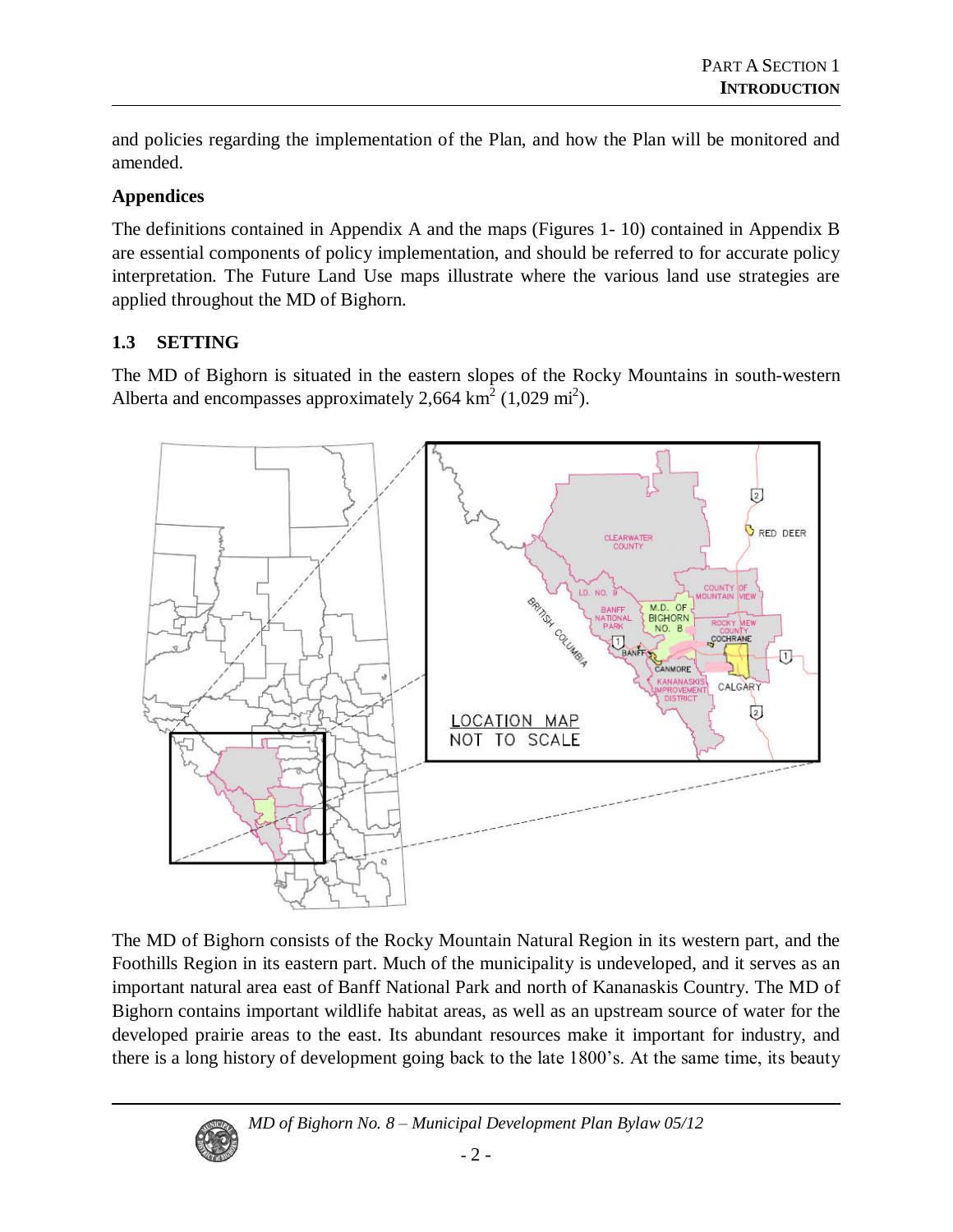and location make it attractive as a place to live, visit and recreate. Consequently, the municipality deals with a variety of competing interests.

For the purposes of this document, the municipality is generally divided into two geographic parts that are quite distinct.

#### **Bighorn Bow Corridor Area (Figure 1)**

The Bighorn Bow Corridor area of the MD of Bighorn surrounds a valley containing the Bow River and its tributaries that penetrate the front ranges of the Rocky Mountains. It provides eastwest access for major transportation routes and utility lines, being the Trans Canada Highway, the Canada Pacific Railway mainline, natural gas pipelines and power lines.

The Bighorn Bow Corridor area is characterized by the Alpine, Subalpine and Montane Subregions of the Rocky Mountain Natural Region. The ecological integrity of the Bighorn Bow Corridor area is important for many wildlife species, as it contains significant wildlife habitat, fish spawning areas and migratory bird flight paths and staging areas. It serves as a significant wildlife movement corridor, providing a link between Kananaskis Country and Banff National Park.

The majority of land in the Bighorn Bow Corridor area is Crown land, and due to its environmental value or sensitivity a significant portion of that land is designated Provincial Park or Wildland Park. Portions of the remaining Crown lands are leased to companies for the purposes of mineral extraction and processing. As well, there are areas of privately owned land used for mineral extraction and processing purposes. Significant high quality limestone, shale and sandstone formations are quarried and processed into cement and lime products. Magnesite, the products of which are important regional and national exports, is also processed in the Bighorn Bow Corridor area. The development of quarries and processing plants has primarily occurred on the north side of the Bow River, although there are some mineral extraction leases on the south side as well. Major hydropower generation facilities are also located along the Bow River. The Francis Cooke Class III Regional Landfill provides non-household solid waste disposal and construction materials recycling services for businesses and residents.

Development within the Bighorn Bow Corridor area is generally nodal and is primarily contained within the hamlets of Exshaw, Dead Man's Flats, Harvie Heights and Lac des Arcs. In addition to residential development, most of these hamlets contain various types of commercial or light industrial development, tourism facilities and recreational residences. The Bighorn Bow Corridor area also contains recreational developments which provide golfing, equestrian, and other recreation and tourism opportunities.

Although the Bighorn Bow Corridor area is the eastern gateway to major tourist and recreational destinations within Banff National Park, it is also rich with resources that are in demand locally, nationally and internationally. The Bighorn Bow Corridor area provides opportunities for cultural and recreational experiences, including sightseeing, pictographs, caving, river rafting and other water sports, fishing, hunting, horseback riding, climbing, hiking and biking.



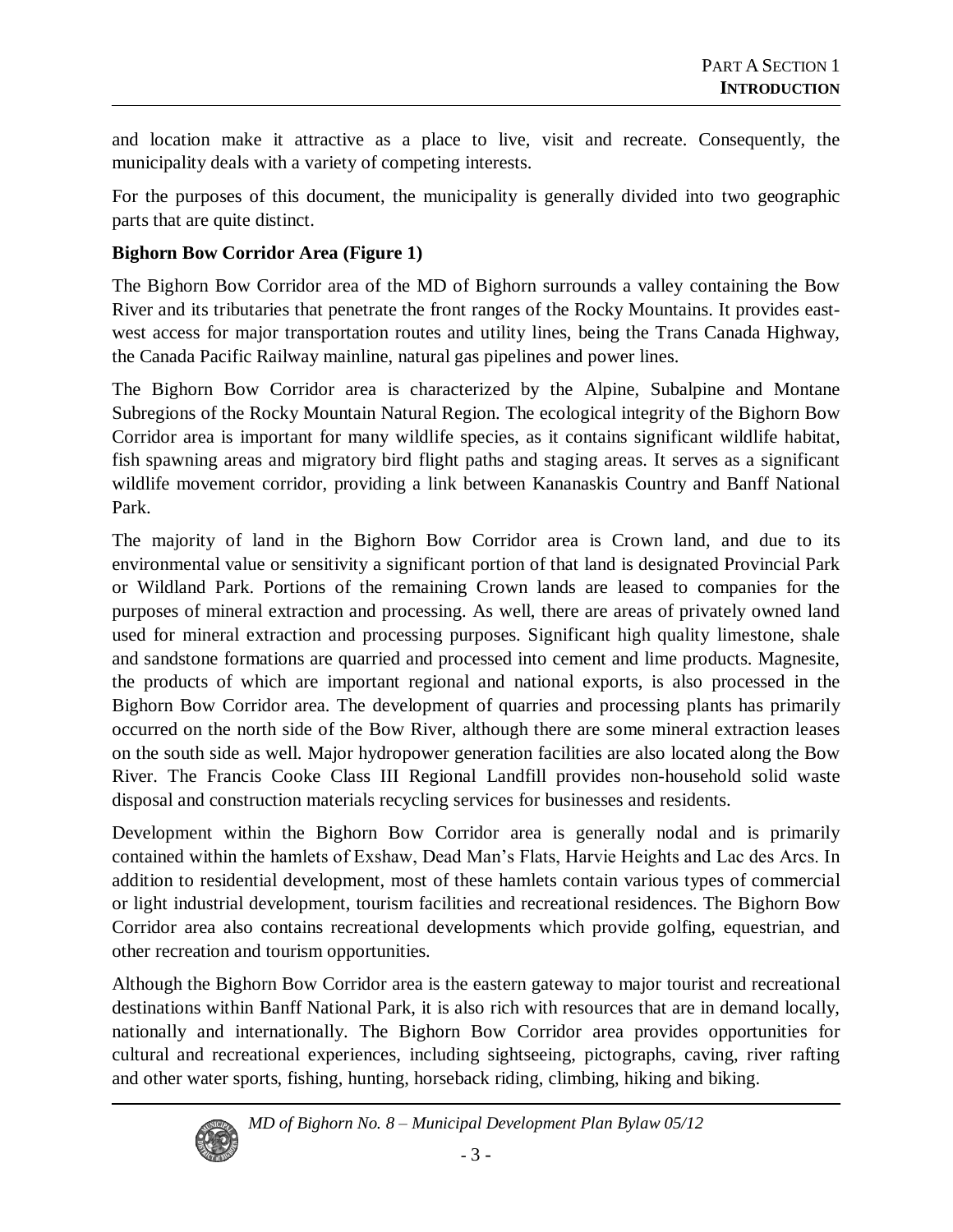#### **Ranchlands Area (Figure 2)**

The Ranchlands area lies along the foothills of the eastern slopes of the Rocky Mountains. It is generally sparsely populated and rural in nature. The vast majority of land is Provincial Crown land, and a substantial portion of that Crown land is contained within the Rocky Mountains Forest Reserve. A significant part of the area is Provincial Wilderness Area or Wildland Park. The Ranchlands area also contains a large portion of the Stoney Indian Reserve. Although part of the MD of Bighorn, those Reserve lands are under the authority of the Federal government and the Stoney First Nation.

The Ranchlands area consists principally of heavily forested terrain, and some is open grassland. Forestry, oil and gas development and the associated processing facilities, as well as agriculture, primarily ranching, are the dominant industries. There are also a number of recreation and tourism developments in the Ranchlands area, ranging from small backcountry camps and retreats to larger guest ranches, camps and training facilities. Various cultural resources and significant recreational opportunities attract a considerable number of visitors to the Ranchlands area. These recreational activities include fishing, hunting, hiking, horseback riding, off-highway vehicle use, climbing and water sports.

The Ranchlands area is important for maintaining the ecological integrity of the eastern slopes. The Ranchlands area is diverse, and is characterized by the Alpine, Subalpine and Montane Subregions of the Rocky Mountain Natural Region, and by the Upper and Lower sub-ecoregions of the Foothills Natural Region. Significant portions of the headwaters for the Bow River and Red Deer River are contained in the Ranchlands area, and the area is recognized for its importance in ensuring a clean, reliable source of water for many users. The Ranchlands area also provides large areas for wildlife habitat, in which certain areas are critical for the conservation of specific fish, migratory birds and wildlife populations.

Development within the Ranchlands area is generally dispersed, with nodal communities situated along the road network. The Jamieson Road area, located to the south of the Ghost River, contains a slightly higher residential density on small holdings parcels than the remainder of the Ranchlands area. The hamlet of Benchlands and the Ghost River Country Residential Subdivision are the MD of Bighorn's only nodes of higher residential density in the Ranchlands area.

#### **1.4 RESIDENTIAL NODES: HAMLETS, COUNTRY RESIDENTIAL AND SETTLEMENTS**

The MD of Bighorn is primarily a low-density, rural municipality that contains several nodes of higher density in a more urban-style environment. These nodes include five hamlets, one country residential subdivision, the Kananaskis Settlement and the Horseshoe Lands Planning Area. Each of these nodal communities is unique and has differing needs and aspirations that the MD of Bighorn recognizes and considers in its planning and development decisions.



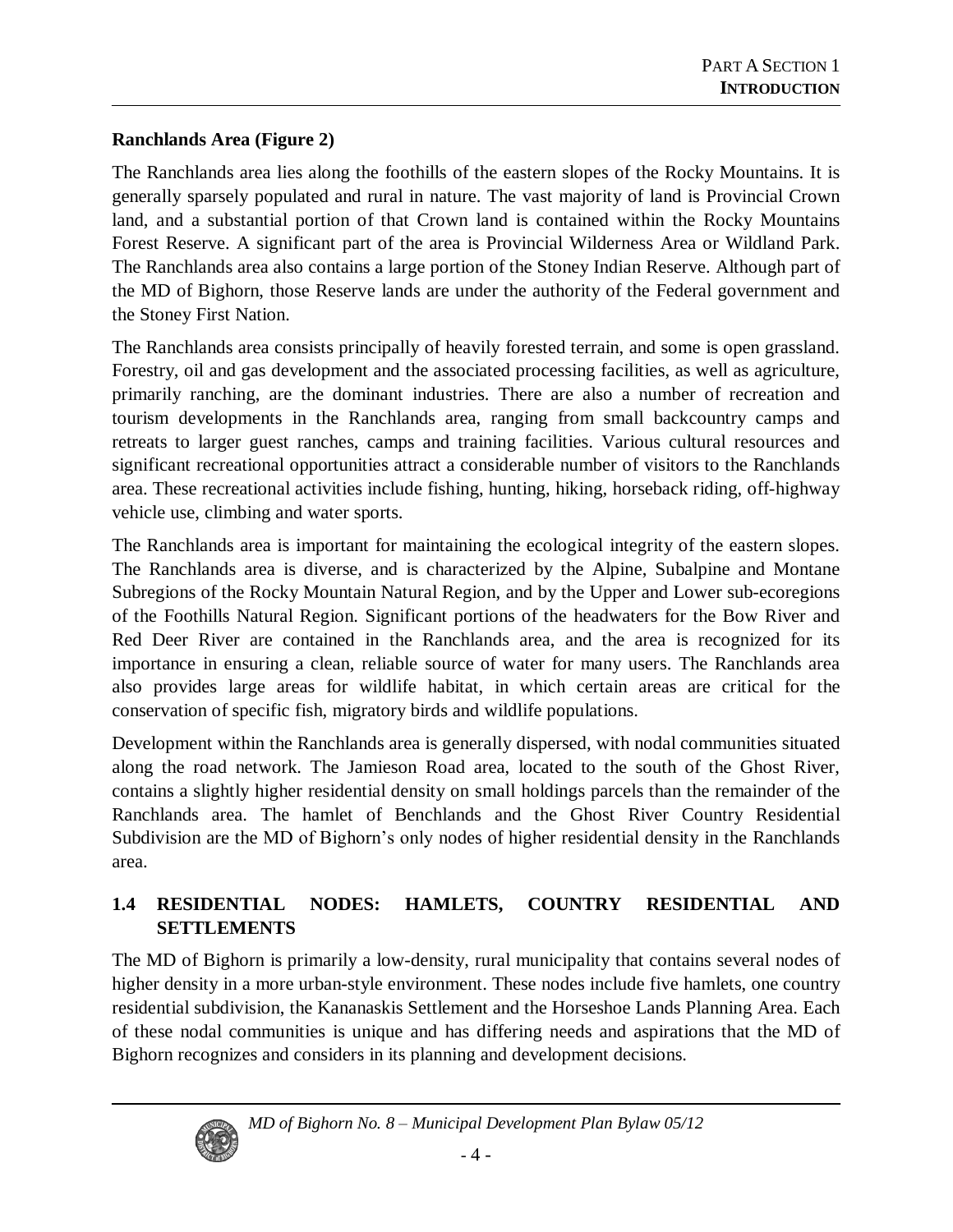#### **Benchlands (Figure 3)**

The hamlet of Benchlands, the only hamlet in the Ranchlands area, is located along Highway 40 and the north bank of the Ghost River. The hamlet, which began developing in the mid-1930's, is composed of large residential lots that are serviced with private water and sewage systems. A municipal fire hall is located in the hamlet, which serves the Highway 40 portion of Ranchlands area. The hamlet of Benchlands does not contain any commercial uses and is developed to the full extent of the hamlet boundaries.

#### **DeadMan'sFlats (Figure 4)**

The hamlet of Dead Man's Flats has historical mention back to the late 1800's and early 1900's as a dairy farm. It is located along the Trans Canada Highway and was more recently developed in the late 1950's and early 1960's to provide highway commercial services, including visitor accommodation, restaurants and service stations. Today, there is also one residential condominium development. Dead Man's Flats contains vacant land that is available for future growth of residential, commercial and industrial uses. The hamlet is currently serviced by a municipal wastewater treatment system, however, water is provided by private wells or cisterns. Future growth and development in Dead Man's Flats is planned but is currently constrained due to the need for a municipal water supply and distribution system, and upgraded wastewater treatment system.

#### **Exshaw (Figure 5)**

The hamlet of Exshaw is located along Highway 1A, north of the Bow River. Exshaw originated in the early 1900's as a company settlement for workers in the mineral extraction and processing industry. Today, the hamlet consists of residential and light industrial areas, with a small commercial component providing services including a restaurant, a post office and a service station. The hamlet also contains a public elementary school, a municipal fire hall, and the MD of Bighorn's Municipal Office.

Although expansion is ultimately constrained by adjacent mountain slopes, the cement plant and the lime plant, highway and railway transportation corridors, and the Bow River, there is vacant land for residential and industrial development in central and east Exshaw that can accommodate significant growth. The hamlet is serviced by municipal water and wastewater systems to facilitate this growth.

#### **Harvie Heights (Figure 6)**

The hamlet of Harvie Heights is located along the north side of the Trans Canada Highway near the east gates of Banff National Park and is surrounded by the Bow Valley Wildland Park. Originally developed in the late 1950's and early 1960's as a seasonal cottage community with a highway commercial component, the hamlet has slowly shifted towards a community of more permanent residents and the cottages are gradually being replaced with newer housing stock.

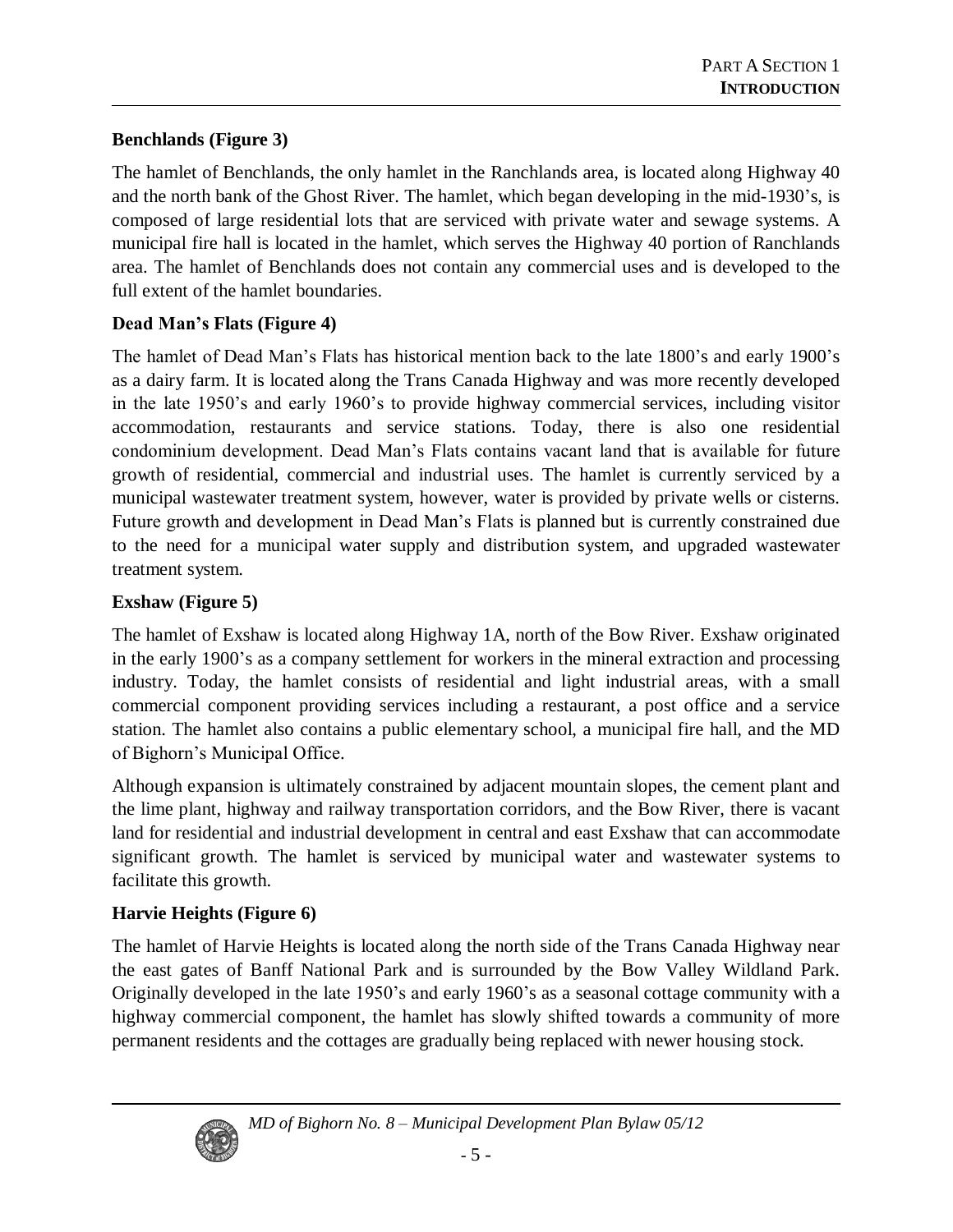Similarly, the commercial area has undergone changes from service stations and small cabinstyle motels to hotel-style developments. These commercial redevelopment opportunities have been facilitated by the connection of the commercial lots to Canmore's water distribution system and wastewater treatment facility. The residential lots continue to be serviced by private water and sewage systems. While there are opportunities for redevelopment on existing lots, the hamlet of Harvie Heights is not intended to grow beyond its current boundaries.

#### **Lac des Arcs (Figure 7)**

The hamlet of Lac des Arcs is located on the south side of the Bow River across from Exshaw. Although the hamlet is adjacent to and accessed from the Trans Canada Highway, it is well buffered from view. It was originally developed as a seasonal resort cottage community in the early 1960's. Since then, the community has evolved from a non-permanent, recreation-based community to a community having a larger proportion of permanent residents. The hamlet does not have a commercial area, and has very little remaining vacant land available for future development given the boundary imposed by the Bow River, Lac des Arcs, the Wildland Park and the Trans Canada Highway. The residential lots are serviced by private water and sewage systems.

#### **Ghost River Country Residential Subdivision (Figure 2)**

The Ghost River Country Residential Subdivision is located along the north side of Highway 40 and to the west of the Summer Village of Waiparous. The subdivision, which was developed in the early 1990's, is composed of large residential lots that are serviced with private water and sewage systems. Although the original parcel of land within the Ghost River Country Residential Subdivision has been developed to its full extent, there is a parcel of land on the south side of Highway 40 which is available for future country residential development.

#### **Horseshoe Lands Planning Area (Figure 1)**

The Horseshoe Lands Planning Area, containing the old settlement of Seebe, is located adjacent to the Bow River to the east of Highway 1X and is bordered by the Stoney Indian Reserve. Once a company settlement for TransAlta Utilities dating back to 1914, the Seebe Settlement contained a number of residences and other community amenities and facilities to support the hydroelectric power generation facilities. TransAlta closed and removed most of the old Seebe buildings in the early 2000's. The lands not directly associated with the hydroelectric facilities became available for development. If the proposed development proceeds, the Horseshoe Lands Planning Area will include a new community of about 5,600 people with substantial on-site, direct employment opportunities.

#### **Kananaskis Settlement (Figure 1)**

The Kananaskis Settlement is located along Highway 1A to the east of Exshaw. The small company settlement provides housing for Graymont workers on unsubdivided lands owned by the company. It is serviced by private water and sewage systems. The current Kananaskis



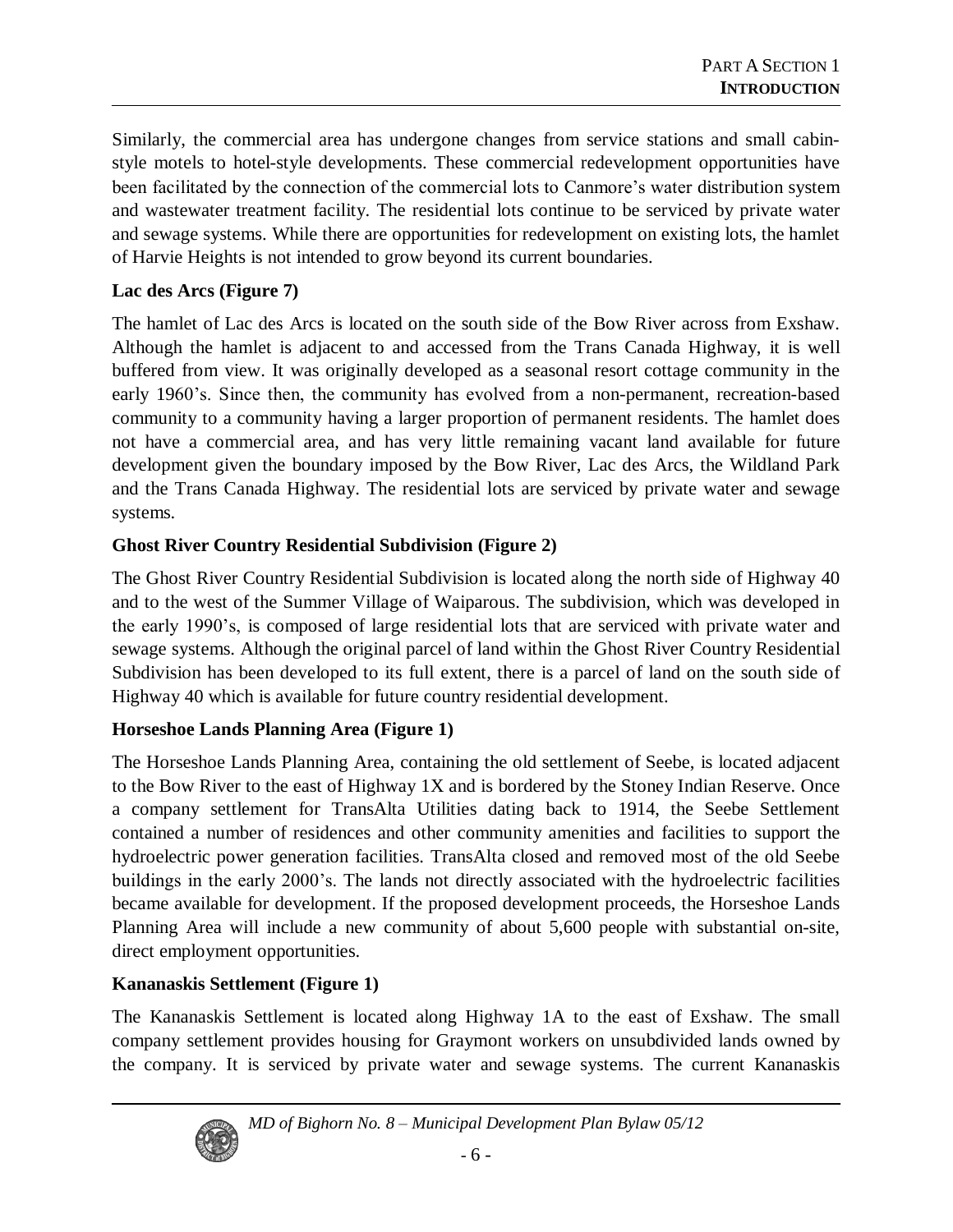Settlement was developed in the 1950's but historically, there was a train station named Kananaskis about a kilometre to the east, and this area called 'Padmore' was the first in the Bow Corridor settled by Europeans. This area was also once the eastern boundary of Banff National Park and the eastern park gates were located here.

#### **1.5 POPULATION**

The MD of Bighorn's population has generally increased over time. However, jurisdictional changes and corporate boundary adjustments have caused population fluctuations. The MD of Bighorn was formed in January of 1988 from a portion of Improvement District No. 8. At the time of incorporation in 1988, the municipal census indicated that the population was 1,138 persons, and approximately 70% of the MD of Bighorn's population was living in the Bighorn Bow Corridor area.

In 1991, a portion of the Bighorn Bow Corridor area was annexed by the Town of Canmore. In 1994, a large area was added to the northwest part of the MD of Bighorn which was all Crown land. In 2002, the privately owned lands in the Rafter Six Guest Ranch were included in the MD of Bighorn's boundaries, and in 2004 TransAlta closed the Seebe settlement. Table 1 shows the population of the MD of Bighorn from 1988 to 2006.

| 1988  | 1991       | 1996  | 2001  | 2006  | <b>Total Change 1988-2006</b> |
|-------|------------|-------|-------|-------|-------------------------------|
| 1,138 | <b>420</b> | .,269 | 1,298 | . 454 | $+316$                        |

*Sources: Statistics Canada 1991-2006, Municipal Census 1988 & 2006*

Based on the 2006 census, approximately 30% of the MD of Bighorn's population lives in the rural areas. The remaining 70% of the population lives in one of the MD of Bighorn's five hamlets.

Table 2 shows the population changes which have occurred in the hamlet communities between 1988 and 2006. The hamlets of Harvie Heights and Lac des Arcs have experienced the highest rates of population growth as the number of permanent residents increased within what were originally developed as cottage resort areas.



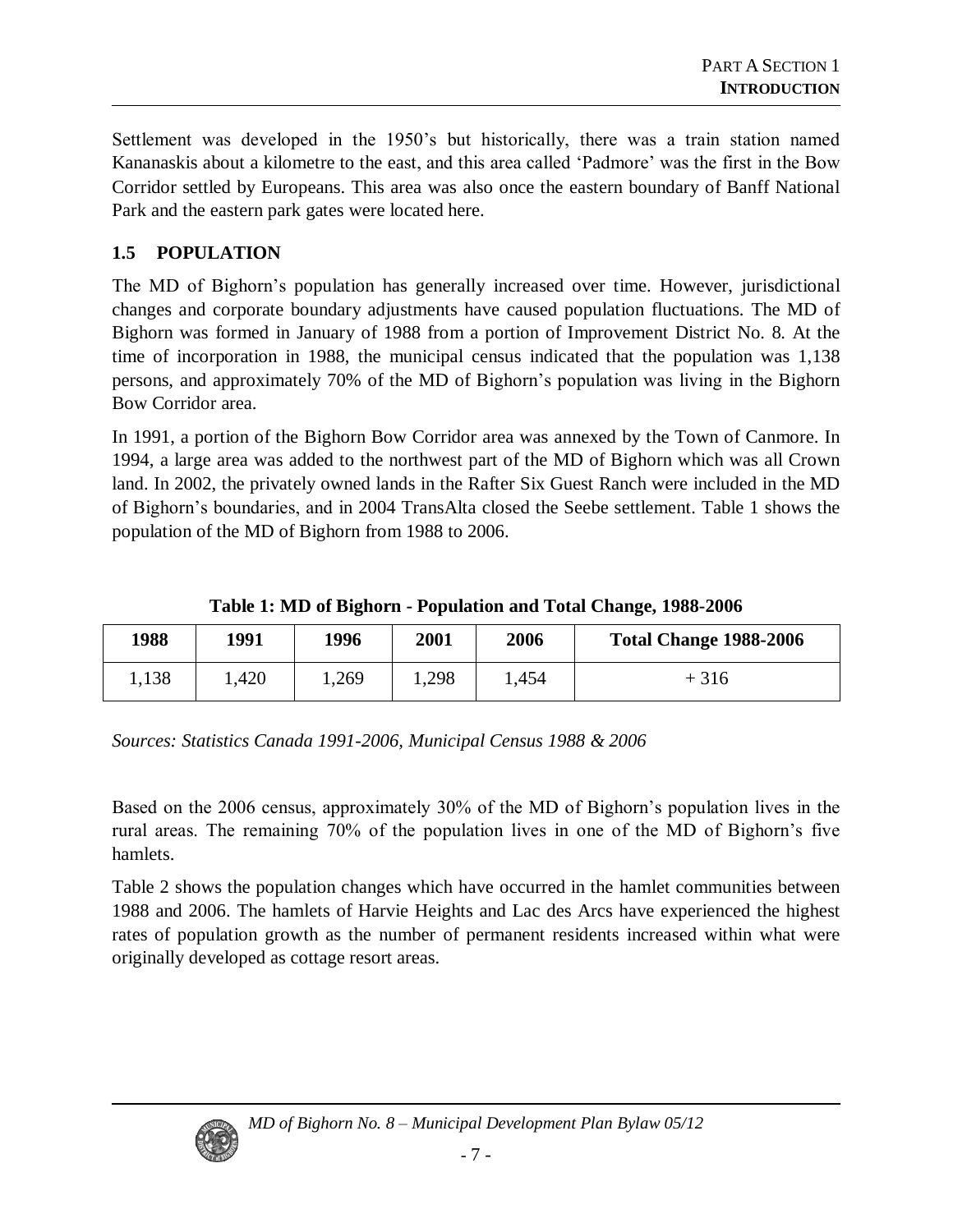| <b>Hamlet</b>           | 1988 | 1991 | 1994 | 2006  | <b>Total Change 1988-2006</b> |
|-------------------------|------|------|------|-------|-------------------------------|
| $\text{Exshaw}^1$       | 349  |      | 380  | 446   | $+97$                         |
| <b>Harvie Heights</b>   | 174  | 265  | 136  | 305   | $+131$                        |
| Lac des Arcs            | 49   | 176  | 165  | 140   | $+91$                         |
| <b>Dead Man's Flats</b> | 23   | 73   | 66   | 72    | $+49$                         |
| <b>Benchlands</b>       | 46   | 60   | 53   | 49    | $+3$                          |
| <b>Total Hamlet</b>     | 641  |      | 800  | 1,012 | $+371$                        |

**Table 2: MD of Bighorn - Hamlet Populations and Total Change, 1988-2006**

1 Prior to the incorporation of the MD of Bighorn, the population in the hamlet of Exshaw was dramatically affected in the mid-1970s by the removal of a number of houses to accommodate the cement plant's expansion. According to Statistics Canada, in 1971 the population of Exshaw was 548, which subsequently dropped to 389 by 1976. The population of Exshaw has since slowly been increasing, but has not yet matched the pre-plant expansion numbers.

*Municipal Census 1988, 1991, 1994 & 2006*

#### **1.6 RELATIONSHIP TO OTHER MUNICIPALITIES AND JURISDICTIONS**

The MD of Bighorn shares its boundaries with nine adjacent municipalities or jurisdictions. These include: Banff National Park; Improvement District No. 9; Clearwater County; Mountain View County; Rocky View County; Kananaskis Improvement District; and the Town of Canmore. Within the MD of Bighorn's boundaries are the Summer Villages of Ghost Lake and Waiparous. A variety of common interests, such as watersheds, wildlife, roads, utilities, economic development, growth and quality of life, have been and continue to be addressed through cooperative regional planning.

In addition to these municipal neighbours, a large majority of land within the geographic boundaries of the MD of Bighorn is under direct jurisdictional control by senior levels of government, and are generally referred to in this Plan as 'Crown lands'. Stoney Indian Reserves No. 142, 142B, 143 and 144 are within the Federal government jurisdiction. The Provincial government has control over a larger portion of lands within the MD of Bighorn, including a number of Wildland Parks, Wilderness Areas, Natural Areas, Recreation Areas, and the Forest Reserve area.

Provincial lands not within a Park, Natural Area, Recreation Area or the Forest Reserve are typically leased for a variety of activities, such as grazing, mineral extraction and recreation. Notwithstanding this, private development proposals on Crown land outside the Stoney Indian

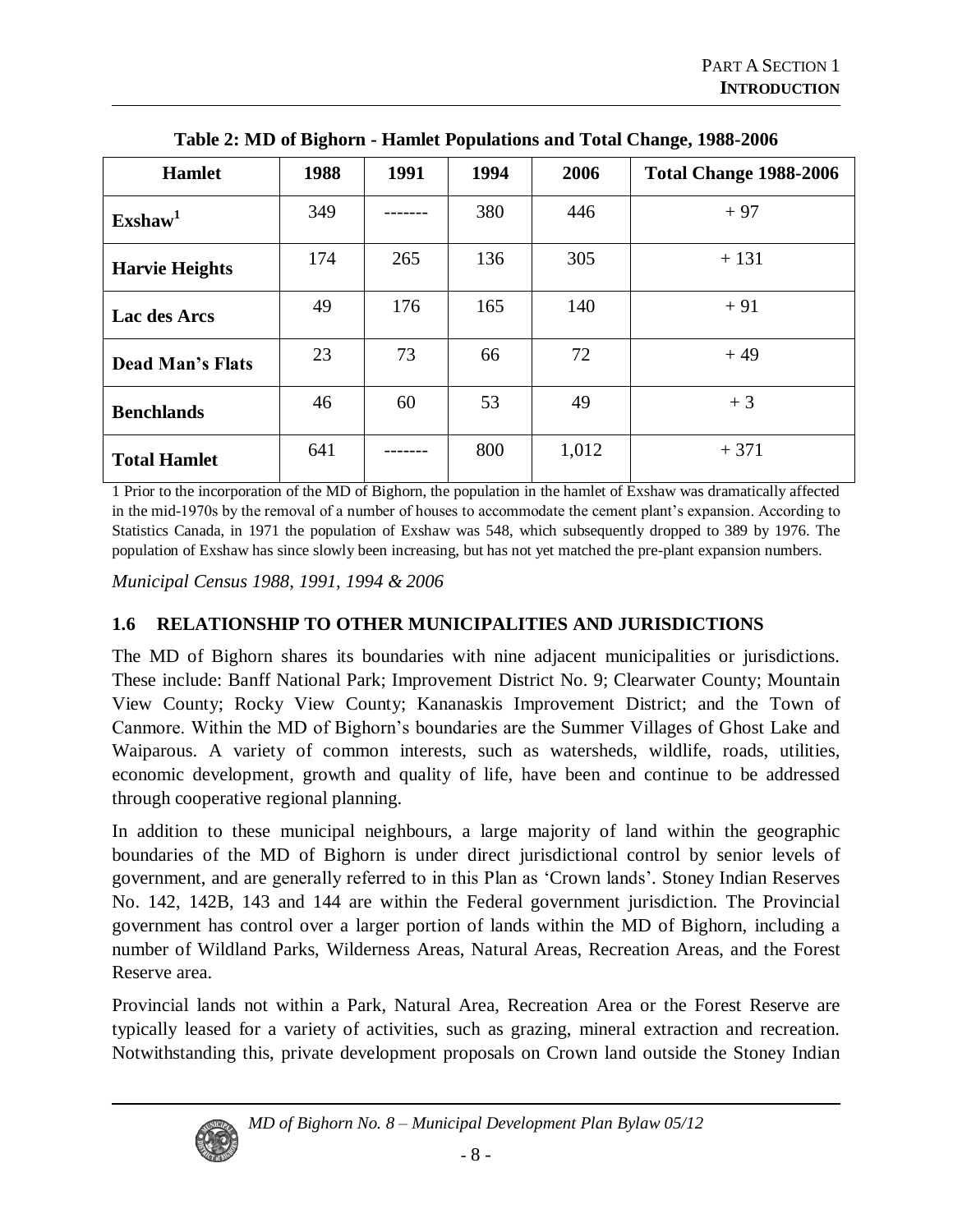Reserve remain subject to approvals from the MD of Bighorn under the policies of this Plan, the MD of Bighorn's Land Use Bylaw and other applicable plans or policies.

#### **1.7 ISSUES AND CHALLENGES IN THE MD OF BIGHORN**

This Plan attempts to address a number of issues and challenges that were identified by the public and stakeholders through the MDP review process. In no particular order, these issues and challenges include:

- the forthcoming South Saskatchewan Regional Plan and associated regulations, including those for transfer of development credit schemes;
- environmental damage from industry and recreational users on Crown lands;
- watershed management concerns;
- drinking water supply and safety, in particular the impacts of the moratorium on new water withdraws from the Bow River Basin;
- sustainable economic development and economic diversity;
- maintaining the viability of existing industries;
- respect for the environment and quality of life for residents;
- the MD of Bighorn's proximity to Calgary and resulting influx of recreationalists and demands for recreational properties, country residential living and acreages;
- the high costs of infrastructure and services, and equitable distribution of those costs given the MD of Bighorn's small population base;
- the few areas of developable lands that remain in the Bighorn Bow Corridor area, and the ultimate build-out;
- effectively working and cooperating with adjacent municipalities or jurisdictions;
- meeting the needs of individual communities, despite limited municipal resources;
- the long-term viability of agricultural operations;
- the risk of wildfire:
- the preservation of wildlife habitat and corridors, scenic vistas, native vegetation and heritage resources; and
- balancing competing, and often conflicting land uses.

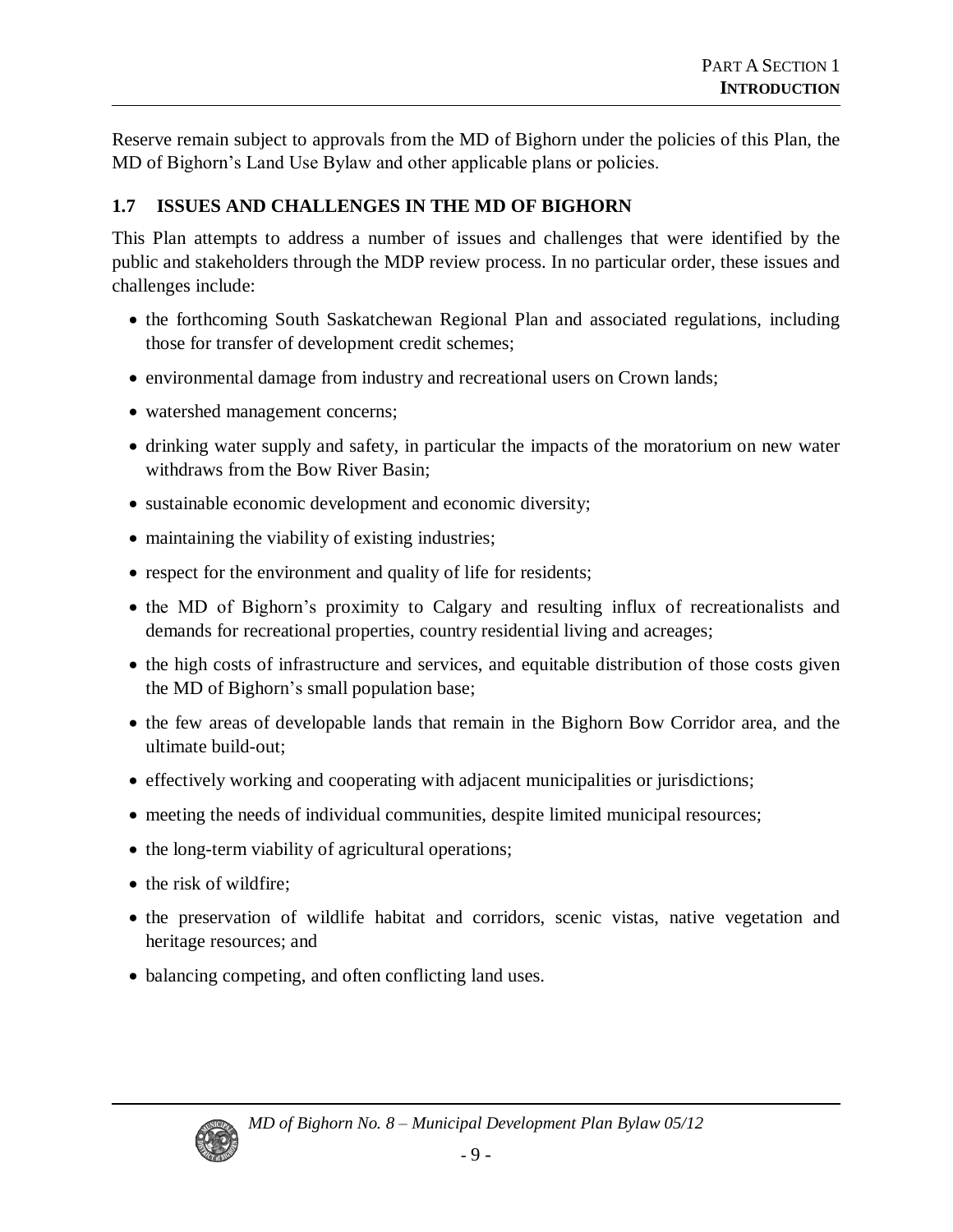### **2 LEGISLATIVE FRAMEWORK AND PLANNING PROCESS**

#### **2.1 PLAN REQUIREMENTS**

The preparation of this Plan was guided by the *Municipal Government Act, RSA 2000, Chapter*  $M-26$  (herein referred to as the ' $Act'$ ), which contains the legislative framework for establishing a Municipal Development Plan.

The *Act* requires that a MDP address a broad range of issues. Generally, the MDP must contain policies related to future land use and development in terms of future growth patterns, the provision of municipal services and infrastructure, the protection of agriculture, identified development constraints, and the co-ordination of these considerations with adjacent municipalities. The MDP must also contain policies for development of lands near sour gas facilities, and for the provision of municipal and school reserves. Additionally, the MDP may contain policies that address issues such as municipal infrastructure and programs relating to financial and physical resources, including social and economic development matters.

In addition to the *Act*, this Plan has been prepared in consideration of the *Alberta Land Stewardship Act* and the Provincial Land Use Framework. The Land Use Framework sets out an approach to the management of public and private lands and natural resources with the intent to achieve long-term economic, environmental and social goals. One of the strategies identified in the Land Use Framework to achieve this goal is to develop regional land use plans based on seven new land use regions. The *Alberta Land Stewardship Act* requires that municipal planning documents and other regulatory instruments are in compliance with the regional plans. The work undertaken to date towards the development of the draft South Saskatchewan Regional Plan (SSRP) was considered in the preparation of this Plan. The MD of Bighorn will be required to identify any plans or policies that must be brought into conformity with the SSRP.

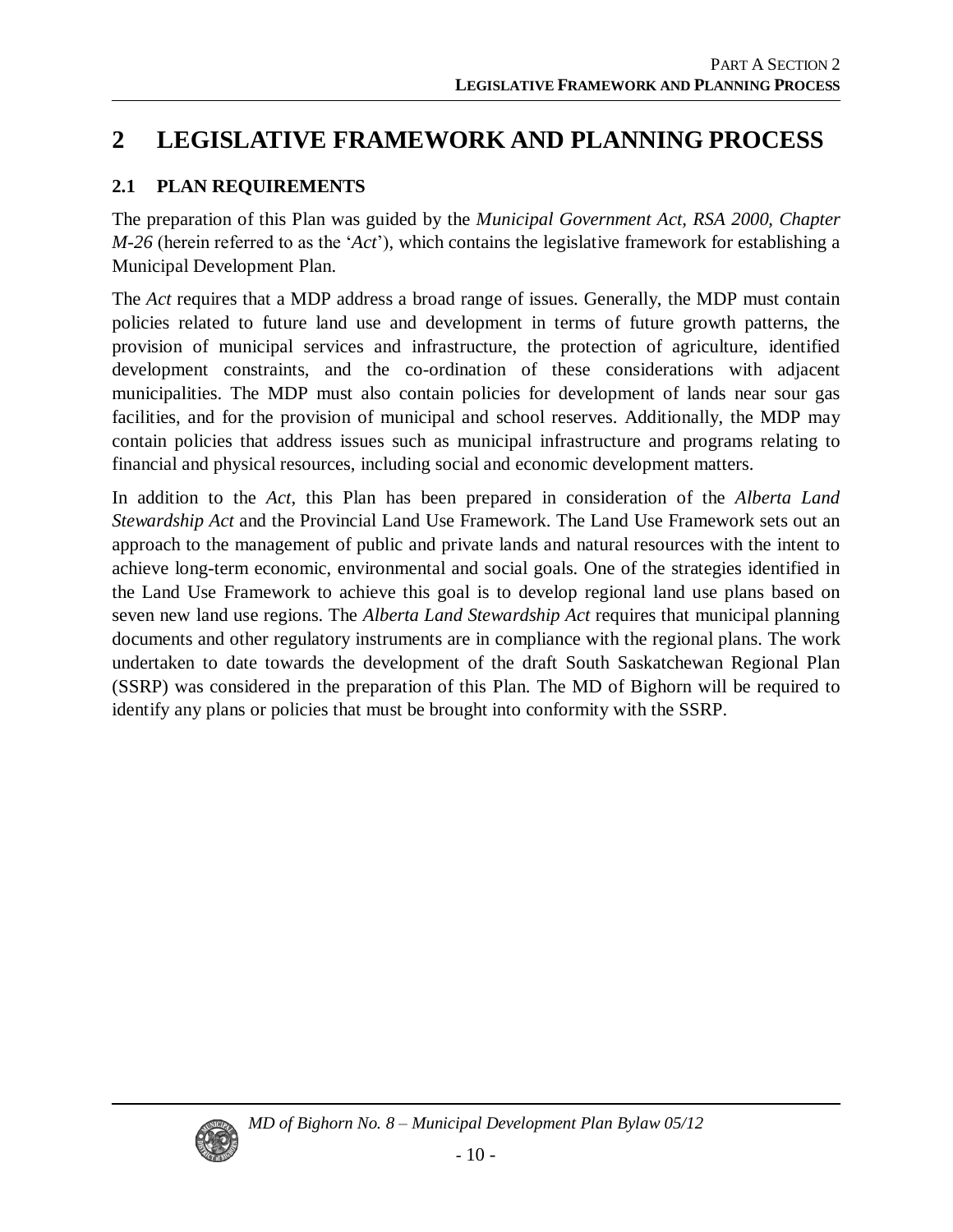### **2.2 PREPARATION OF THE MUNICIPAL DEVELOPMENT PLAN**

The MDP review process was undertaken in five phases, which included:



In preparing this MDP, Council established a Steering Committee consisting of two municipal Councillors and five representatives of commercial/industry, recreation/tourism, agriculture/rural community, the environment and the hamlets. The Steering Committee provided the necessary guidance and decision-making to the Project Team for the preparation of this Plan, including a communication and consultation strategy. The Project Team, consisting of MD of Bighorn Planning Department staff, worked under the direction of, and reported to the Steering Committee.

#### **2.3 PUBLIC INPUT**

The MDP reflects the collective vision and priorities of the residents and landowners of the MD of Bighorn who were involved in the creation of this plan.



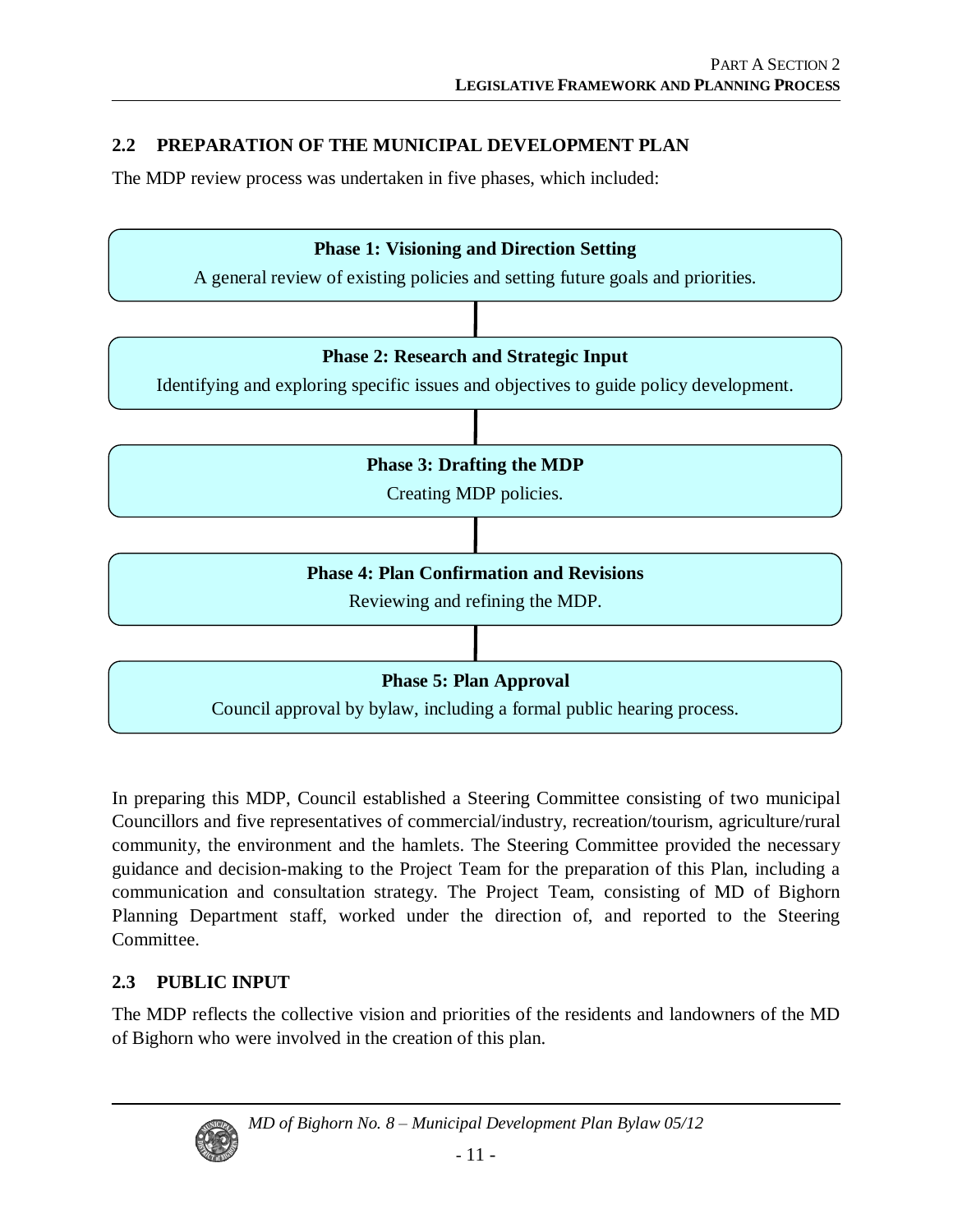A series of Visioning and Direction Setting workshops were held during the spring of 2011 during Phase 1 of the review process. At each of these sessions, participants were asked to consider the attributes of the MD of Bighorn, challenges and opportunities facing the MD of Bighorn, and their desired future/outcomes for the MD of Bighorn. Participants were also asked to prioritize their desired outcomes. The results of the Visioning and Direction Setting workshops are available from the MD of Bighorn in a summary document. This document was used by the Project Team and the Steering Committee to guide the development of a new vision statement, goals and policy directions.

During Phase 2 of the review process, the Project Team undertook research and consultation with specific stakeholders, boards, committees and agencies. This included the Bighorn Corridor Environment Committee, the Heritage Resources Committee, the Municipal Planning Commission, the Agriculture Services and Environmental Advisory Board, the Community Services Board, Alberta Tourism, Parks and Recreation and Alberta Environment and Sustainable Resource Development.

During Phase 4 of the review process, a series of public open houses were held, and the draft Plan was circulated to various MD Boards and Committees, adjacent municipalities, Provincial government departments, school boards, and other identified stakeholders. The Steering Committee evaluated each of the comments received, and considered whether changes to the draft were necessary. The Steering Committee then recommended the draft Plan be taken to Council for approval by bylaw.

The fifth phase of the review process, the final adoption phase, required Council to hold a public hearing. There were two public hearing sessions held over two separate evenings. The first session was held in the Ranchlands portion of the MD, and the second session was held in the Bighorn Bow Corridor portion. Council considered the input received at this stage and amendments were made to the draft Plan prior to adoption by bylaw.

#### **2.4 PLAN HIERARCHY**

The MDP is to be used in conjunction with the Land Use Bylaw and other plans and policy documents adopted by Council for the planning and management of land within the MD of Bighorn. In this system, the MDP provides the general direction and land use policies for future development, while the Land Use Bylaw regulates land use and development on a site-specific basis. The MDP also presents goals and policies that may affect other areas other than land use or development, and as such, it serves as the principal long-range planning tool for the MD of Bighorn.

The MDP and the Land Use Bylaw fit within a larger hierarchy of plans. At the local level, the MDP is the principal planning document. Policies within the MDP provide direction for the preparation of Intermunicipal Development Plans (IDP), Area Structure Plans (ASP) and Area Redevelopment Plans (ARP), Conceptual Schemes and the Land Use Bylaw.



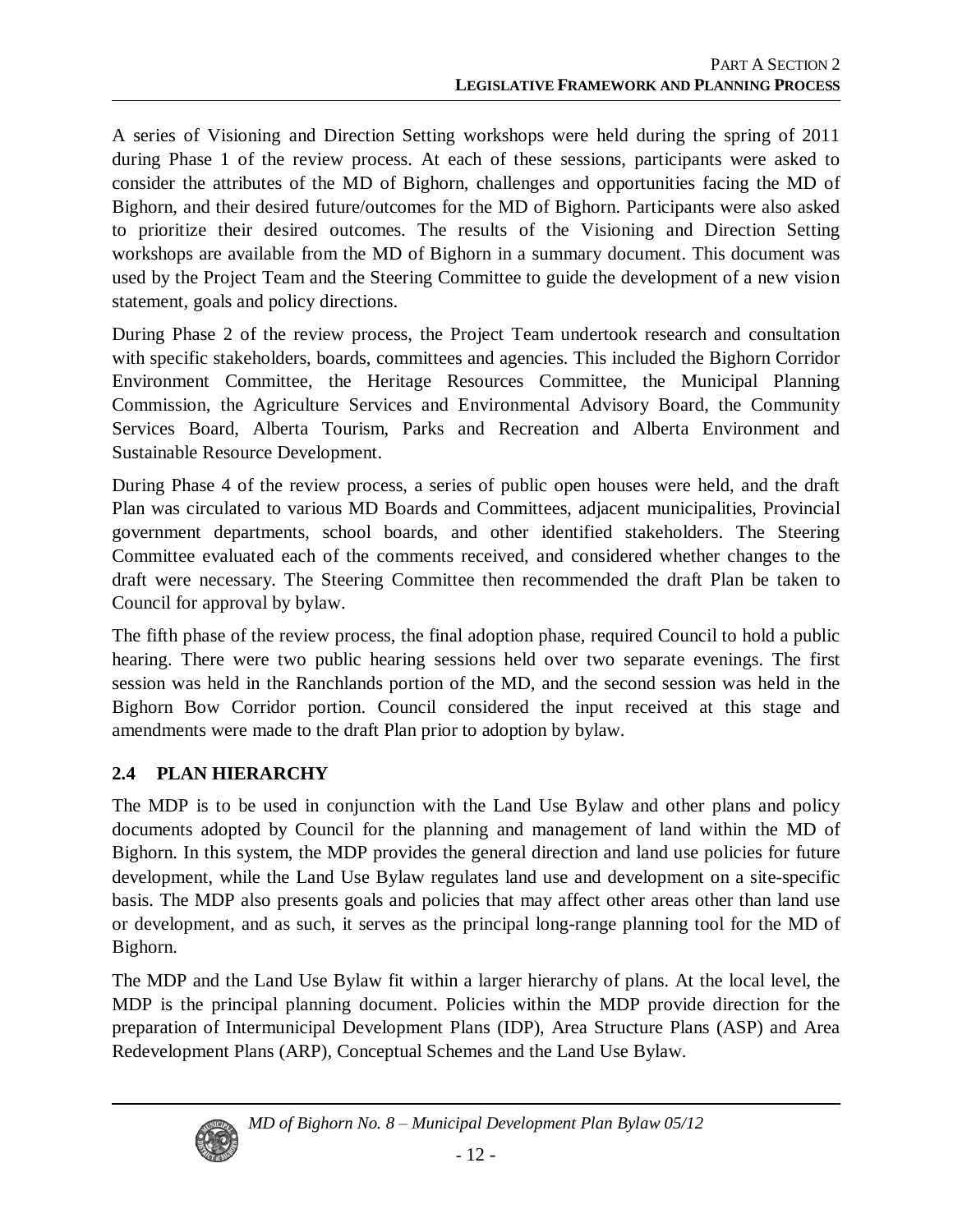In addition, Council also relies on a variety of other plans, policies, reports and studies to assist the MD of Bighorn in making land use decisions.

#### **2.5 RELATIONSHIP TO RELEVANT SENIOR LEGISLATION**

Policies within this Plan are statutory policy statements of the MD of Bighorn, and will be implemented with due respect for the requirements of relevant senior legislation, including Provincial and Federal requirements.

In the case where a specific Provincial or Federal legislation, department or authority is referenced in this Plan, and that legislation, department or authority is amended or replaced; it is hereby recognized that the amended or replaced legislation, department or authority shall be considered to be in effect.

In addition to the policies of this MDP, all users are responsible to ensure that all applicable Provincial and Federal legislation is referred and adhered to in all planning, land use and development activities.

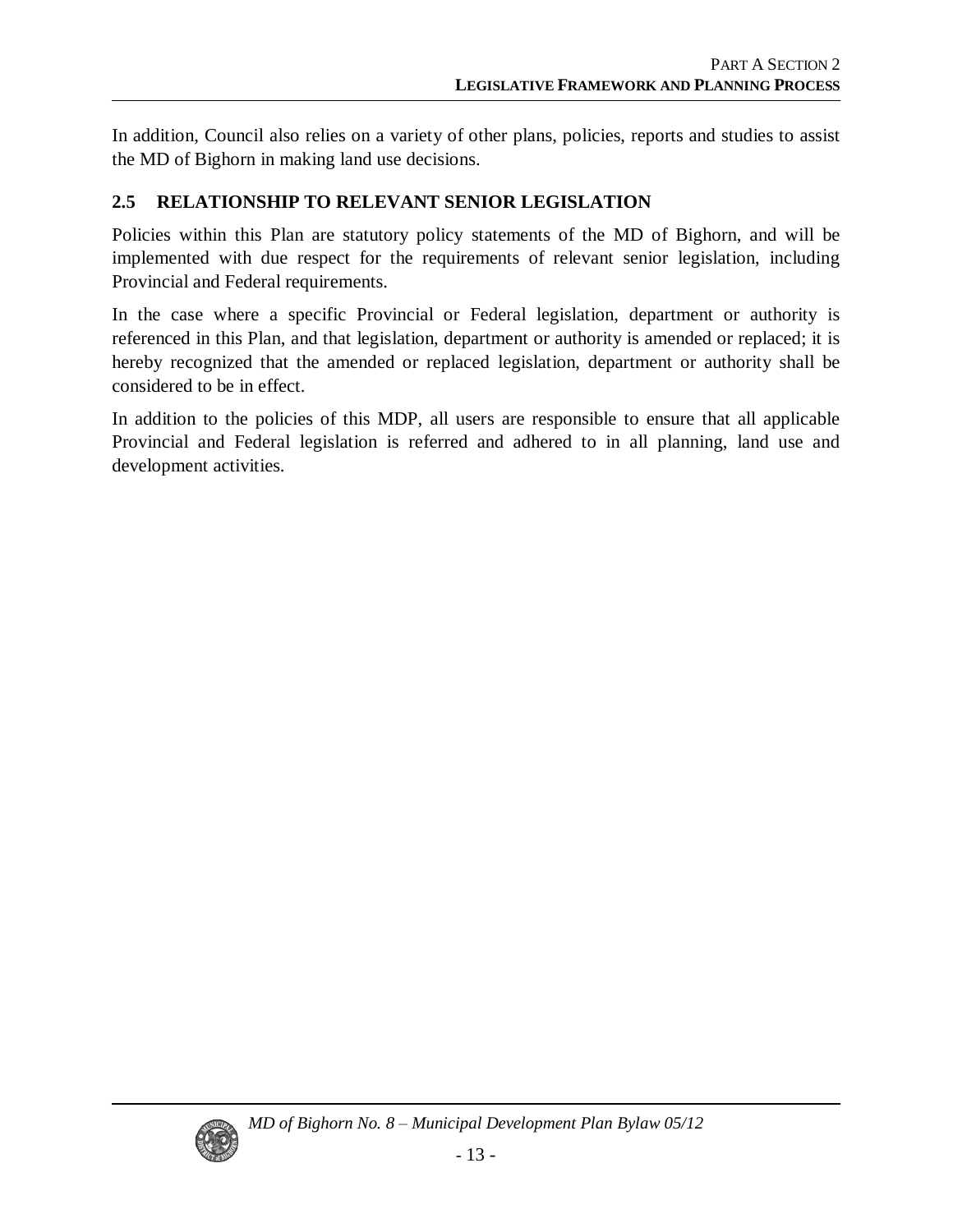### **3 VISION AND GUIDING PRINCIPLES**

#### **3.1 OUR VISION**

The Municipal District of Bighorn community vision is:

**To continue to enjoy a high quality of life within a rural municipality that celebrates its heritage and protects and enhances its beautiful natural environment, and that is supported by a diverse and sustainable economy.**

#### **3.2 GUIDING PRINCIPLES**

To assist policy and decision makers in achieving the community vision, the following set of guiding principles shall be considered in all planning, development and community matters:

#### **A Community of Unique Communities**

The MD of Bighorn contains people and landscapes that are both exceptionally diverse in nature. The individual characteristics of each hamlet, country residential subdivision or rural area will be recognized and appreciated in all land use and development considerations.

#### **Respect for the Environment**

Efforts will be made to balance development with protection of the natural environment in a mutually beneficial manner. Development will be encouraged to be designed in a manner that is sensitive to its surroundings and the natural environment, and the Precautionary Principle will be considered in cases of uncertainty and applied as necessary.

#### **Managed Growth and Compatible Land Uses**

Growth will primarily be accommodated within existing hamlet boundaries and other identified growth nodes which will provide opportunities for appropriate residential and economic development. The nature, scale, intensity, location and design of new development will be compatible with the site and the surrounding land uses. A mix of land uses, including agriculture, industry, tourism, natural areas and residential uses will be considered.

#### **Coordinated Planning and Community Involvement**

The MD of Bighorn will ensure a commitment to equity, fairness, and consistency in all policy and decision-making processes. Planning efforts will be coordinated and will involve meaningful public involvement where the needs and aspirations of the residents will be considered. Residents will be encouraged to participate in municipal decisions regarding subdivision and development proposals through attendance at public hearings, committee meetings and written submissions.

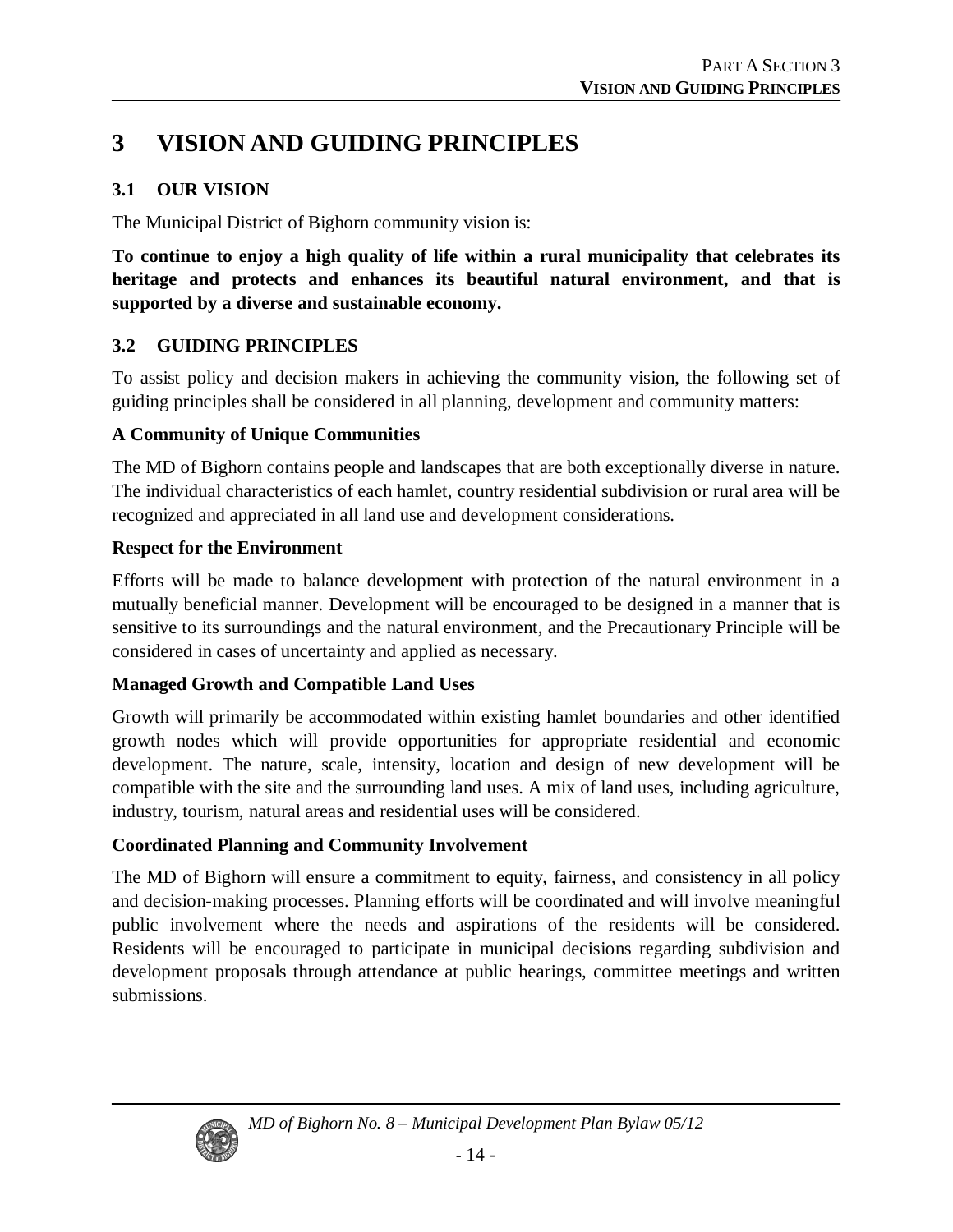#### **Cooperation and Intergovernmental Communication**

The MD of Bighorn will cooperate with other governments to ensure that a coordinated and mutually beneficial approach is used for the provision of services, as well as developing and protecting land in the MD of Bighorn. The MD of Bighorn will communicate the needs and desires of MD of Bighorn residents regarding the control and management of Crown lands.

#### **Quality of Life and Rural Nature**

The low-density, rural and sometimes isolated nature of the MD of Bighorn, which provides residents with a high quality of life, will be maintained. Agriculture, ranching and small hamlet communities will remain a vital and important component of the MD of Bighorn's rural identity.

#### **Appropriate Infrastructure and Services with Land Use**

Infrastructure and services, which are adequate to support the existing and growing population and businesses, will be provided and maintained. These expenditure decisions will be consistent with maintaining a sound long-term financial position for the MD of Bighorn and where possible, will be in cooperation with other organizations.

#### **Stable Economy and Tax Base**

The existing resource extraction and processing industries, power generation and other heavy industries will continue to be supported as responsible and economically vital contributors and will remain an important component of the MD of Bighorn's rural identity. The MD of Bighorn will also support a mix of other appropriate businesses and industries that diversify the local economy and strengthen the non-residential and renewable resource-based industry tax base.

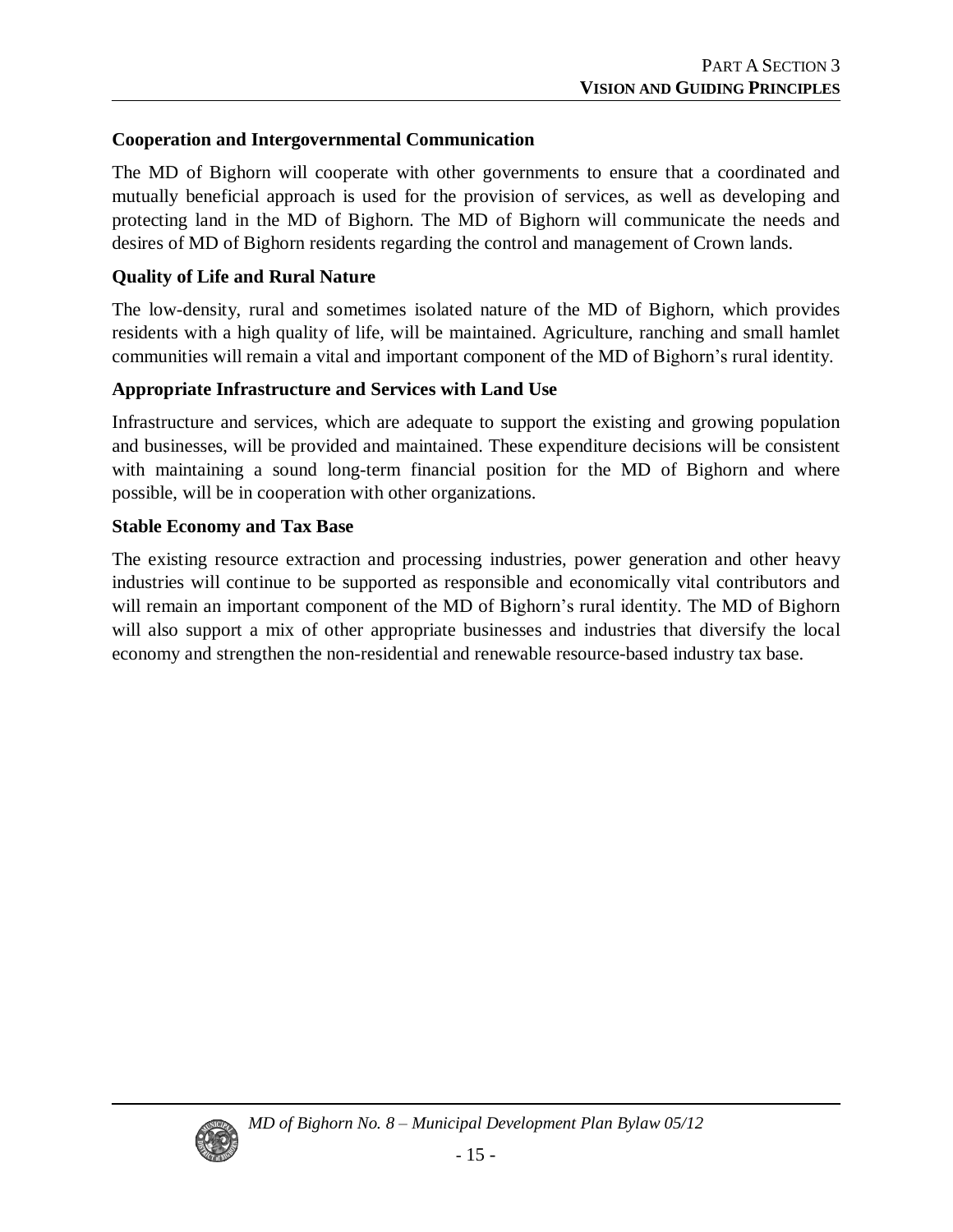### **4 NATURAL ENVIRONMENT**

#### **4.1 GOALS**

- To encourage conservation of the natural environment, in particular the identification and protection of environmentally sensitive areas.
- To protect the MD of Bighorn's natural landscapes and biodiversity, including vistas, wildlife and vegetation throughout the development process.
- To promote best management practices in the control of weeds and other invasive species.
- To protect the MD of Bighorn's watersheds and effectively manage development impacts on surface and ground water quality and quantity.
- To ensure that development is appropriately controlled in hazard areas, such as lands prone to flooding or erosion, or lands that are in proximity to oil and gas facilities.
- To encourage the use of conservation planning tools for preserving the natural environment.

#### **4.2 ENVIRONMENTALLY SENSITIVE AREA POLICIES**

| Environmentally<br>Sensitive Area<br>Protection                 | 4.2.1 | Environmentally sensitive areas should be identified and<br>recognized whenever possible for protection or impact<br>mitigation. These areas may be identified through the planning<br>and development process or by studies undertaken by the MD<br>of Bighorn.                               |
|-----------------------------------------------------------------|-------|------------------------------------------------------------------------------------------------------------------------------------------------------------------------------------------------------------------------------------------------------------------------------------------------|
| Identification of<br>Environmentally<br><b>Sensitive Areas</b>  | 4.2.2 | Lands and features that are to be considered environmentally<br>sensitive include:                                                                                                                                                                                                             |
|                                                                 |       | a. water bodies, including rivers and streams, lakes and their<br>shorelands, riparian buffers and wetlands;                                                                                                                                                                                   |
|                                                                 |       | b. wildlife corridors or habitats that are unique or crucial to<br>the maintenance of certain populations; and                                                                                                                                                                                 |
|                                                                 |       | c. unique or rare vegetation or landforms.                                                                                                                                                                                                                                                     |
| Development Within<br>Environmentally<br><b>Sensitive Areas</b> | 4.2.3 | within any<br>area considered<br>Development<br>be<br>to<br>environmentally sensitive pursuant to this Municipal<br>Development Plan will be discouraged and only those land<br>uses and developments which complement the nature of the<br>environmentally sensitive area will be considered. |



*MD of Bighorn No. 8 –Municipal Development Plan Bylaw 05/12*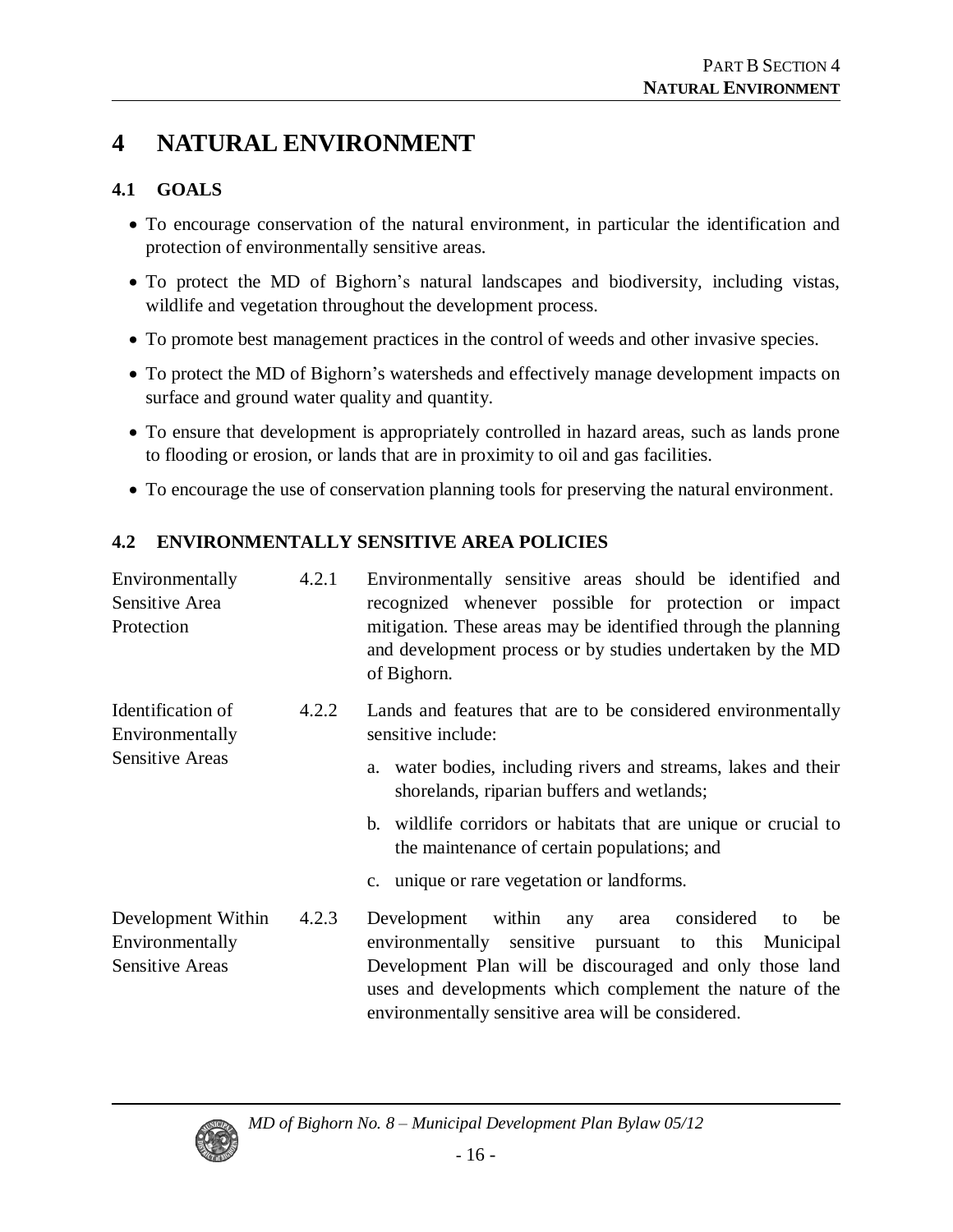- Development Adjacent to Environmentally Sensitive Areas 4.2.4 Development proposals located adjacent to an environmentally sensitive area which may have adverse effects will be considered if the proposal adequately addresses protection of the environmentally sensitive area.
- Recreational uses in Environmentally Sensitive Areas 4.2.5 Only those recreational uses that do not have significant negative environmental impacts should be permitted within an environmentally sensitive area, and any supporting facilities should be located adjacent to existing developed roads.
- Development Impact Assessment 4.2.6 The MD of Bighorn may require a Development Impact Assessment (DIA) in accordance with Council policy when considering a proposal for the preparation of or amendment to a plan, a redesignation, a subdivision or development application which may have significant impact on the environment or on lands that are considered to be environmentally sensitive.
- Mitigation and Monitoring 4.2.7 A Development Impact Assessment should contain mitigation measures or an evaluation of development alternatives in an effort to reduce the impact of development on the environment. Performance monitoring may be required to ensure the effectiveness of these mitigation measures or alternatives.
- Air Quality 4.2.8 The MD of Bighorn shall promote air quality that protects human and environmental health to the extent possible through land use decision-making.
- Watershed Management Plans 4.2.9 The MD of Bighorn shall support the preparation of watershed management plans, and may consider applicable recommendations of those management plans in this MDP and when considering future land use and development proposals.
- Setback From a Water Body 4.2.10 Developments near a water body shall meet the minimum required setback from the ecological boundary of the water body as specified in the Land Use Bylaw. If a development is proposed to be located less than the required setback distance, a Development Impact Assessment may be required.
- Setback From a Water Body 4.2.11 Limited development, such as trails, boat launches and interpretive areas may be allowed within the ecological boundary of a water body, provided that the MD of Bighorn



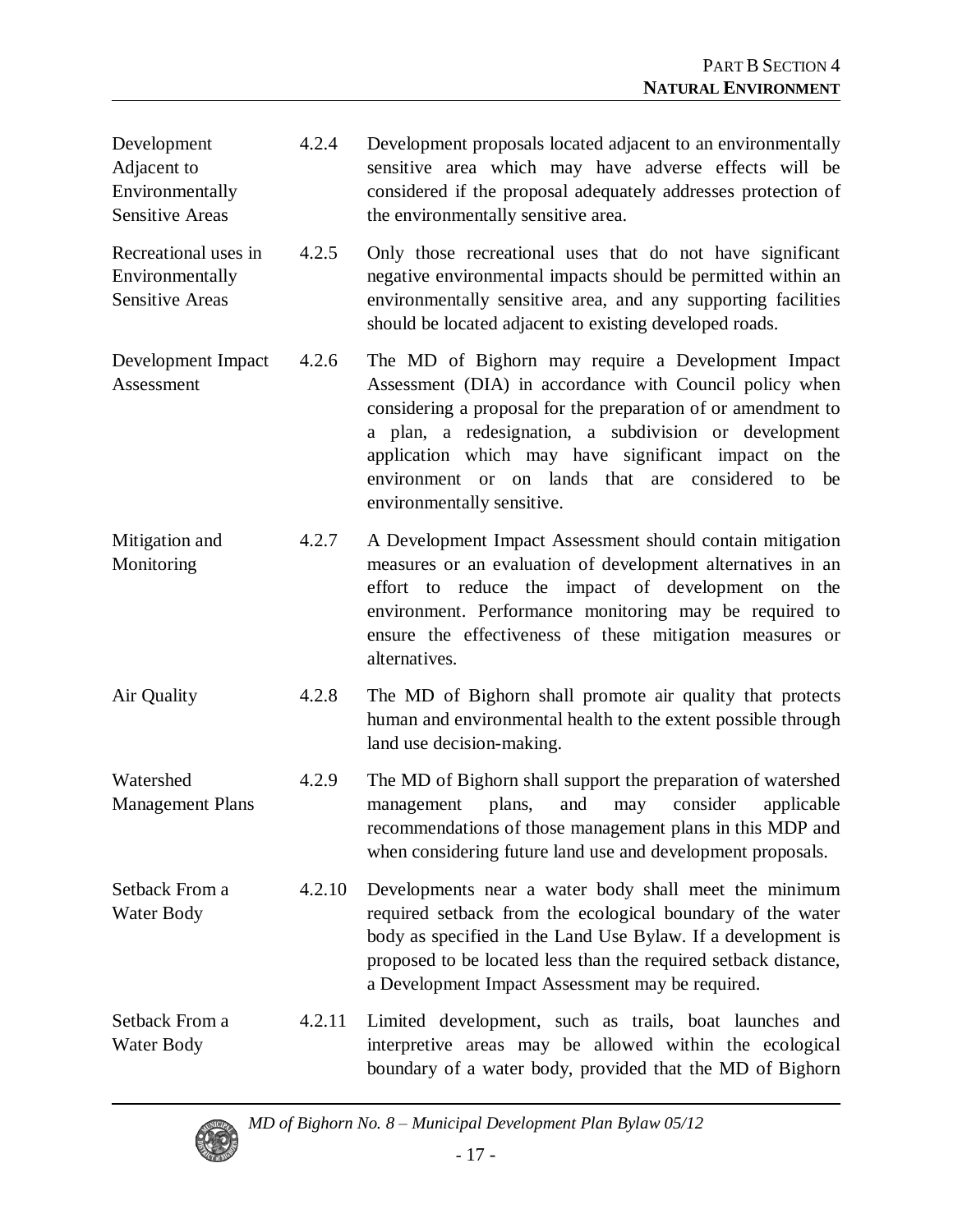does not believe there would be significant adverse impact.

- Wildlife 4.2.12 The protection of wildlife corridors and habitat patches is important to the MD of Bighorn, and the MD of Bighorn will consider the Bow Corridor Ecosystem Advisory Group "Wildlife Corridor and Habitat Patch Guidelines for the Bow Valley", in the most current version accepted by Council, for planning purposes in this regard.
- Wildlife Impact Assessment 4.2.13 The MD of Bighorn may require the preparation of an impact assessment for the protection of suspected wildlife corridors or habitat patches which are not identified within the above mentioned report but may be significantly impacted by a proposed plan, subdivision or development. The impact assessment should be prepared in accordance with the Development Impact Assessment policy as approved by Council.
- Light Pollution Reduction 4.2.14 The MD of Bighorn shall promote dark sky initiatives through the implementation of responsible outdoor lighting in development regulations, on the basis of ecological integrity, aesthetics and human health concerns.
- Invasive Plants and Weeds 4.2.15 The MD of Bighorn shall encourage the use of best management practices for controlling noxious weeds, prohibited noxious weeds or invasive plants.
- Landscaping **Techniques** 4.2.16 The MD of Bighorn shall encourage the use of landscaping techniques in the development process that enhance the natural environment and reduce water consumption. Such landscaping techniques may include:
	- a. prohibiting noxious weeds and invasive plants;
	- b. discouraging bear attractant vegetation;
	- c. encouraging plant materials that are hardy and native to the region; and
	- d. encouraging drought-tolerant species in combination with permeable or pervious surface materials.



*MD of Bighorn No. 8 –Municipal Development Plan Bylaw 05/12*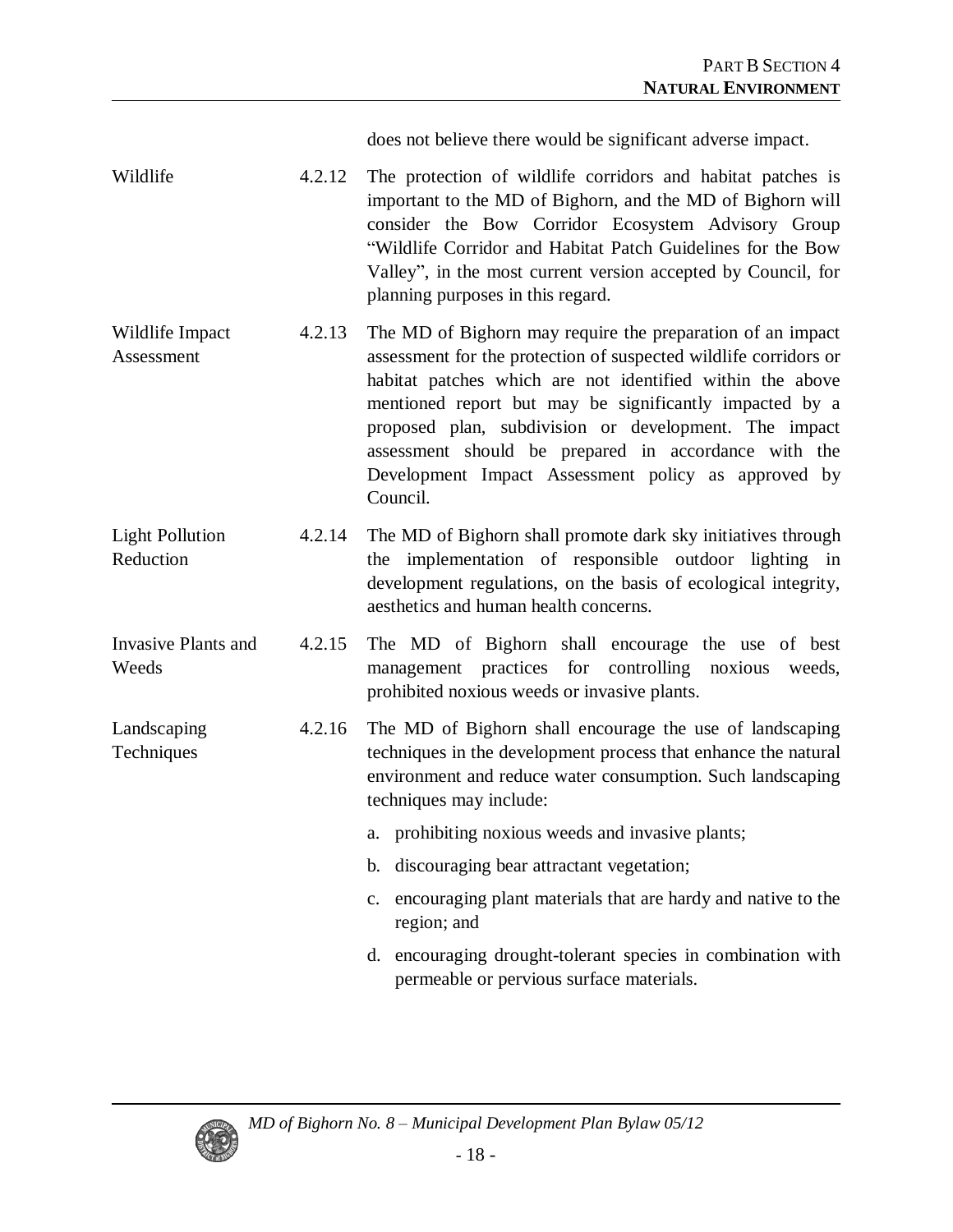#### **4.3 HAZARD AREA POLICIES**

| <b>Flood Risk Areas</b>              | 4.3.1 | The natural flood control capabilities of a water body shall be<br>maintained through the protection of the 1:100 year flood risk<br>area, as outlined in the Bow River - MD of Bighorn Flood<br>Risk Mapping Study and other accepted studies.                                                                                                                                                                                     |
|--------------------------------------|-------|-------------------------------------------------------------------------------------------------------------------------------------------------------------------------------------------------------------------------------------------------------------------------------------------------------------------------------------------------------------------------------------------------------------------------------------|
| Flood Way                            | 4.3.2 | In order to allow the Bow River and other identified rivers to<br>function in a natural manner in times of high water and<br>flooding, the alteration of the natural flood way by raising the<br>level of the land or removing material shall be strictly<br>regulated.                                                                                                                                                             |
| Flood Way                            | 4.3.3 | No new buildings, additions to existing buildings, replacement<br>of existing buildings, or outdoor storage shall be allowed in a<br>flood way.                                                                                                                                                                                                                                                                                     |
| Flood Fringe                         | 4.3.4 | Development is discouraged within the flood fringe. Any<br>development that is allowed shall be adequately flood proofed.                                                                                                                                                                                                                                                                                                           |
| <b>River Bank</b><br>Stabilization   | 4.3.5 | The protection or stabilization of riverbanks for flood or<br>erosion control may be allowed through the use of methods<br>acceptable to the MD of Bighorn and other applicable<br>Provincial and Federal agencies.                                                                                                                                                                                                                 |
| Setbacks from Steep<br><b>Slopes</b> | 4.3.6 | Development near an escarpment or steep slope shall meet the<br>minimum required setback as specified in the Land Use Bylaw<br>unless the results of a geotechnical investigation, undertaken<br>by a qualified professional, recommend that a lesser setback<br>may be allowed. The preparation of a geotechnical report<br>should be in accordance with the Development Impact<br>Assessment (DIA) policy as approved by Council. |
| Setbacks from Oil<br>and Gas         | 4.3.7 | Development near a sour gas facility or an oil and gas well<br>shall be in accordance with the Subdivision and Development<br>amended from time to time.<br>Regulation 43/2002,<br>as<br>Appropriate<br>emergency egress should<br>access<br>and<br>be<br>considered in all planning and development decisions near<br>sour gas facilities.                                                                                         |
| Wildfire Hazard<br>Identification    | 4.3.8 | The MD of Bighorn may undertake wildfire hazard studies and<br>may implement community wildfire protection plans as funds                                                                                                                                                                                                                                                                                                           |

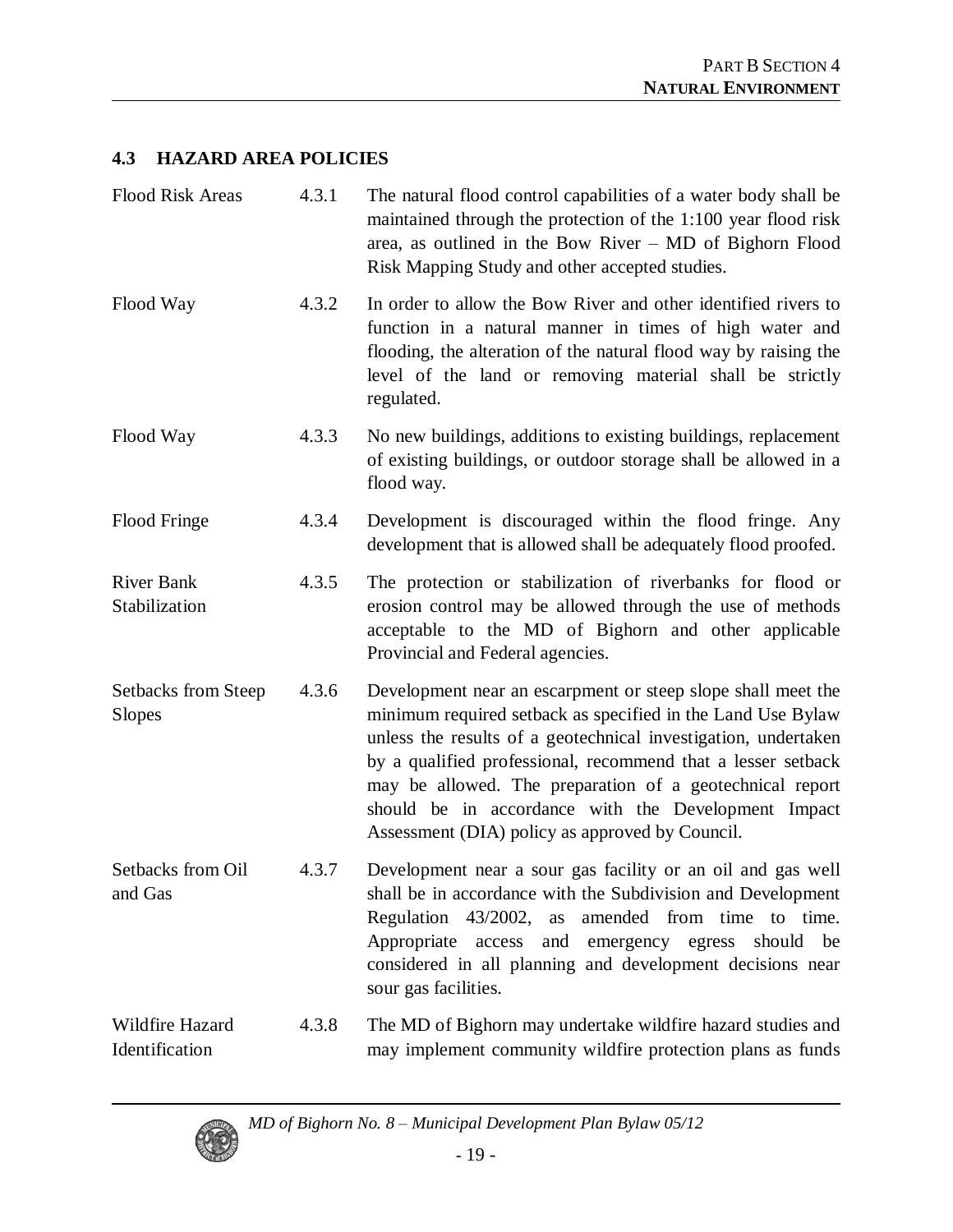and resources allow, in accordance with FireSmart guidelines.

- Wildfire Hazard Areas 4.3.9 Subdivision and development proposals considered to be located within or adjacent to a high wildfire hazard area may be required to take into consideration *FireSmart: Protecting Your Community from Wildfire* design principles. Approvals of such an application may include conditions that require the implementation of FireSmart principles and fire prevention measures.
- Wildfire Hazard Assessment 4.3.10 The MD of Bighorn may require a detailed Wildfire Hazard Assessment to be undertaken which shall recognize *FireSmart: Protecting Your Community from Wildfire* design principles when considering proposals for multi-lot subdivisions and large developments.

#### Wildfire Damage Protection 4.3.11 The MD of Bighorn shall encourage initiatives that minimize the potential for wildfire damage through:

- a. the provision of recreational facilities, such as trails and parks, along the outer perimeter of the development;
- b. the provision of fire guards and using FireSmart vegetation species, which will serve as a buffers between development and the surrounding areas; and
- c. the construction of trails between developments and the surrounding forested lands which may be used in an emergency for fire prevention purposes.

#### **4.4 CONSERVATION EASEMENT POLICIES**

**Conservation** Easements 4.4.1 A Conservation Easement may be considered to preserve significant natural features and lands that do not qualify as Environmental Reserve under the *Act*. The use and control of these features and lands shall be clearly stated in the easement agreement.

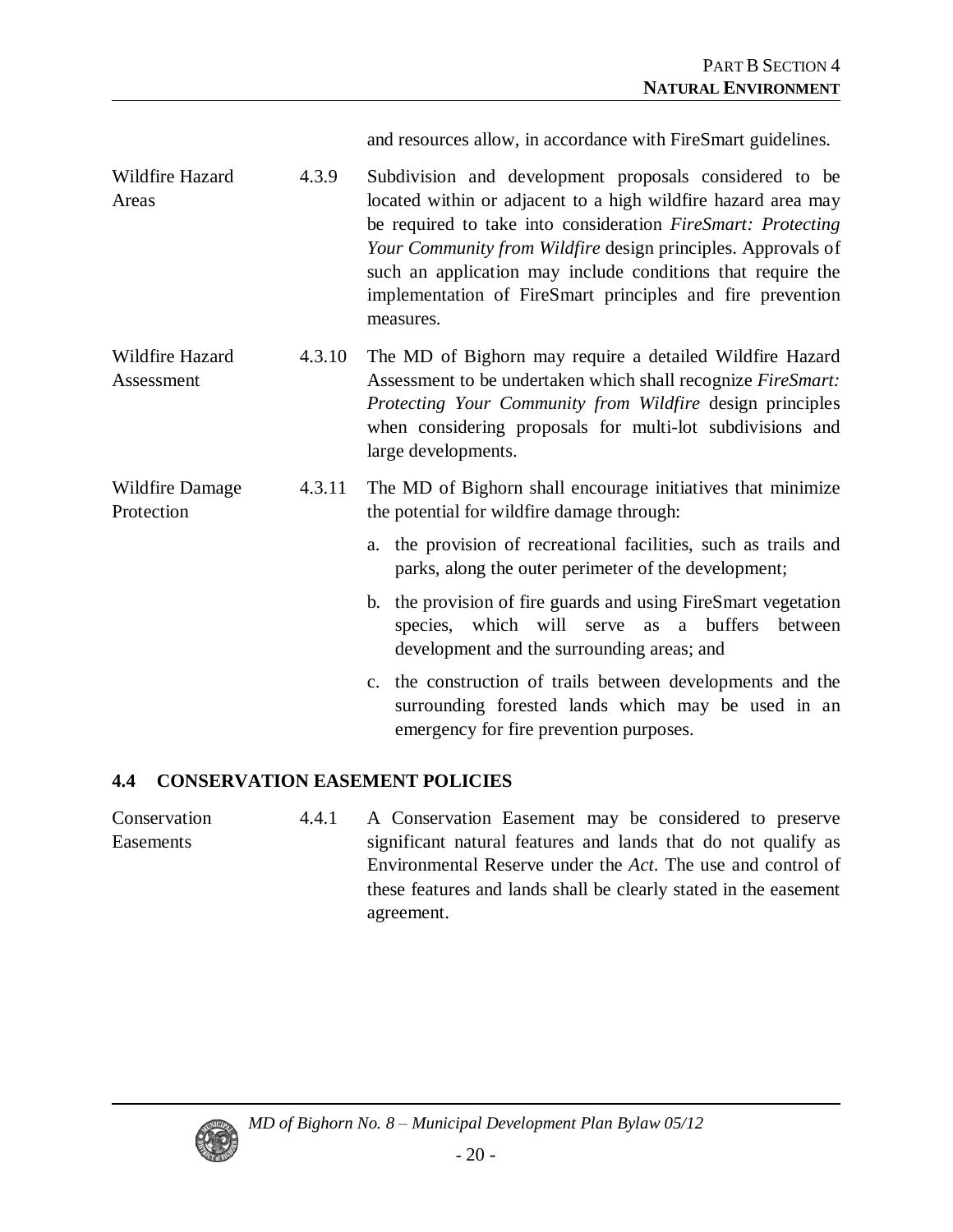### **5 TRANSFER OF DEVELOPMENT CREDITS**

#### **5.1 GOALS**

- To provide opportunities to apply innovative land use planning and environmental conservation concepts that improve municipal efficiencies and reduce rural sprawl.
- To encourage the preservation of identified conservation values, in perpetuity, that would be damaged or lost if the land were developed, by supporting the transfer of development potential to land deemed more appropriate for higher density development based on identified development criteria.
- To support regional planning and conservation goals and initiatives within the South Saskatchewan Regional Plan in accordance with the *Alberta Land Stewardship Act* (ALSA).

#### **5.2 TRANSFER OF DEVELOPMENT CREDIT POLICIES**

| <b>TDC</b> Scheme                       | 5.2.1 | The MD of Bighorn supports the transfer of development<br>credit (TDC) initiatives allowed under the Alberta Land<br>Stewardship Act and shall implement a TDC scheme in<br>accordance with ALSA and associated regulations through the<br>development of a TDC Bylaw and the Land Use Bylaw.                                                 |
|-----------------------------------------|-------|-----------------------------------------------------------------------------------------------------------------------------------------------------------------------------------------------------------------------------------------------------------------------------------------------------------------------------------------------|
| Transitional<br>Provisions              | 5.2.2 | Until adoption of the above mentioned TDC scheme with the<br>approval of the Lieutenant Governor in Council in accordance<br>with the Alberta Land Stewardship Act, the MD of Bighorn's<br>existing Transfer of Subdivision Density (TSD) program as<br>described in Section 9 of this Plan and the Land Use Bylaw<br>shall remain in effect. |
| Sending and<br><b>Receiving Parcels</b> | 5.2.3 | The TDC scheme shall allow for the transfer of development<br>potential from sending parcels within an<br>identified<br>conservation area to receiving parcels within an identified<br>development area.                                                                                                                                      |
| <b>Conservation Values</b>              | 5.2.4 | A TDC scheme is a tool that may be used to aid in the<br>protection of local and regional conservation goals, including<br>environmental, scenic, agricultural and historic resource<br>values. Specific conservation values shall be as identified<br>within a TDC program.                                                                  |
| Conservation<br>Easement                | 5.2.5 | In order to protect an identified conservation value in<br>perpetuity, a conservation easement shall be registered on the                                                                                                                                                                                                                     |

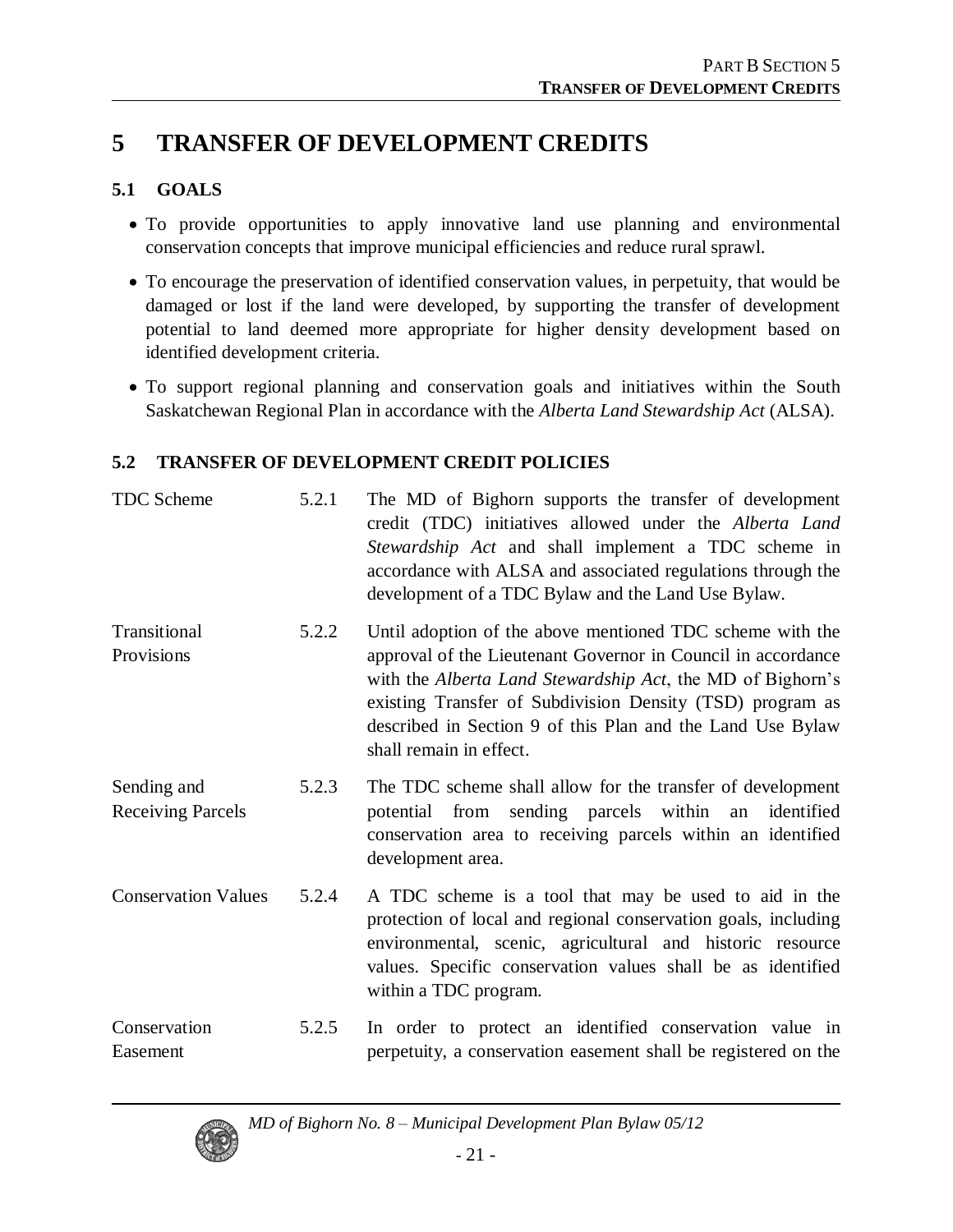title of the sending parcel.

| Development<br>Criteria | 5.2.6  | The TDC scheme shall be used to transfer development<br>potential to areas more appropriate for higher density, in<br>accordance with a set of development criteria identified within<br>a TDC program.       |
|-------------------------|--------|---------------------------------------------------------------------------------------------------------------------------------------------------------------------------------------------------------------|
| <b>TDC</b> Bylaw        | 5.2.7  | The TDC Bylaw may contain one or more TDC programs and<br>shall contain those components identified in the Alberta Land<br>Stewardship Act.                                                                   |
| <b>TDC</b> Bylaw        | 5.2.8  | Each individual TDC program in the TDC Bylaw shall<br>identify:                                                                                                                                               |
|                         |        | a. the specific purpose of the program;                                                                                                                                                                       |
|                         |        | b. the conservation area and the associated conservation<br>values;                                                                                                                                           |
|                         |        | c. the applicable areas for development and associated<br>development parameters;                                                                                                                             |
|                         |        | d. the eligible land use districts;                                                                                                                                                                           |
|                         |        | e. how credits are calculated;                                                                                                                                                                                |
|                         |        | potential bonusing opportunities; and<br>f.                                                                                                                                                                   |
|                         |        | the number of development credits required for bonusing<br>g.<br>opportunities.                                                                                                                               |
| ASP or Concept Plan     | 5.2.9  | The MD of Bighorn may require the preparation of an area<br>structure plan or concept plan prior to the consideration of an<br>application for subdivision or development within the TDC<br>Development Area. |
| ASP or Concept Plan     | 5.2.10 | The area structure plan or concept plan should contain, in<br>addition to those components identified in Section 16 of this<br>MDP, the following:                                                            |
|                         |        | the TDC Conservation and Development Areas;<br>a.                                                                                                                                                             |
|                         |        | b. eligible sending and receiving parcels, or a way to identify<br>individual sending and receiving parcels in the TDC<br>program; and                                                                        |
|                         |        | c. the maximum allowed density of the entire TDC<br>development area or of specific receiving parcels.                                                                                                        |



*MD of Bighorn No. 8 –Municipal Development Plan Bylaw 05/12*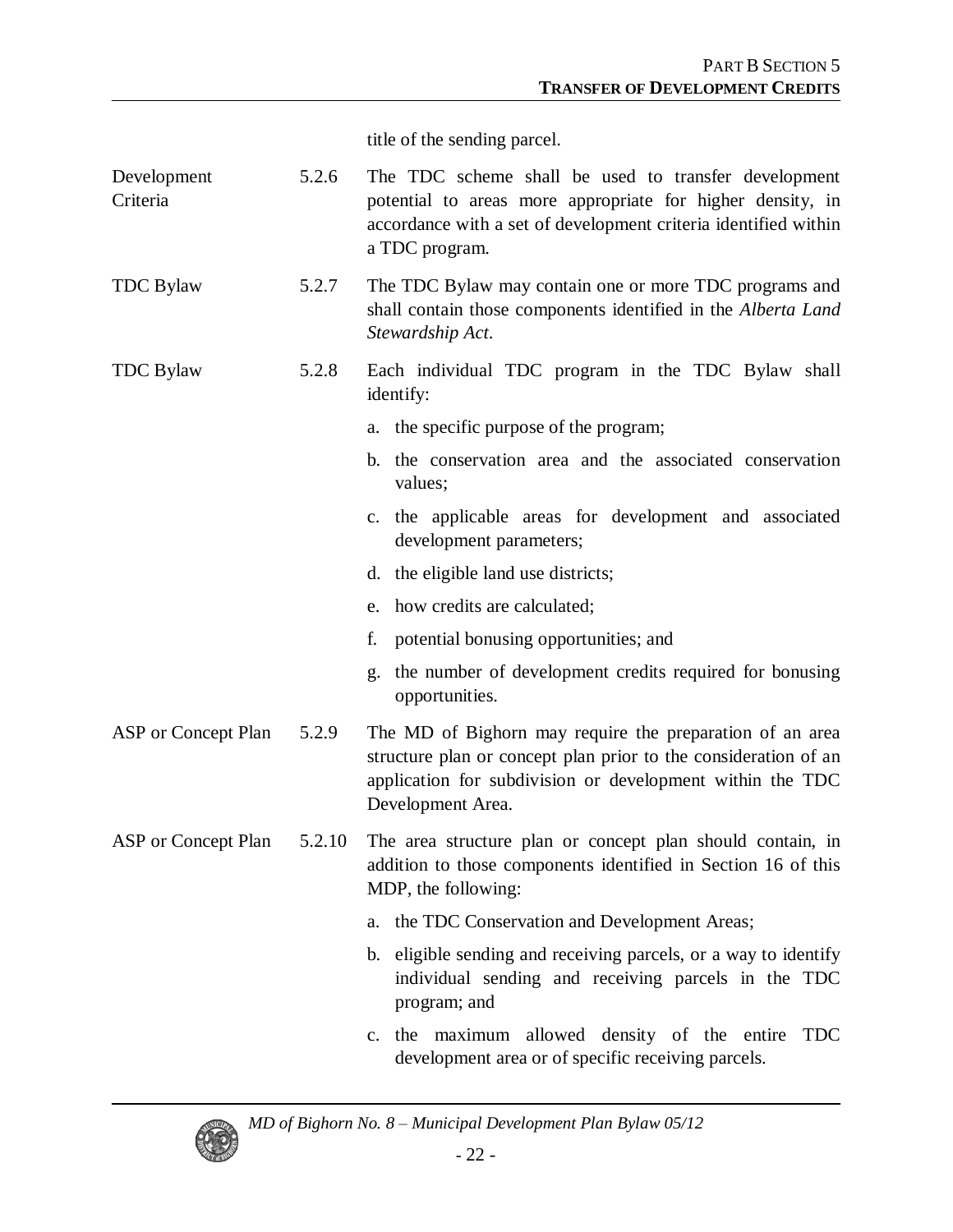| Qualified<br>Organization          | 5.2.11 The MD of Bighorn may consider being a qualified<br>organization for the purposes of holding a conservation<br>easement required pursuant to a TDC program.                                                                                                                 |
|------------------------------------|------------------------------------------------------------------------------------------------------------------------------------------------------------------------------------------------------------------------------------------------------------------------------------|
| Intermunicipal<br><b>Transfers</b> | 5.2.12 The MD of Bighorn may consider the implementation of an<br>intermunicipal TDC scheme to allow the transfer of<br>development credits with another municipality or group of<br>municipalities, where such initiatives achieve regional goals<br>and are mutually beneficial. |

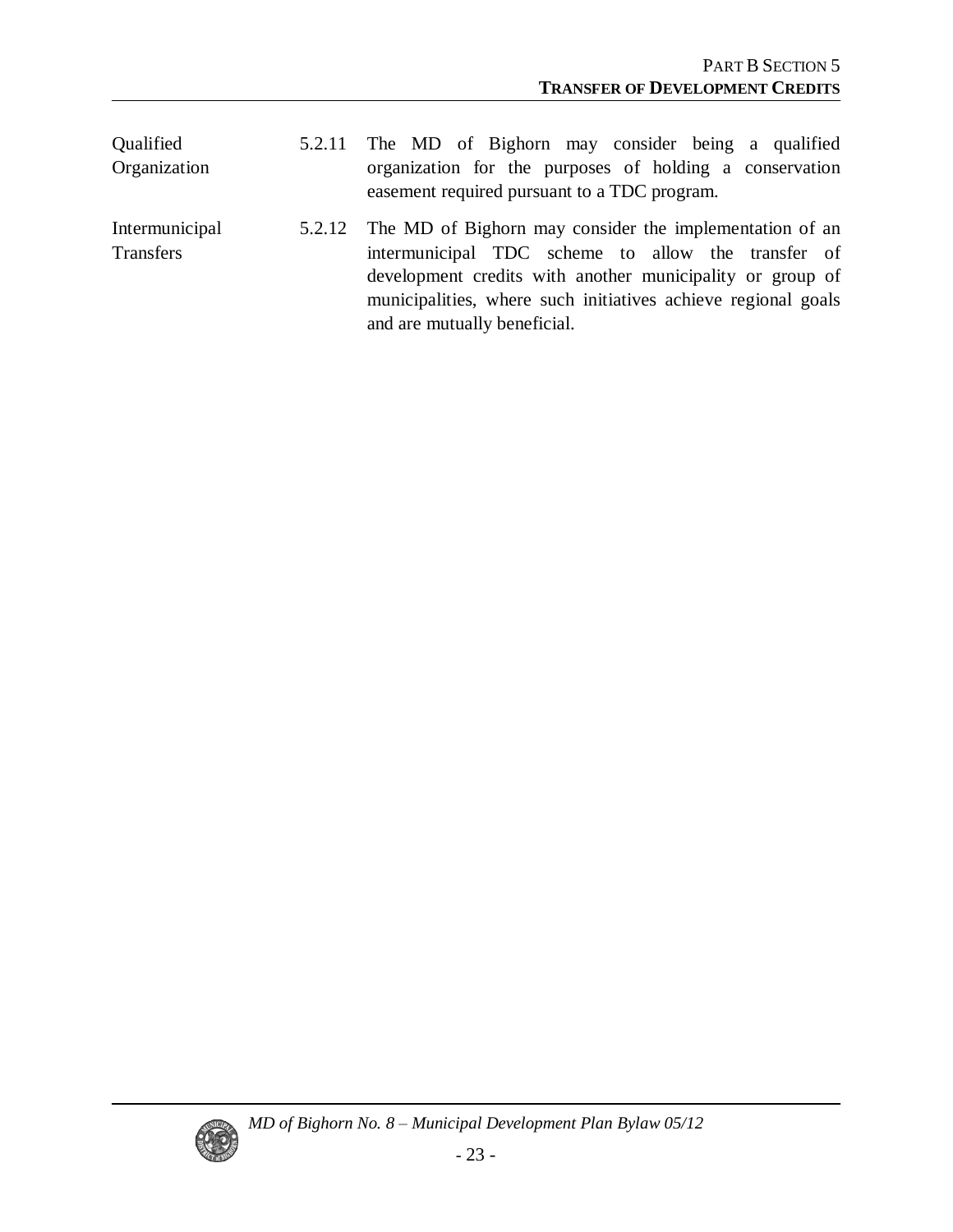# **6 OPEN SPACES, COMMUNITY RECREATION AND CULTURE**

#### **6.1 GOALS**

- To provide open spaces and trails that supports a high quality of life for residents.
- To provide and maintain appropriate sustainable community recreational opportunities and facilities.
- To preserve heritage resources consistent with the MD of Bighorn's heritage plans, in particular to:
	- o engage and educate the public about the importance and value of the MD's history, story and sense of place within Alberta and Canada;
	- o protect and document, through preservation and conservation, the MD's heritage resources;
	- o encourage both private and public efforts to preserve the MD's heritage;
	- o seek opportunities to rehabilitate, restore, sustain and recognize specified structures and other heritage resources.

#### **6.2 OPEN SPACE AND TRAIL PLANNING POLICIES**

| <b>Community Services</b><br>Master Plan                 | 6.2.1 | Community recreation planning in the MD of Bighorn will<br>be in accordance with policies of the Community Services<br>Master Plan. The Master Plan shall conform to the vision,<br>goals and policies of this MDP.                                                                                   |
|----------------------------------------------------------|-------|-------------------------------------------------------------------------------------------------------------------------------------------------------------------------------------------------------------------------------------------------------------------------------------------------------|
| <b>Community Services</b><br>Board                       | 6.2.2 | The Community Services Board shall establish and update<br>the Community Services Master Plan as required, and shall<br>promote community needs with a focus on recreation, open<br>spaces, trails, parks and culture.                                                                                |
| <b>Bighorn Bow Corridor</b><br><b>Open Space Network</b> | 6.2.3 | Development of a sustainable integrated open space and trail<br>network throughout public and private lands in the hamlets<br>and other appropriate areas will be encouraged.                                                                                                                         |
| <b>Bow Corridor</b><br><b>Regional Trail System</b>      | 6.2.4 | The MD of Bighorn will support the development of a<br>regional trail system and appropriate related amenities<br>through the Bighorn Bow Corridor. The trail system should<br>be integrated with the Town of Canmore trails, Provincial<br>Trails and the Trans Canada Trail system, and should take |

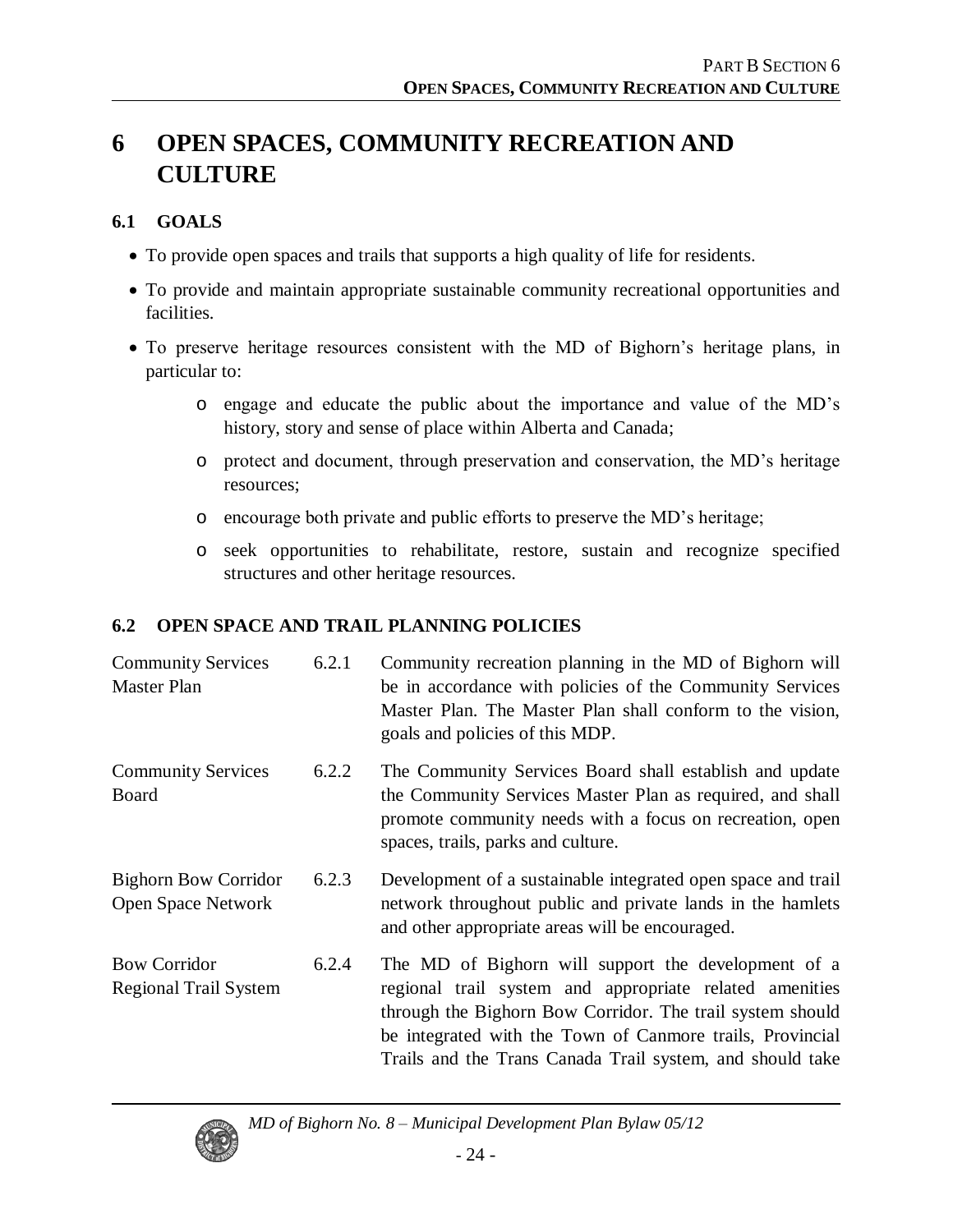advantage of transportation alignments and utility rights-ofway. Designated trails should be located where adverse social, economic and environmental impacts are not significant.

- Bow Corridor Regional Trail System 6.2.5 The MD of Bighorn discourages random and unauthorized development of trails on Crown lands in the Bighorn Bow Corridor.
- Bow Corridor Regional Trail System 6.2.6 The MD of Bighorn supports the establishment of integrated systems of designated trails that provide attractive alternatives to trail development in adjacent wildlife habitat or corridor areas.
- Impact Assessment 6.2.7 Where there is a concern that hiking trails and other permitted community recreational uses may be interfering with an environmentally sensitive area, the MD of Bighorn may undertake an assessment to determine the effects of such uses.
- Ghost Waiparous Trail System 6.2.8 The MD of Bighorn shall continue to cooperate with the Summer Village of Waiparous to jointly manage and maintain the trail system in a portion of 12-27-7-W5M (Recreation Lease 950011).

Motorized OHV Use 6.2.9 The use of motorized off-highway vehicles is prohibited on municipally owned lands except as allowed by Council.

#### **6.3 MUNICIPAL AND ENVIRONMENTAL RESERVE POLICIES**

| Municipal and School<br><b>Reserve Dedication</b> | 6.3.1 | At the time of subdivision, the full 10% of municipal and<br>school reserve shall be taken in accordance with the Act. At<br>the sole discretion of the MD of Bighorn, this shall be in the<br>form of: |
|---------------------------------------------------|-------|---------------------------------------------------------------------------------------------------------------------------------------------------------------------------------------------------------|
|                                                   |       | a. land;<br>b.<br>money;                                                                                                                                                                                |
|                                                   |       | c. a combination of land and money; or<br>d. deferment by registration of a deferred reserve caveat.                                                                                                    |
| Environmental<br><b>Reserve Dedication</b>        | 6.3.2 | At the time of subdivision, the MD of Bighorn shall require<br>the dedication of Environmental Reserve in accordance with                                                                               |

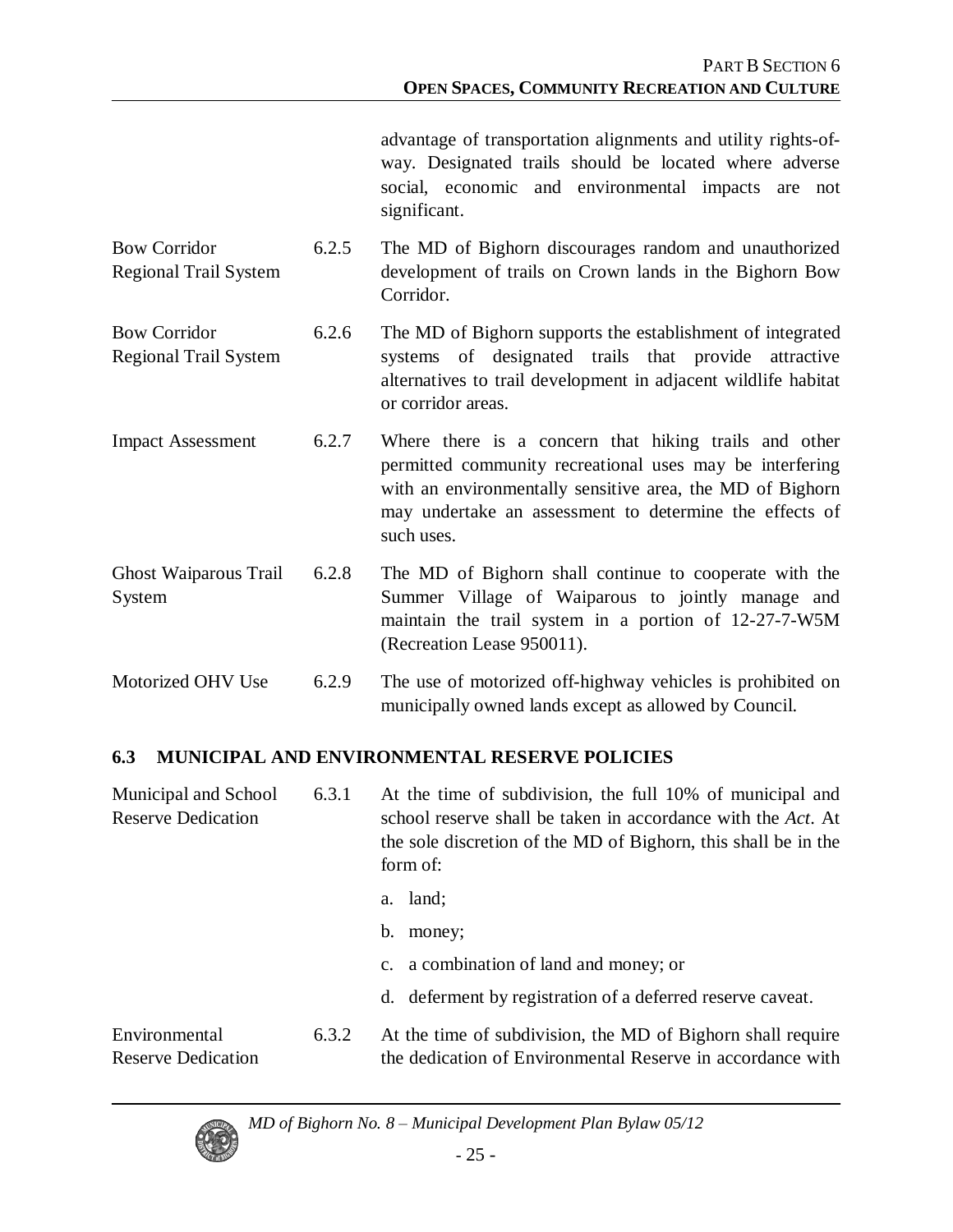the *Act*.

| Environmental<br><b>Reserve Easement</b> | 6.3.3 | At the time of subdivision, the MD of Bighorn may allow<br>any or all of the land that is to be dedicated as Environmental<br>Reserve to be protected by an Environmental Reserve<br>Easement in accordance with the Act where public access to<br>the land is not desired.                                                                                               |
|------------------------------------------|-------|---------------------------------------------------------------------------------------------------------------------------------------------------------------------------------------------------------------------------------------------------------------------------------------------------------------------------------------------------------------------------|
| <b>Reserve Dedication</b>                | 6.3.4 | In making its decision on the allocation, location and<br>distribution of municipal and/or school and/or environmental<br>reserves, the MD of Bighorn shall consider:                                                                                                                                                                                                     |
|                                          |       | a. where<br>applicable,<br>adopted<br>any<br>area<br>structure/redevelopment plan or concept plan;                                                                                                                                                                                                                                                                        |
|                                          |       | b. any recommendations from or any agreement between<br>Bighorn and a regional school division;                                                                                                                                                                                                                                                                           |
|                                          |       | c. recommendations within a geotechnical report by a<br>qualified professional; and                                                                                                                                                                                                                                                                                       |
|                                          |       | d. any guidance from the Community Services Board in<br>accordance with the Open Spaces Policy or as set out in<br>the Community Services Master Plan.                                                                                                                                                                                                                    |
| <b>Reserve Dedication</b>                | 6.3.5 | Land that is properly classified as environmental reserve<br>shall not be dedicated as, or substituted for, municipal<br>reserve. If the environmental reserve dedication on a<br>particular property is deemed by the subdivision authority to<br>be exceptionally large, the subdivision authority may, at its<br>discretion, reduce the municipal reserve requirement. |
| <b>Reserve Dedication</b>                | 6.3.6 | In considering a proposal for subdivision, the MD of<br>Bighorn shall ensure that the type, location and shape of the<br>reserve land is suitable for the intended use and needs of the<br>MD of Bighorn.                                                                                                                                                                 |

#### **6.4 HERITAGE RESOURCE POLICIES**

Heritage Resources Management Plan 6.4.1 The MD of Bighorn shall set out its heritage resource stewardship program through its Heritage Resources Management Plan and other documents. Heritage Survey & Inventory 6.4.2 The MD of Bighorn shall use its heritage survey and inventory, as updated from time to time, to help determine

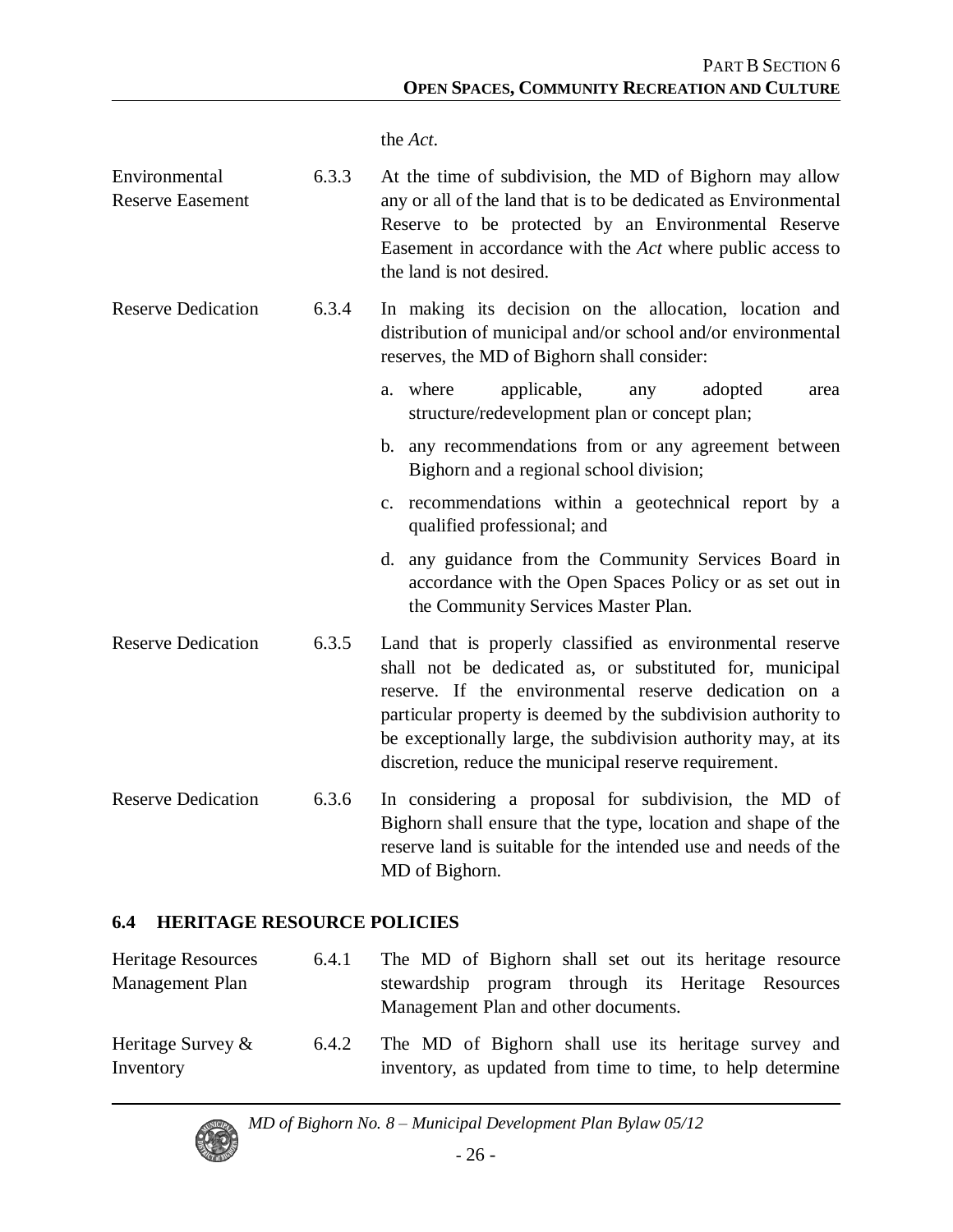the need for heritage resources impact assessment in the evaluation of subdivision and development applications.

- Impact Assessment 6.4.3 The MD may require a development impact assessment related to heritage resources be undertaken by a development proponent as part of an application for subdivision or development if there is a known heritage resource on the subject parcel of land, or a strong likelihood of a heritage resource being present.
- Educational **Opportunities** 6.4.4 The MD shall recognize and support heritage educational opportunities in its public communication.
- Provincial Support 6.4.5 The MD of Bighorn shall encourage the appropriate Provincial government department to continue protecting and preserving sites and artifacts with significant historical or archaeological value.

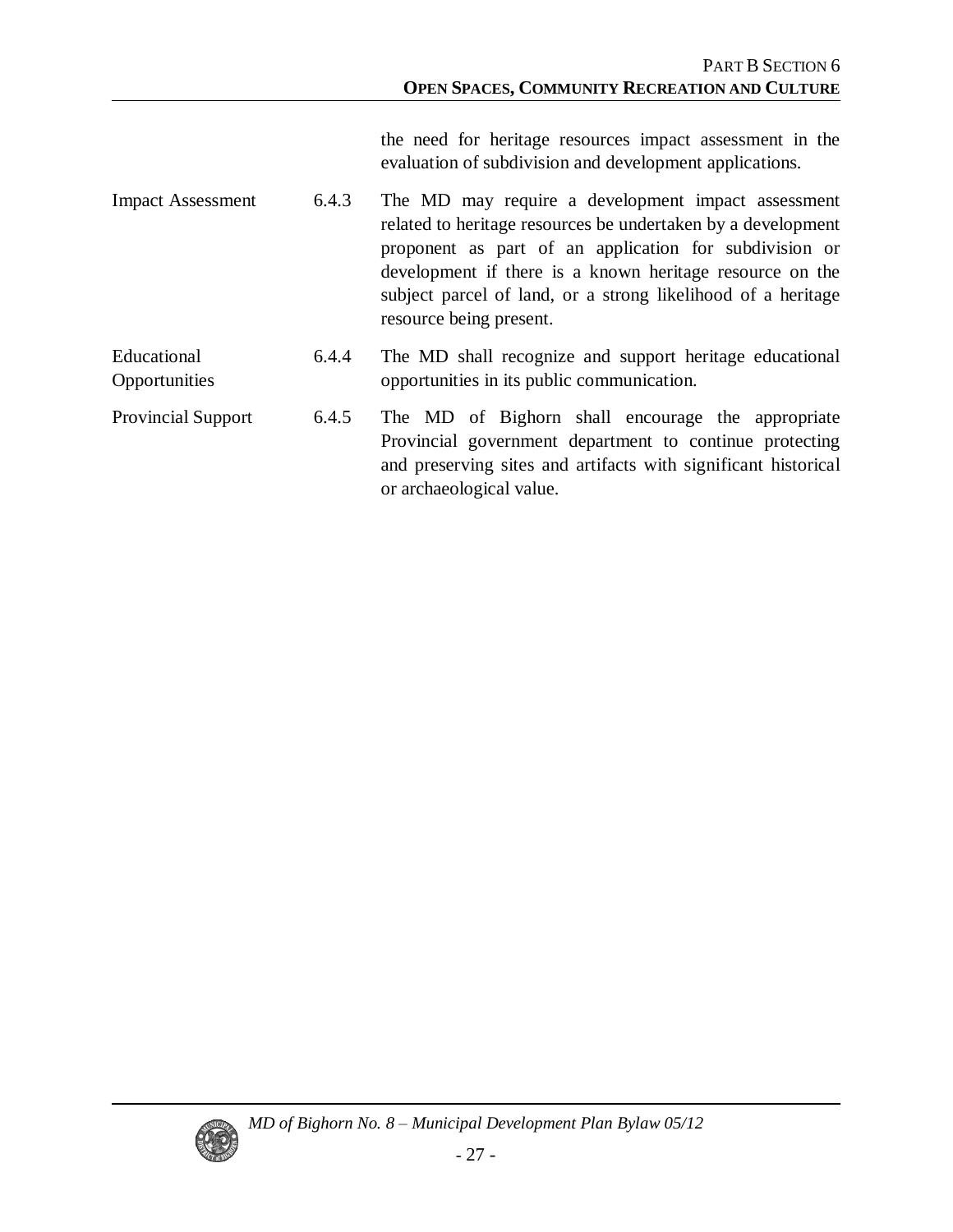# **7 INFRASTRUCTURE AND SERVICES**

#### **7.1 GOALS**

- To provide and maintain cost effective services and infrastructure necessary to the MD of Bighorn, in cooperation with other agencies and organizations.
- To ensure that the transportation system is safe, efficient and suitable for the intended uses.
- To ensure acceptable water and wastewater treatment servicing for all development.
- To encourage opportunities for environmental sustainability initiatives, including alternative energy where appropriate, and the implementation of resource conservation programs.
- To provide or support the provision of cost effective and efficient emergency services.
- To ensure effective stormwater management.

#### **7.2 GENERAL INFRASTRUCTURE POLICIES**

| Infrastructure and<br><b>Service Provision</b> | 7.2.1 | Roads and utilities under the control of the MD of Bighorn<br>will be developed contingent on need and the municipal<br>budget, and will be maintained in a safe and efficient manner.                                                                                                |
|------------------------------------------------|-------|---------------------------------------------------------------------------------------------------------------------------------------------------------------------------------------------------------------------------------------------------------------------------------------|
| Accommodating<br>Growth                        | 7.2.2 | The MD of Bighorn should not allow growth to occur if it<br>cannot be adequately serviced and maintained. Any significant<br>population or business growth that occurs in the MD of<br>Bighorn should be supported by new or improvements to<br>existing infrastructure and services. |
| Minimize Impacts                               | 7.2.3 | Transportation and utility corridors should be designed to<br>minimize disruption to the natural landforms, wildlife habitat<br>and natural vegetation.                                                                                                                               |
| Utility Rights-of-<br>Way                      | 7.2.4 | Utility right-of-way locations should be co-ordinated between<br>the MD of Bighorn and the respective utility company.                                                                                                                                                                |
| Utility Rights-of-<br>Way                      | 7.2.5 | Future utility expansion should be contained within or adjacent<br>to existing transportation or utility rights-of-way to minimize<br>disturbance.                                                                                                                                    |
| Utility Rights-of-<br>Way                      | 7.2.6 | Efforts will be made to allow for pedestrian and non-motorized<br>multi-use trails to be safely located within utility rights-of-<br>ways in areas of higher density, such as hamlets and country<br>residential areas.                                                               |

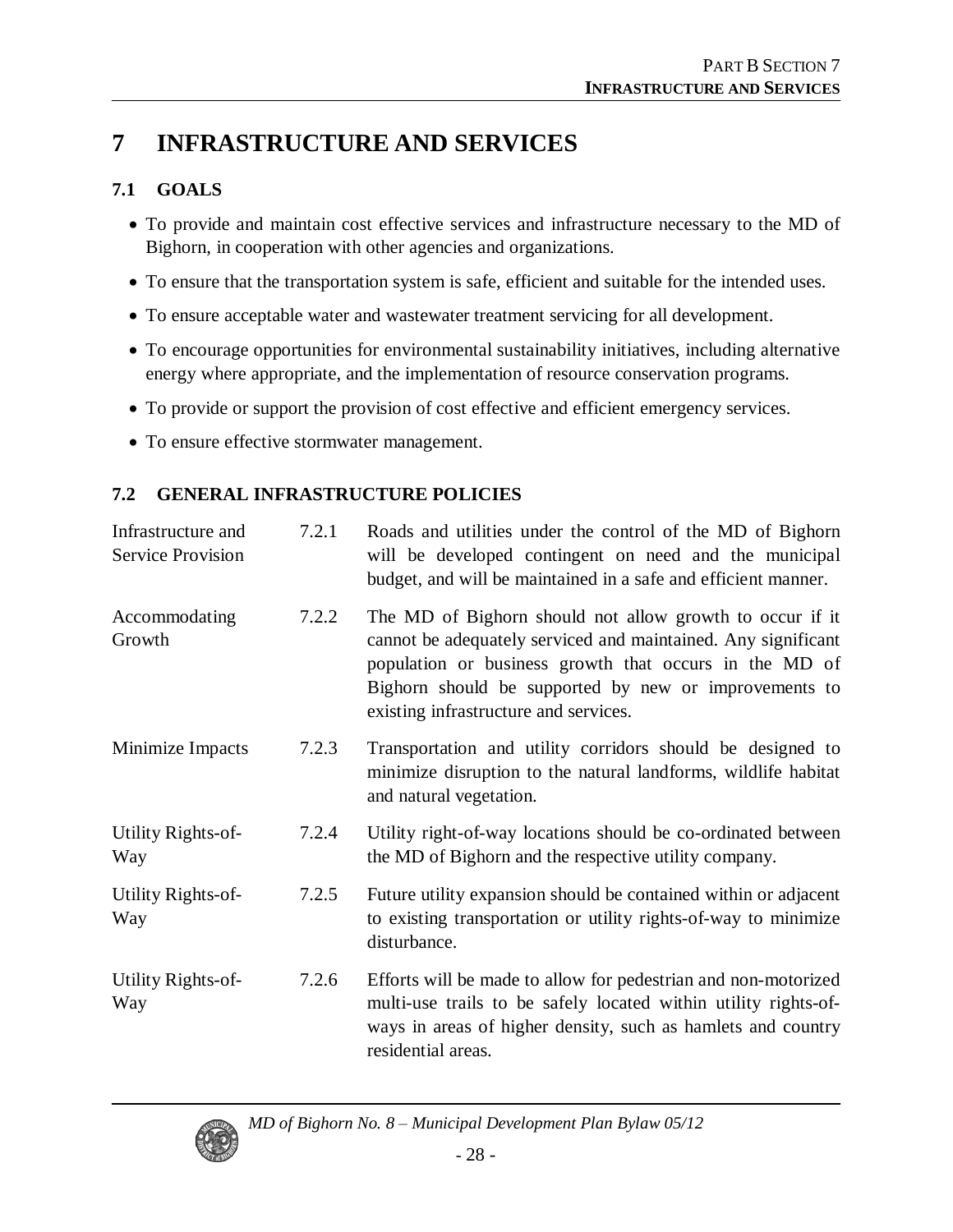| Financial<br>Sustainability | 7.2.7 | The long-term sustainability of the MD of Bighorn shall not be<br>compromised by providing infrastructure beyond its financial<br>capability.                                                                                                                                                                                                                                                                                                                                                                          |
|-----------------------------|-------|------------------------------------------------------------------------------------------------------------------------------------------------------------------------------------------------------------------------------------------------------------------------------------------------------------------------------------------------------------------------------------------------------------------------------------------------------------------------------------------------------------------------|
| Costs of<br>Infrastructure  | 7.2.8 | All costs associated with the construction, installation or over-<br>sizing of transportation and utility systems for a proposed<br>subdivision or development shall be borne by the developer,<br>unless the MD of Bighorn deems it in the greater interest of a<br>community to provide or participate in the provision of any<br>infrastructure or utilities. This includes:                                                                                                                                        |
|                             |       | a. all required testing, engineering studies and designs;                                                                                                                                                                                                                                                                                                                                                                                                                                                              |
|                             |       | b. new construction of or upgrades to existing roads and<br>vehicle accesses;                                                                                                                                                                                                                                                                                                                                                                                                                                          |
|                             |       | c. installation or expansion of municipal water, wastewater or<br>stormwater systems;                                                                                                                                                                                                                                                                                                                                                                                                                                  |
|                             |       | d. installation of garbage and recycling facilities; and                                                                                                                                                                                                                                                                                                                                                                                                                                                               |
|                             |       | e. construction of pedestrian pathways or trails.                                                                                                                                                                                                                                                                                                                                                                                                                                                                      |
| Agreements                  | 7.2.9 | The MD of Bighorn may require a developer to enter into a<br>subdivision or development agreement that specifies the<br>construction standards, maintenance, liability and provision of<br>security with regards to the installation of any municipal<br>transportation or utility infrastructure required for a proposed<br>subdivision or development. Such agreements will remain in<br>effect until such time that the infrastructure is satisfactorily<br>completed and the MD of Bighorn assumes responsibility. |

#### **7.3 TRANSPORTATION POLICIES**

| Continuity                     | 7.3.1 | The MD of Bighorn will work with adjacent municipalities to<br>ensure continuity of transportation systems.                                                                  |
|--------------------------------|-------|------------------------------------------------------------------------------------------------------------------------------------------------------------------------------|
| Environmental<br>Protection    | 7.3.2 | Any new roads or upgrades to existing roads should be carried<br>out in a manner that protects wildlife habitats, wetlands and<br>other environmental or historic resources. |
| Subdivision and<br>Development | 7.3.3 | The M.D., when approving new development or significant<br>redevelopment, will require that proof of legal access (that<br>meets with MD standards) exists to the site.      |

*MD of Bighorn No. 8 –Municipal Development Plan Bylaw 05/12*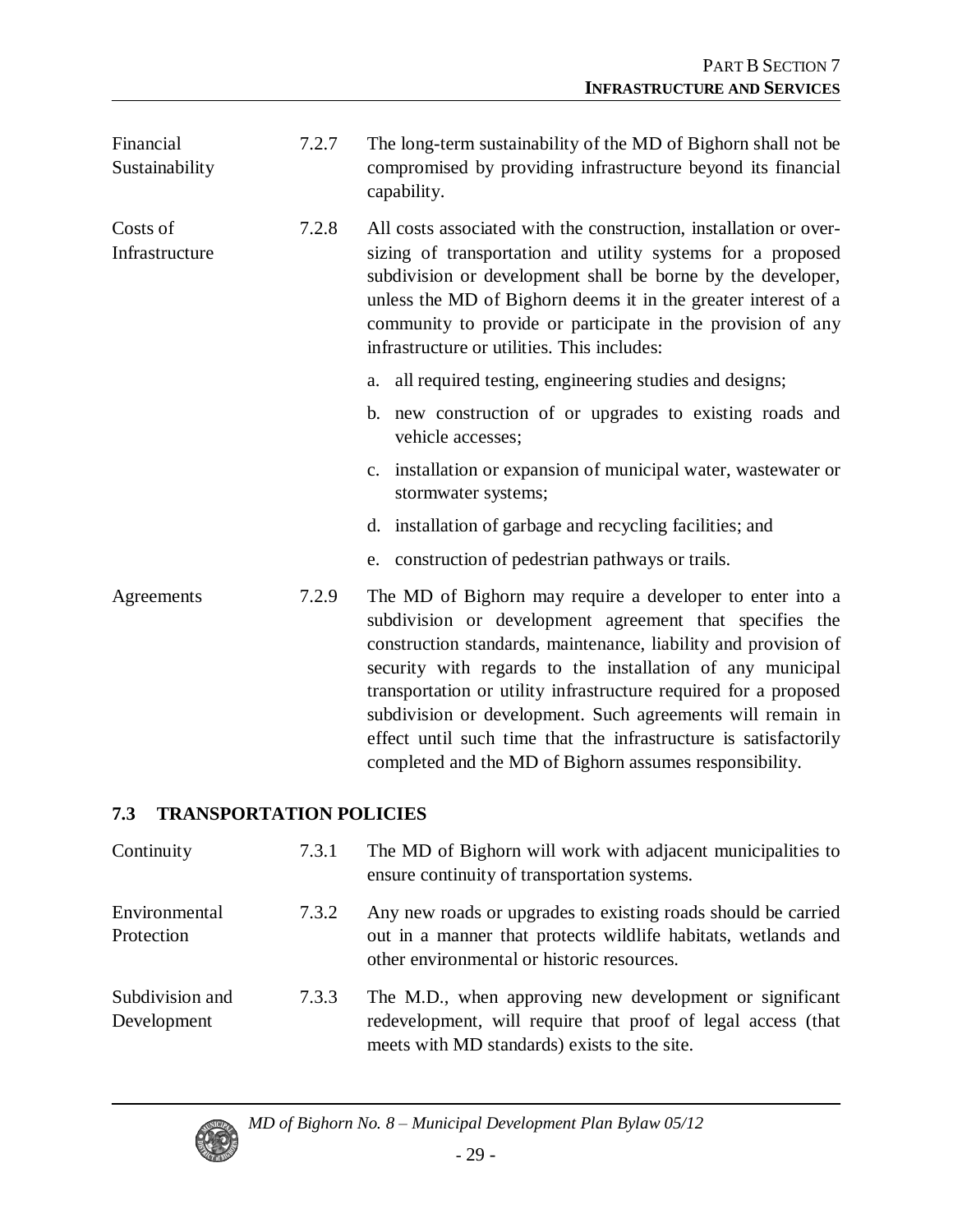| Subdivision and<br>Development                 | 7.3.4 | During the subdivision and development process, the MD of<br>Bighorn shall consider:                                                                                                                                                                                                                                                                       |
|------------------------------------------------|-------|------------------------------------------------------------------------------------------------------------------------------------------------------------------------------------------------------------------------------------------------------------------------------------------------------------------------------------------------------------|
|                                                |       | a. road and approach construction standards, in accordance<br>with the MD of Bighorn's road development policies;                                                                                                                                                                                                                                          |
|                                                |       | b. provision of a road right-of-way, including any required<br>road widening for adjacent public roads;                                                                                                                                                                                                                                                    |
|                                                |       | c. the number and location of road access points;                                                                                                                                                                                                                                                                                                          |
|                                                |       | adequate development setbacks from highways<br>d.<br>and<br>railways;                                                                                                                                                                                                                                                                                      |
|                                                |       | protection of roads from encroachment;<br>e.                                                                                                                                                                                                                                                                                                               |
|                                                |       | fencing, including wildlife fencing;<br>f.                                                                                                                                                                                                                                                                                                                 |
|                                                |       | adequate sightlines at road intersections; and<br>g.                                                                                                                                                                                                                                                                                                       |
|                                                |       | h. upgrading of existing municipal roads that provide access<br>to a site being subdivided or developed.                                                                                                                                                                                                                                                   |
| Condominium<br>Development<br><b>Standards</b> | 7.3.5 | Development standards with respect to bareland condominium<br>developments shall be the same as those established by the<br>MD of Bighorn for conventional forms of subdivision and<br>development.                                                                                                                                                        |
| Design Standards                               | 7.3.6 | Notwithstanding the transportation policies as established by<br>the MD of Bighorn, variances to road design standards may be<br>considered to achieve a desired aesthetic or to enhance the<br>character of the area, or to provide innovative engineering<br>designs for issues such as stormwater management, on-street<br>parking and traffic calming. |
| Municipal Road<br>Development                  | 7.3.7 | The MD of Bighorn may undertake consultative processes<br>with area residents and other affected parties to implement<br>long-term solutions to road and access issues.                                                                                                                                                                                    |
| <b>LOC</b> Roads                               | 7.3.8 | Roads under license of occupation (LOC) or lease roads<br>deemed unnecessary for their original use should be evaluated<br>by the Province and the MD of Bighorn on a case by case basis<br>to determine whether they should be closed, taken over by the<br>MD of Bighorn as public roads, or used for another suitable<br>alternative.                   |

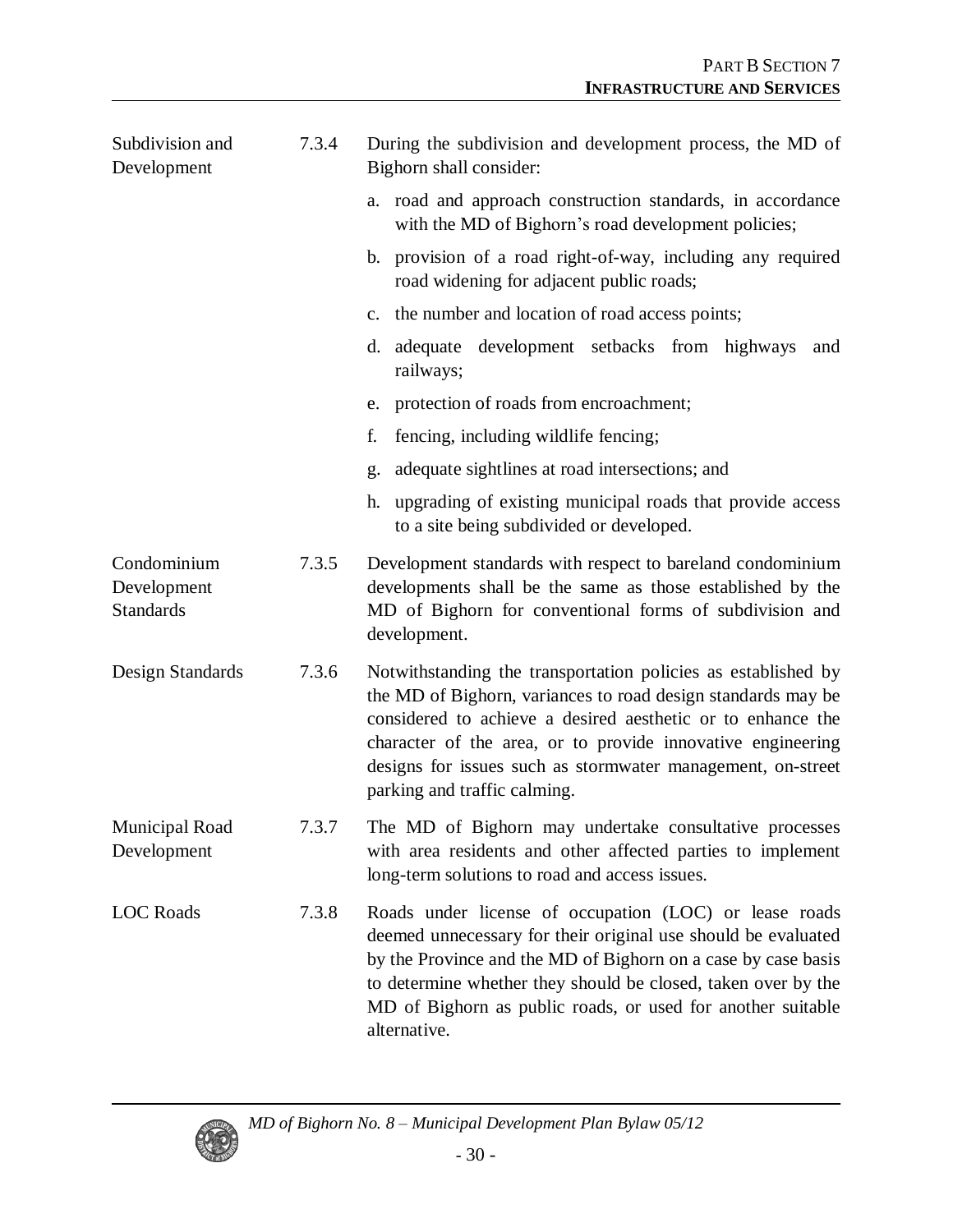#### **7.4 WATER, WASTEWATER AND STORMWATER POLICIES**

- Provincial Standards 7.4.1 The MD of Bighorn shall require all development to meet Provincial standards and regulations respecting the provision of water and wastewater services. To ensure this, the MD of Bighorn may require any reports, permits, licences or other such documentation issued by Provincial authorities to be submitted as a condition of development approval.
- Water Sufficiency 7.4.2 If the proposed supply of water for a subdivision or development is groundwater and a study prepared by a qualified professional demonstrates that the groundwater resources are insufficient or if the use of groundwater may be detrimental to other users in the area, the MD of Bighorn shall not approve the application. Should other means of water supply be available and acceptable to the MD of Bighorn, the subdivision or development may be approved.
- Water Conservation 7.4.3 The MD of Bighorn shall require water conservation measures as a condition of development approvals.
- Water Conservation 7.4.4 The MD of Bighorn shall require water metering on all new development, where connection to a municipal water system is available.
- Stormwater Management 7.4.5 To ensure that runoff does not exceed pre-development rates, the MD of Bighorn may require a subdivision or development to be undertaken in accordance with a stormwater management plan prepared by a qualified professional in accordance with Provincial guidelines.
- Innovative and Best Management **Practices** 7.4.6 The MD of Bighorn encourages, where appropriate, the use of best management practices, including low impact development (LID) techniques, for the management of stormwater. Such techniques may include protecting natural drainage patterns, incorporating natural site elements into design, and using small-scale stormwater capture and treatment design elements such as rain gardens, bioswales, and permeable surface materials.

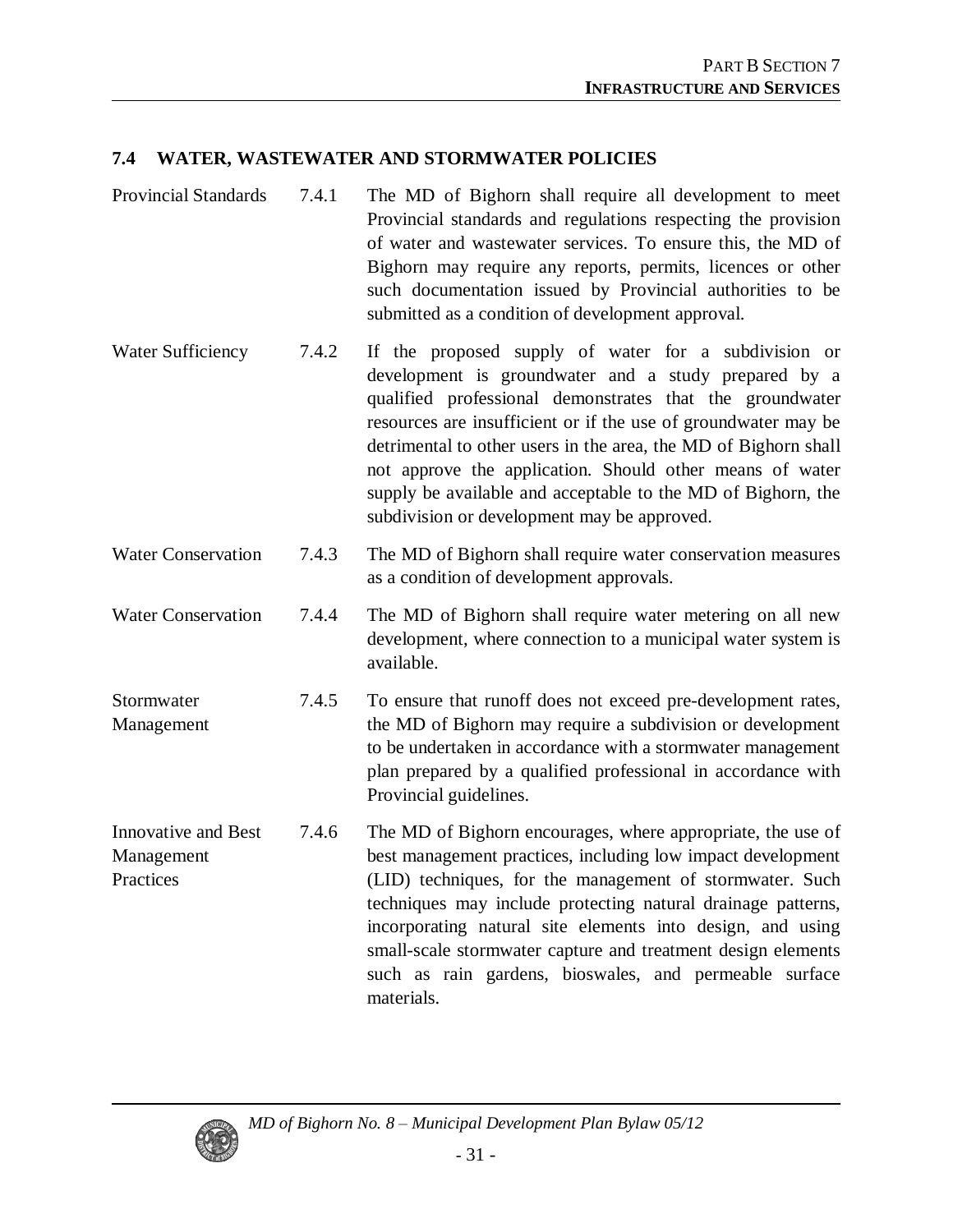#### **7.5 SOLID WASTE AND RECYCLING POLICIES**

| <b>Francis Cooke</b>   | 7.5.1 | To minimize adverse impacts on the surrounding land uses, the<br>Francis Cooke Regional Landfill site shall remain a Class III<br>solid waste facility and shall not handle biosolids or municipal<br>solid waste. |
|------------------------|-------|--------------------------------------------------------------------------------------------------------------------------------------------------------------------------------------------------------------------|
| <b>Francis Cooke</b>   | 7.5.2 | Notwithstanding the above, the Francis Cooke may accept<br>kitchen organics derived from fruit and vegetable wastes in<br>relation to an approved composting facility or an energy from<br>waste facility.         |
| <b>Waste Diversion</b> | 7.5.3 | The MD of Bighorn shall implement and encourage waste<br>diversion and recycling programs to reduce solid waste<br>disposal.                                                                                       |
| Long-Term Planning     | 7.5.4 | The MD of Bighorn supports joint municipal initiatives to<br>address the immediate and long-term solid waste disposal<br>needs of the region.                                                                      |

#### **7.6 EMERGENCY SERVICES POLICIES**

| <b>Emergency Services</b> |                               |  | 7.6.1 Subdivision and development proposals shall consider and |  |
|---------------------------|-------------------------------|--|----------------------------------------------------------------|--|
| Access                    |                               |  | incorporate design elements to facilitate accessibility for    |  |
|                           | emergency services providers. |  |                                                                |  |

Level of Service 7.6.2 The MD of Bighorn will endeavour to provide fire protection services to all properties, but the level of this service will vary because of differing population densities and distances from emergency facilities. In particular, emergency services may be delayed or unavailable to properties that are in remote locations or that are not easily accessible.

#### **7.7 ENVIRONMENTAL SUSTAINABILITY POLICIES**

| Environmental             | 7.7.1 | The MD of Bighorn shall promote sustainability programs and   |
|---------------------------|-------|---------------------------------------------------------------|
| Programs                  |       | initiatives, such as recycling and waste reduction, water and |
|                           |       | energy conservation and the protection of ground water        |
|                           |       | resources.                                                    |
| <b>Alternative Energy</b> | 7.7.2 | The MD of Bighorn encourages the safe and community-          |



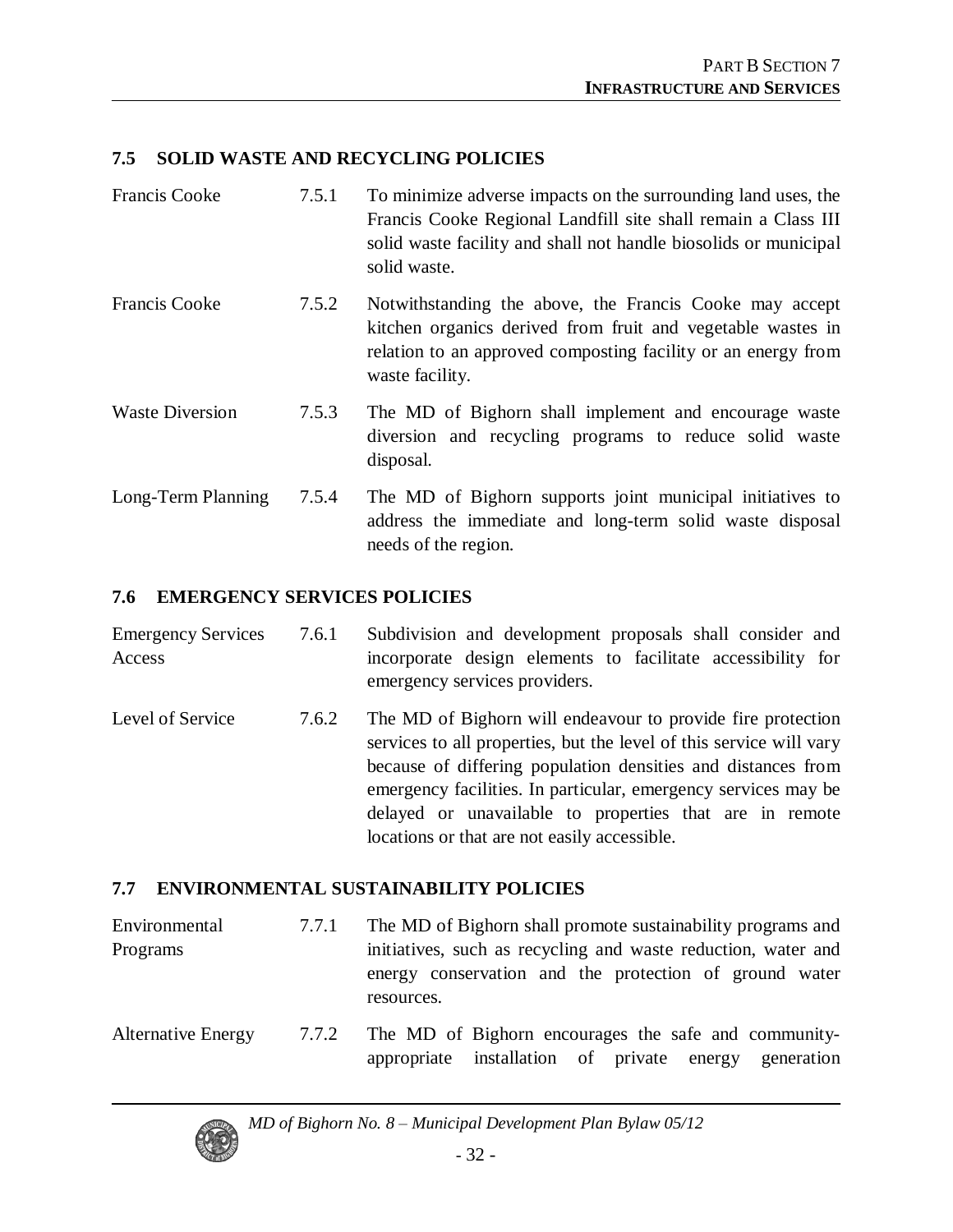technology, including but not limited to solar panels, small wind energy conversion systems, micro hydro, biomass generators, and geothermal and steam-powered generators.

Alternative Energy 7.7.3 The MD of Bighorn may support the use of district heating and cooling systems.

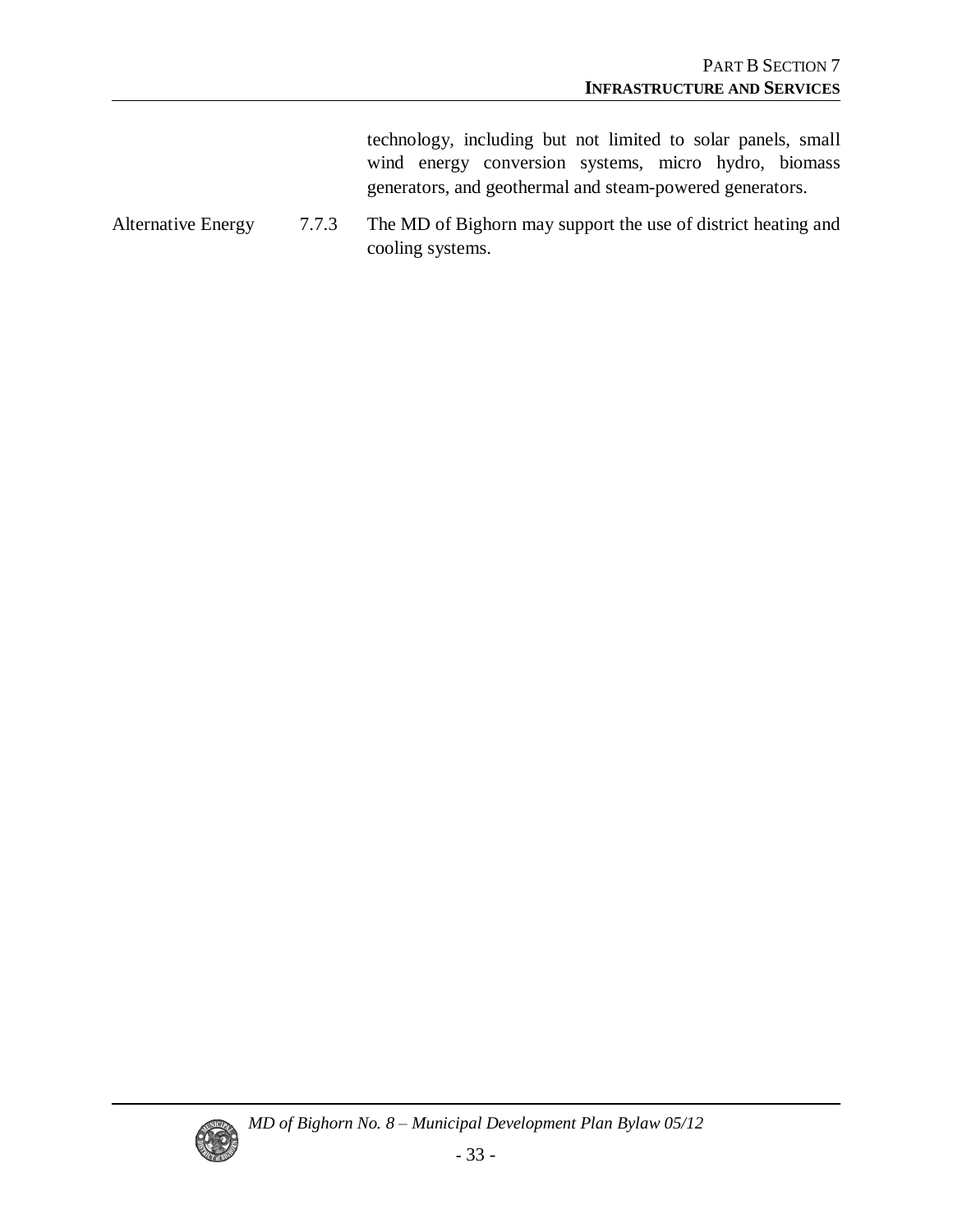# **8 RURAL CONSERVATION**

#### **8.1 GOALS**

- To preserve the rural character and lifestyle of the Rural Conservation policy area.
- To limit development and to ensure that it is consistent with the rural landscape and resources.
- To manage and limit fragmentation and excessive subdivision of land.
- To maintain a low population and rural residential density.

#### **8.2 RURAL CONSERVATION POLICIES**

| Rural<br>Conservation                 | 8.2.1 | The MD of Bighorn will consider the subdivision and<br>development of land within the Rural Conservation area as<br>identified on Figures 1 and 2.                                                                                                                |
|---------------------------------------|-------|-------------------------------------------------------------------------------------------------------------------------------------------------------------------------------------------------------------------------------------------------------------------|
| <b>Rural Land Uses</b>                | 8.2.2 | Rural land uses should reflect the natural landscape, and<br>development shall be based on the resources that are<br>characteristic of the area. Such uses include agriculture, forestry,<br>on-site natural resource development, and recreation and<br>tourism. |
| Agriculture                           | 8.2.3 | The rural character will be maintained by ensuring that<br>agriculture, specifically ranching, is recognized and protected as<br>an important use through land use and subdivision controls, on<br>suitable lands in the Rural Conservation policy area.          |
| Agricultural<br>Opportunities         | 8.2.4 | The MD of Bighorn encourages new, small scale opportunities<br>for growth and diversification of the agricultural industry.                                                                                                                                       |
| Livestock<br>Management               | 8.2.5 | Management of livestock shall be in accordance with the<br>Agricultural Operations Practices Act (AOPA) and recognized<br>best management practices.                                                                                                              |
| <b>Confined Feeding</b><br>Operations | 8.2.6 | Small-scale confined feeding operations (CFO), as defined by<br>the Agricultural Operation Practices Act (AOPA) may be<br>considered in the Rural Conservation area subject to the<br>following criteria:                                                         |
|                                       |       | a. that a Development Impact Assessment is prepared which<br>satisfactorily addresses impact mitigation, including ground<br>water contamination;                                                                                                                 |

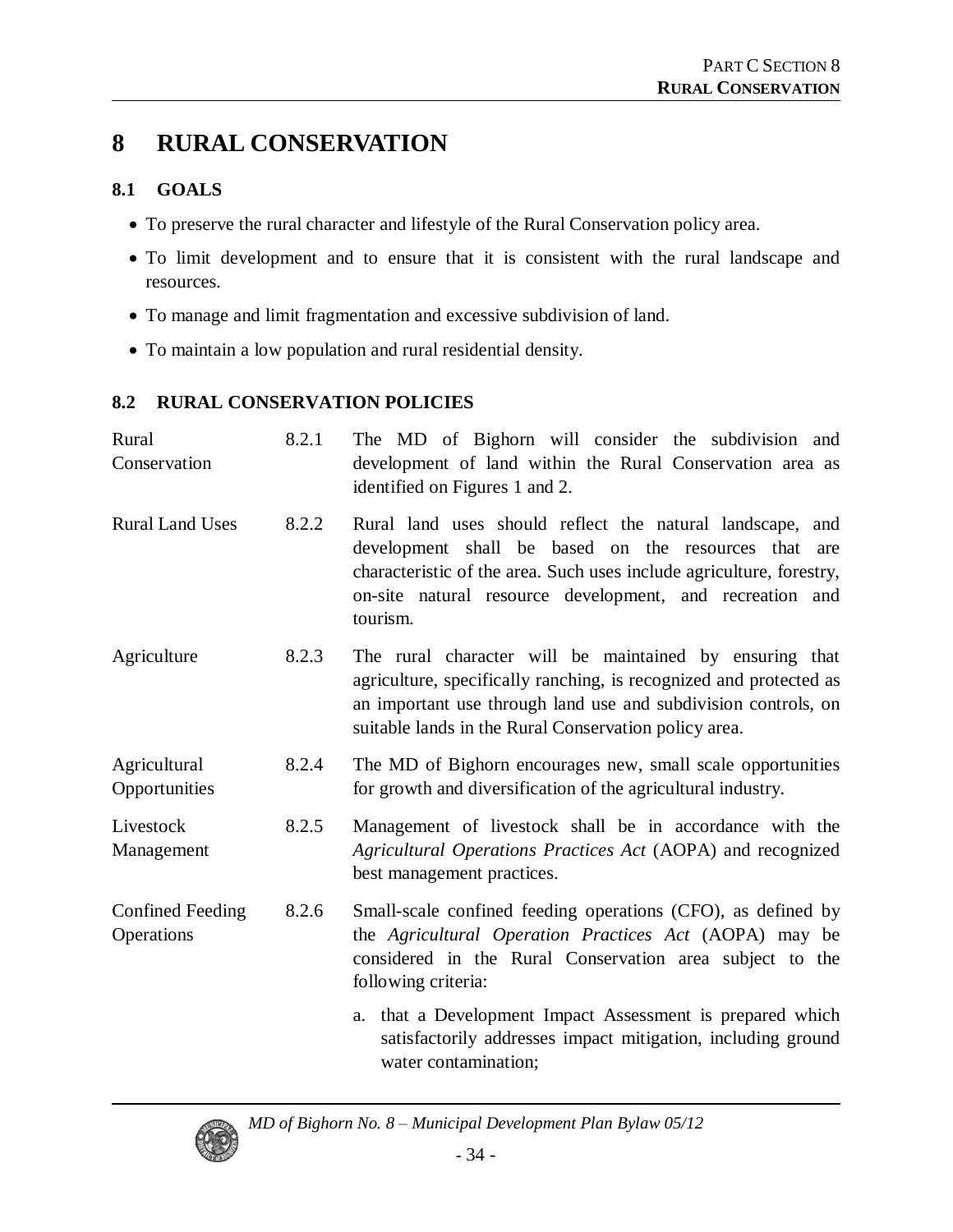- b. that roads are developed to municipal standards;
- c. that adequate setbacks are provided from any permanent water bodies;
- d. that a 5 km setback from a residential settlement, including a country residential area or hamlet; and
- e. that the location of the proposed CFO does not preclude development on adjacent lands.
- Confined Feeding **Operations** 8.2.7 Medium or large scale confined feeding operations will not be supported in the MD of Bighorn due to the potential adverse impacts on environmentally sensitive areas; lack of a developed road system for feed and livestock movement; rolling and mountainous topography that would make surface water runoff difficult to manage; possible surface and ground-water contamination; and the limited land base suitable for manure disposal.
- Non-Agricultural Uses 8.2.8 Non-agricultural uses will be considered on lands not suitable for agriculture or where existing agricultural operations and future opportunities are not compromised by those proposed uses.
- Natural Resource Development 8.2.9 Natural resource development, including mineral extraction and processing, forestry, and oil and gas operations, may be allowed in the Rural Conservation area and shall be regulated in accordance with the applicable general industrial policies in Section 12 of this Plan.
- Mineral Extraction 8.2.10 In addition to the above, mineral extraction in the Rural Conservation area shall typically be limited to smaller operations that have limited impact on surrounding uses and shall be returned to a natural state upon completion of the mineral extraction activities.
- Mineral Extraction in Bighorn Bow Corridor Area 8.2.11 Mineral extraction in new quarries may be allowed in the Rural Conservation area to the south of the Bow River in the Bighorn Bow Corridor area, provided that a need can be justified, and consideration has been given to the environmental sensitivity of the area and the proximity of conflicting land uses.
- Tourism and Recreation 8.2.12 Low-density tourism and recreation uses, such as retreats and horse riding facilities, that are compatible with the rural nature

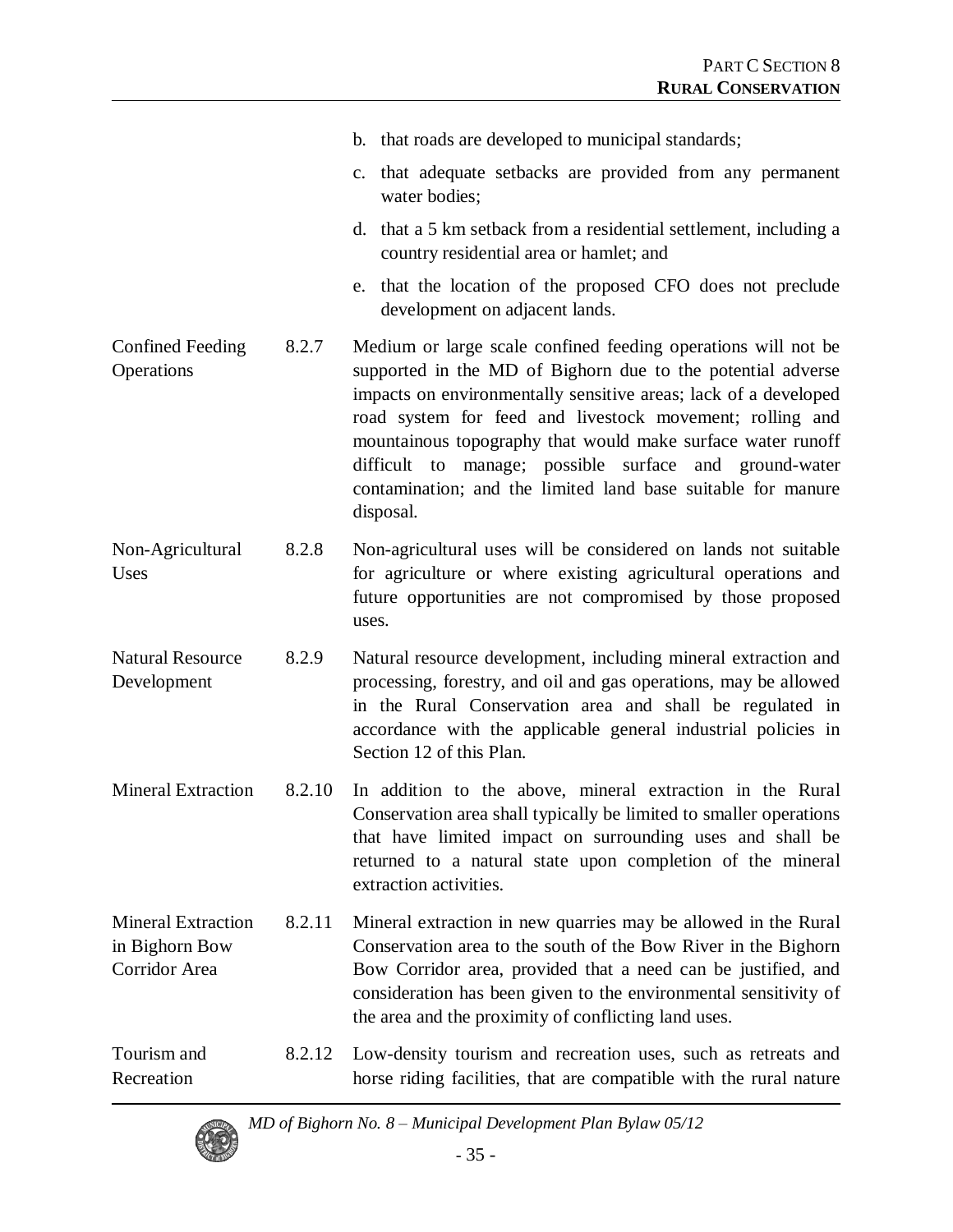|                                                      |        | of the landscape may be allowed in the Rural Conservation area<br>on a site-specific basis, provided that:                                                                                         |
|------------------------------------------------------|--------|----------------------------------------------------------------------------------------------------------------------------------------------------------------------------------------------------|
|                                                      |        | the natural landscape is not significantly altered;<br>a.                                                                                                                                          |
|                                                      |        | b. the development uses natural landscape features found on,<br>and adjacent to, the development site;                                                                                             |
|                                                      |        | c. the development does not require urban-type services, such<br>as water distribution or sewage collection systems;                                                                               |
|                                                      |        | d. generally does not propose the development of permanent<br>residential housing, other than for staff accommodation;                                                                             |
|                                                      |        | limited to relatively low-density site usage; and<br>e.                                                                                                                                            |
|                                                      |        | f.<br>the development does not require any significant road<br>upgrades due to increased traffic levels.                                                                                           |
| Tourism and<br>Recreation                            | 8.2.13 | Larger and more intensive tourism and recreation developments<br>shall be subject to the general recreation and tourism policies<br>contained within Section 13 of this Plan.                      |
| Use Restrictions in<br>Waiparous Urban<br>Fringe     | 8.2.14 | The following types of uses shall not be allowed within the<br>Rural Conservation area of the Waiparous Urban Fringe (Figure<br>$8)$ :                                                             |
|                                                      |        | intensive agriculture;<br>a.                                                                                                                                                                       |
|                                                      |        | b. resource extractive industries that create excessive noise and<br>disturbance in their operations; and                                                                                          |
|                                                      |        | c. kennels and similar uses.                                                                                                                                                                       |
| <b>Rural Residential</b><br>Uses                     | 8.2.15 | Residential uses shall remain secondary in importance to<br>existing rural and agricultural uses, and low residential densities<br>will be maintained in the Rural Conservation area.              |
| Home-Based<br><b>Businesses</b>                      | 8.2.16 | Home-based businesses will be considered, provided that they<br>do not interfere with existing agricultural uses and remain as an<br>accessory use to the primary residential use of the property. |
| Subdivision of<br><b>Rural Residential</b><br>Parcel | 8.2.17 | A single rural residential parcel of land may be subdivided from<br>a previously un-subdivided quarter section provided that the<br>following criteria is met:                                     |
|                                                      |        | the proposed lot can be adequately served by direct access to<br>a.<br>a public roadway, or by other lawful means satisfactory to                                                                  |

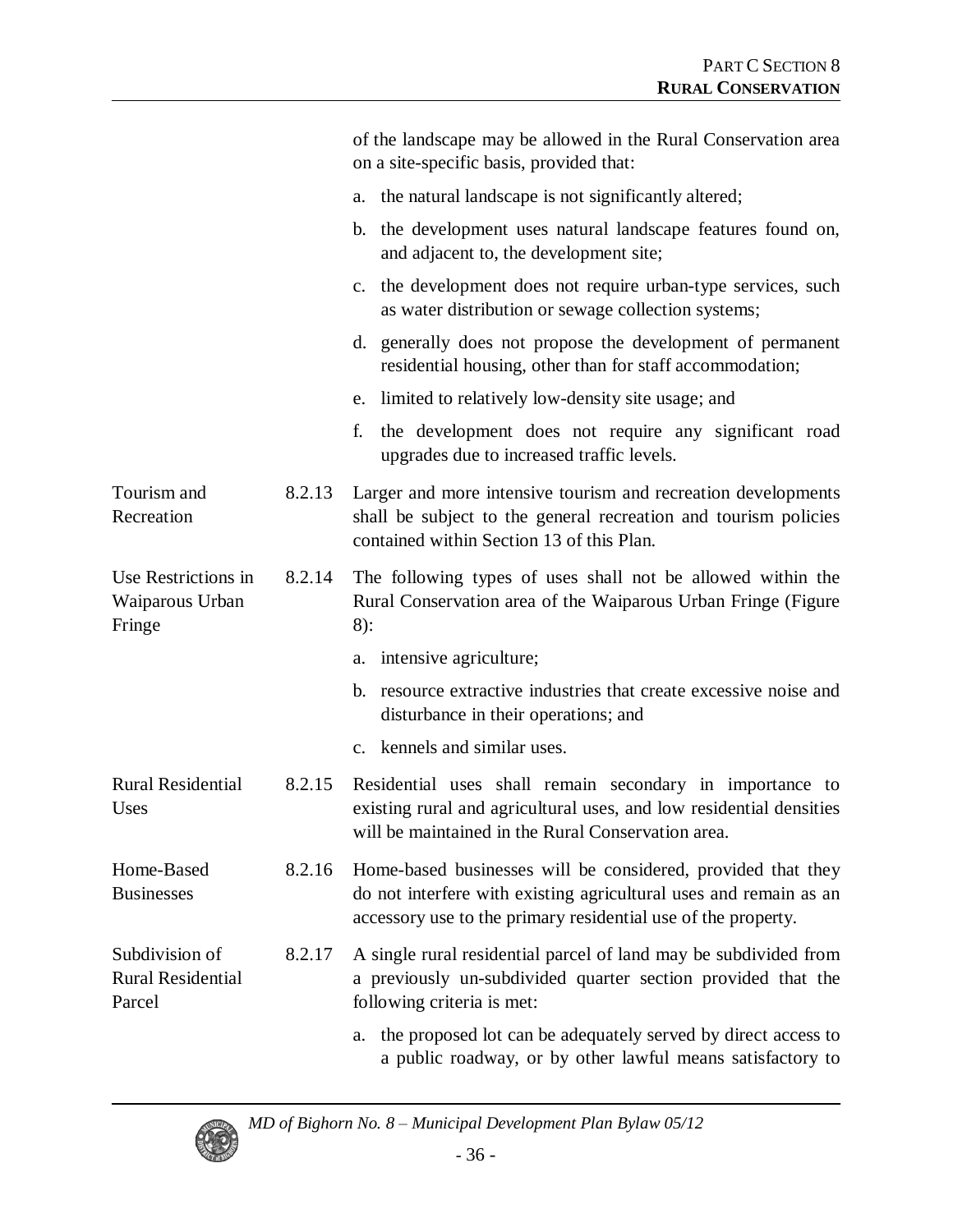the MD of Bighorn and in accordance with Council policy;

- b. the subdivision and development is sensitive to and accommodates any topographic or environmental constraints, particularly setbacks from water bodies, steep slopes and oil and gas facilities;
- c. the applicant demonstrates that the new lot can be adequately serviced on-site in accordance with Provincial regulations; and
- d. the new lot to be created is limited in size and is defined by physical characteristics, such as topography, vegetation and shelter belts.

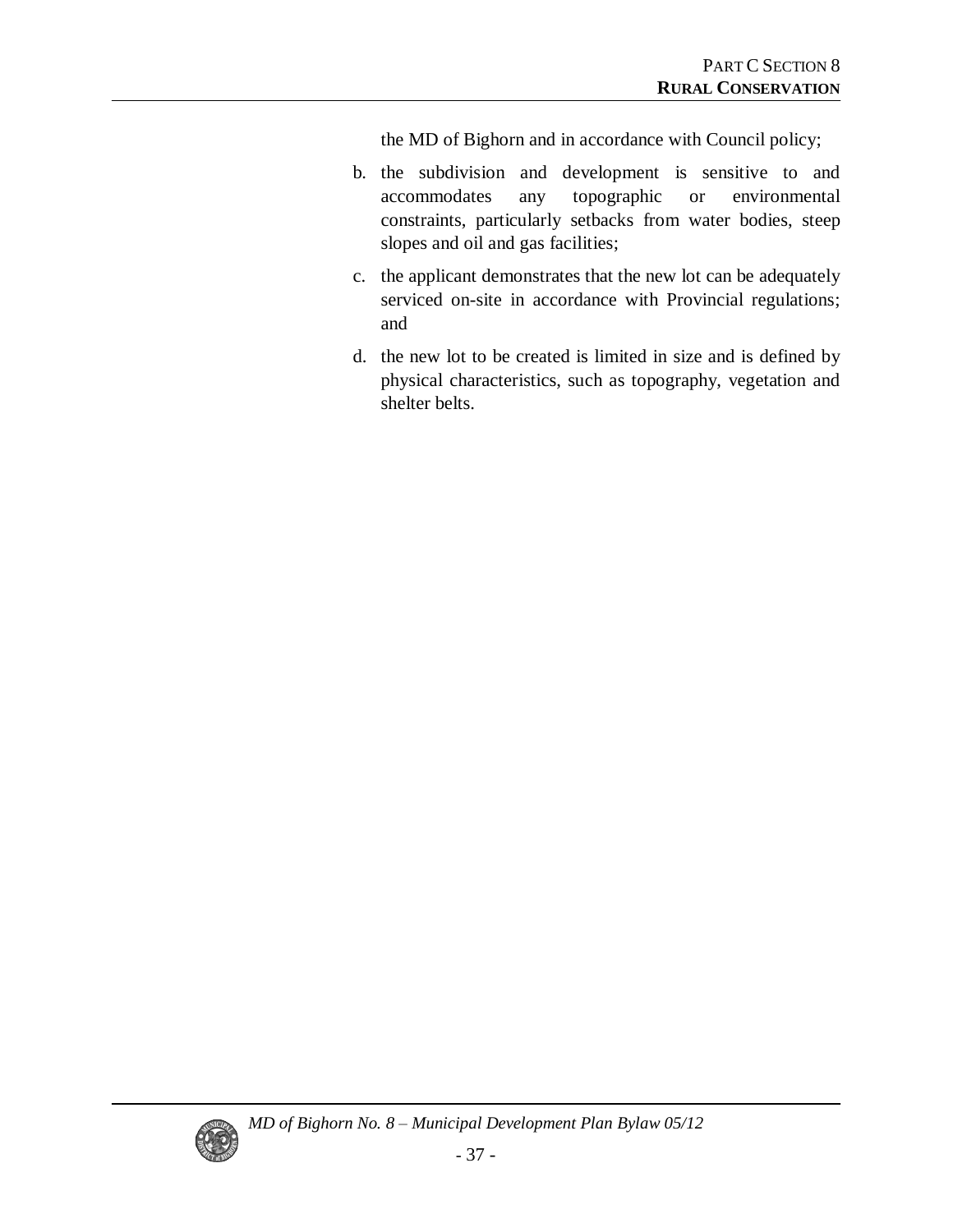# **9 SMALL HOLDINGS**

#### **9.1 GOALS**

- To preserve the existing rural quality of life by maintaining a low population density.
- To allow a higher, but limited amount of subdivision potential within an identified area of the MD of Bighorn.
- To allow limited amounts of other uses compatible with a rural environment.
- To ensure that agricultural uses are adequately regulated due to the reduced lot sizes.

## **9.2 SMALL HOLDINGS POLICIES**

| <b>Small Holdings</b>      | 9.2.1 | The MD of Bighorn will consider the subdivision and<br>development of small holdings within the Small Holdings<br>area as identified on Figure 2.                                                                                                                                                                                                                                                                       |
|----------------------------|-------|-------------------------------------------------------------------------------------------------------------------------------------------------------------------------------------------------------------------------------------------------------------------------------------------------------------------------------------------------------------------------------------------------------------------------|
| <b>Small Holdings Uses</b> | 9.2.2 | A small holdings parcel may contain one single detached<br>dwelling and other compatible rural uses including home-<br>based businesses.                                                                                                                                                                                                                                                                                |
| Agriculture                | 9.2.3 | Agricultural uses, including the keeping of livestock on<br>small holdings lots shall be considered discretionary.<br>Livestock shall be kept in accordance with the provision of<br>Agricultural Operations Practices Act (AOPA)<br>and<br>recognized best management practices.                                                                                                                                       |
| Recreation and<br>Tourism  | 9.2.4 | Recreation or tourism developments in the Small Holdings<br>area shall be limited to those that are generally smaller in<br>scale, have a mix of indoor and outdoor activities, or take<br>advantage of the natural amenities. Examples of such<br>developments include bed and breakfasts, small country<br>recreational lodges, retreats, and areas designated for bird<br>watching, hiking and cross country skiing. |
| Recreation and<br>Tourism  | 9.2.5 | The maximum density on a Small Holdings lot for any<br>recreation or tourism development shall be 0.25 person per<br>hectare (one person per ten acres), to a maximum of 16<br>persons per quarter section.                                                                                                                                                                                                             |
| Recreation and<br>Tourism  | 9.2.6 | Notwithstanding the above:<br>a. the temporary camp that exists on NW-25-26-7-W5M for                                                                                                                                                                                                                                                                                                                                   |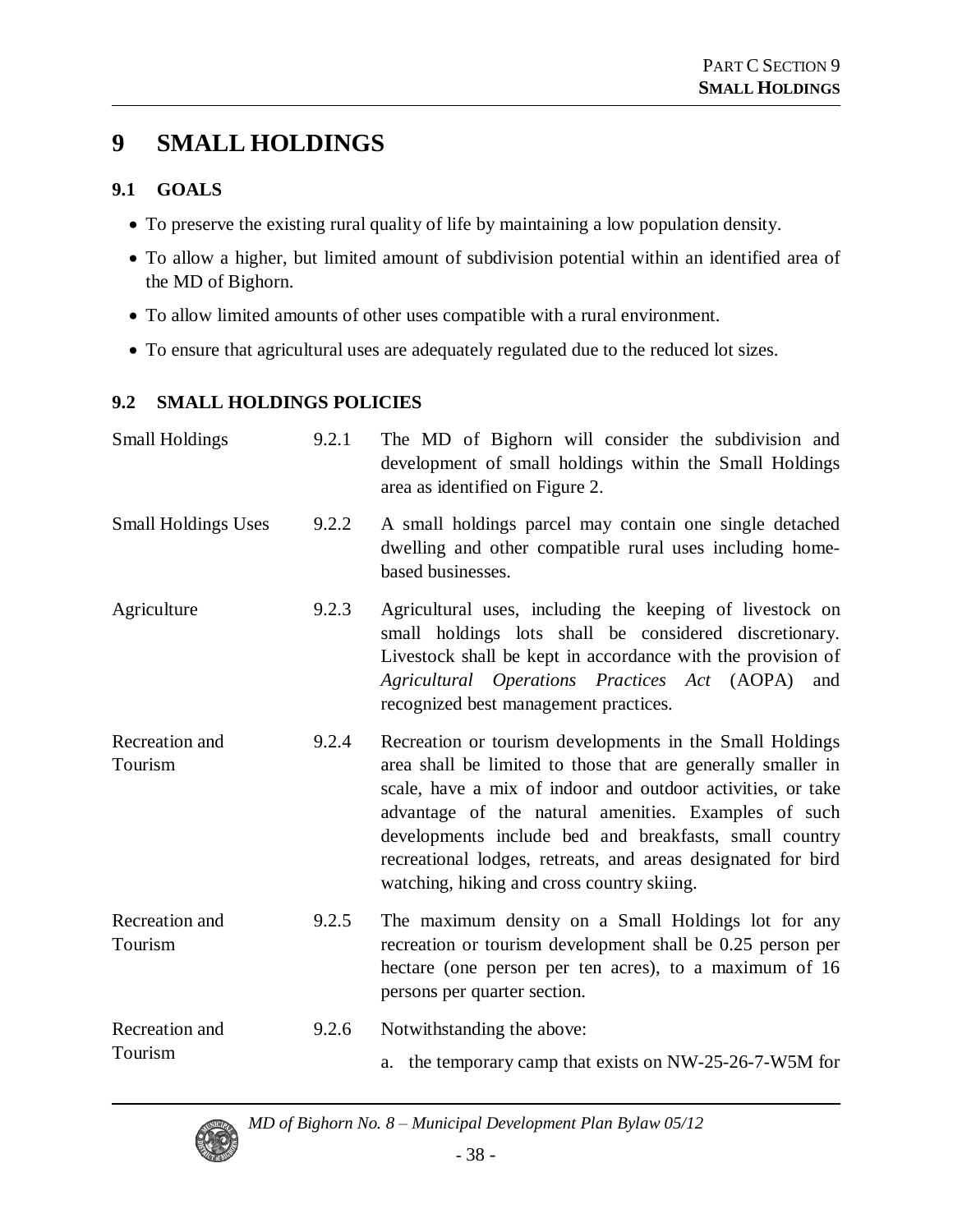|                                  |        | the provision of adventure training to military personnel<br>may continue in accordance with development permit<br>approval;                                                                                                                                                                                                                                                                                                                                           |
|----------------------------------|--------|------------------------------------------------------------------------------------------------------------------------------------------------------------------------------------------------------------------------------------------------------------------------------------------------------------------------------------------------------------------------------------------------------------------------------------------------------------------------|
|                                  |        | b. the artist retreat located on Block 1 Plan 9710059 (NW-<br>27-26-6-W5M) may have a maximum density of 15<br>persons on the lot provided there is no discontinuation of<br>the operation and in accordance with the development<br>permit approval; and                                                                                                                                                                                                              |
|                                  |        | c. the camp that is located on SE-25-26-7-W5M may<br>continue to operate in the same manner as it has<br>historically.                                                                                                                                                                                                                                                                                                                                                 |
| Recreation and<br>Tourism        | 9.2.7  | An applicant for a recreation or tourism development in the<br>Small Holdings area may be required to undertake a<br>Development Impact Assessment (DIA) in accordance with<br>Council policy. In particular, the assessment shall consider<br>the impact of the development on the rural lifestyle and<br>surrounding rural environment.                                                                                                                              |
| Open Spaces and<br><b>Trails</b> | 9.2.8  | The dedication and use of Municipal Reserve lands will be in<br>accordance with the Community Services Master Plan and<br>associated policies.                                                                                                                                                                                                                                                                                                                         |
| Subdivision                      | 9.2.9  | Within the small holdings area, a quarter section may be<br>subdivided into a maximum of four parcels. The proposed<br>lots should be designed to:                                                                                                                                                                                                                                                                                                                     |
|                                  |        | be sensitive to the natural environmental features and the<br>a.<br>physical characteristics of the land;                                                                                                                                                                                                                                                                                                                                                              |
|                                  |        | b. maintain lands appropriate for agricultural purposes in<br>larger, un-fragmented parcels; and                                                                                                                                                                                                                                                                                                                                                                       |
|                                  |        | c. reduce requirements for road and utility servicing.                                                                                                                                                                                                                                                                                                                                                                                                                 |
| <b>TSD</b>                       | 9.2.10 | Notwithstanding the subdivision limitations established<br>elsewhere in this Section, landowners wishing to redistrict<br>(rezone) and subdivide land in the Small Holdings Policy<br>area may undertake a "Transfer of Subdivision Density<br>(TSD)" program as an optional planning technique to<br>concentrate subdivision into a smaller human footprint and<br>to reduce the amount of land that would otherwise be<br>fragmented within the Small Holdings area. |

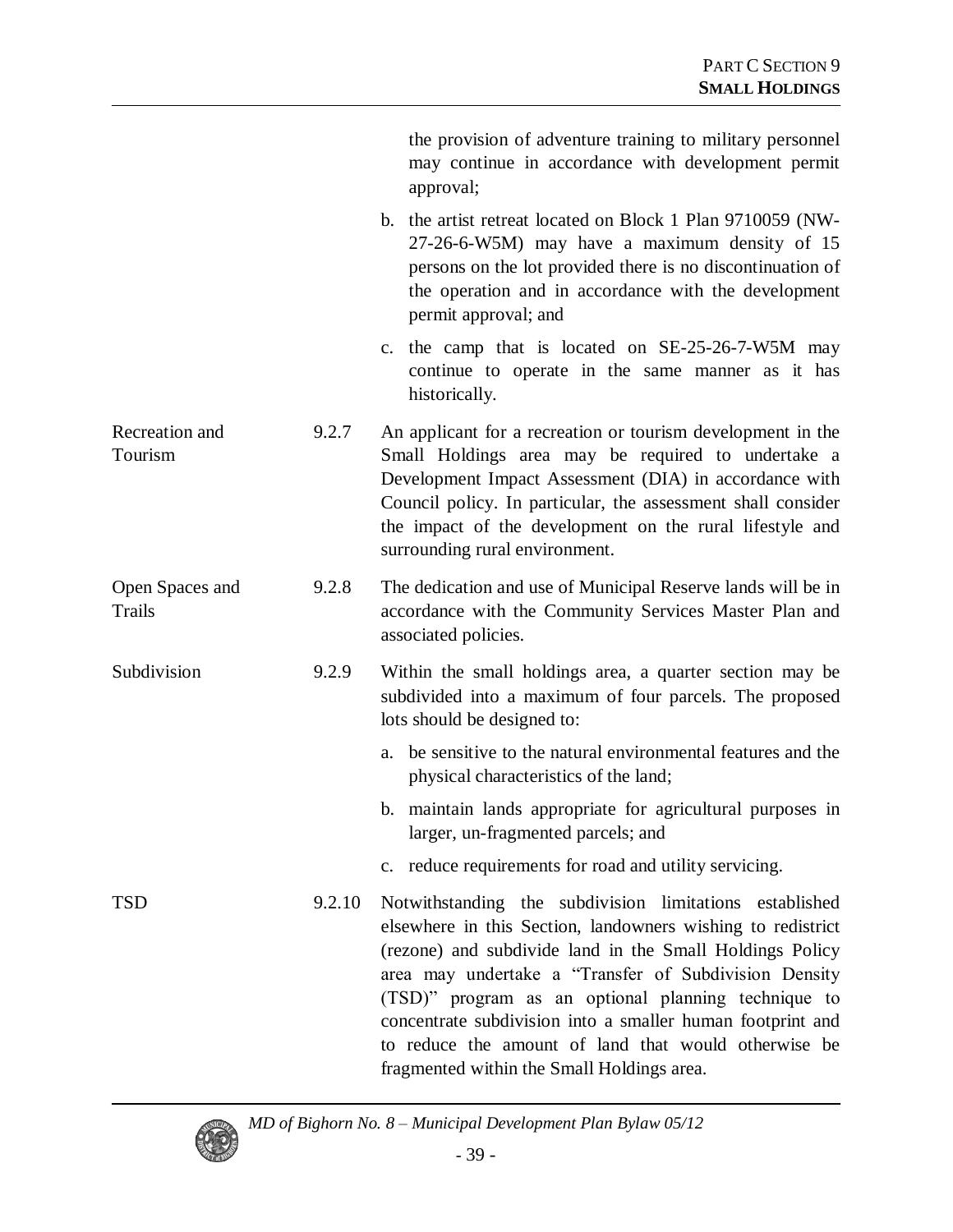| <b>TSD</b> | 9.2.11 | The TSD option allows gathering and transferring of<br>subdivision density potential from one or more Sending<br>Parcels within the Small Holdings area and concentrating it<br>into one or more Receiving Parcels, also located in the Small<br>Holdings area.                                                                                                   |
|------------|--------|-------------------------------------------------------------------------------------------------------------------------------------------------------------------------------------------------------------------------------------------------------------------------------------------------------------------------------------------------------------------|
| <b>TSD</b> | 9.2.12 | In order to prevent future subdivision of a Sending Parcel<br>after the transfer of its subdivision density to a Receiving<br>Parcel, a conservation easement must be registered on the<br>title of the Sending Parcel at the time of subdivision<br>approval. The Sending Parcels may only send the number of<br>lots that are allowed under policy 9.2.9 above. |
| <b>TSD</b> | 9.2.13 | Landowners choosing to undertake the TSD option shall be<br>required to prepare an area structure plan and shall apply the<br>Transfer of Subdivision Density (TSD) District of the Land<br>Use Bylaw to the land that is the Receiving Parcel.                                                                                                                   |
| <b>TSD</b> | 9.2.14 | Similarly, a Conservation Easement (CE) District shall be<br>applied through the Land Use Bylaw to those Sending Parcel<br>lands that are subject to a Conservation Easement in<br>accordance with policy 9.2.12.                                                                                                                                                 |
| <b>TSD</b> | 9.2.15 | In accordance with 5.2.2, the MD of Bighorn intends to<br>ultimately replace its TSD program once a municipal<br>Transfer of Development Credits (TDC) Scheme, prepared<br>in accordance with the Alberta Land Stewardship Act, is<br>adopted.                                                                                                                    |

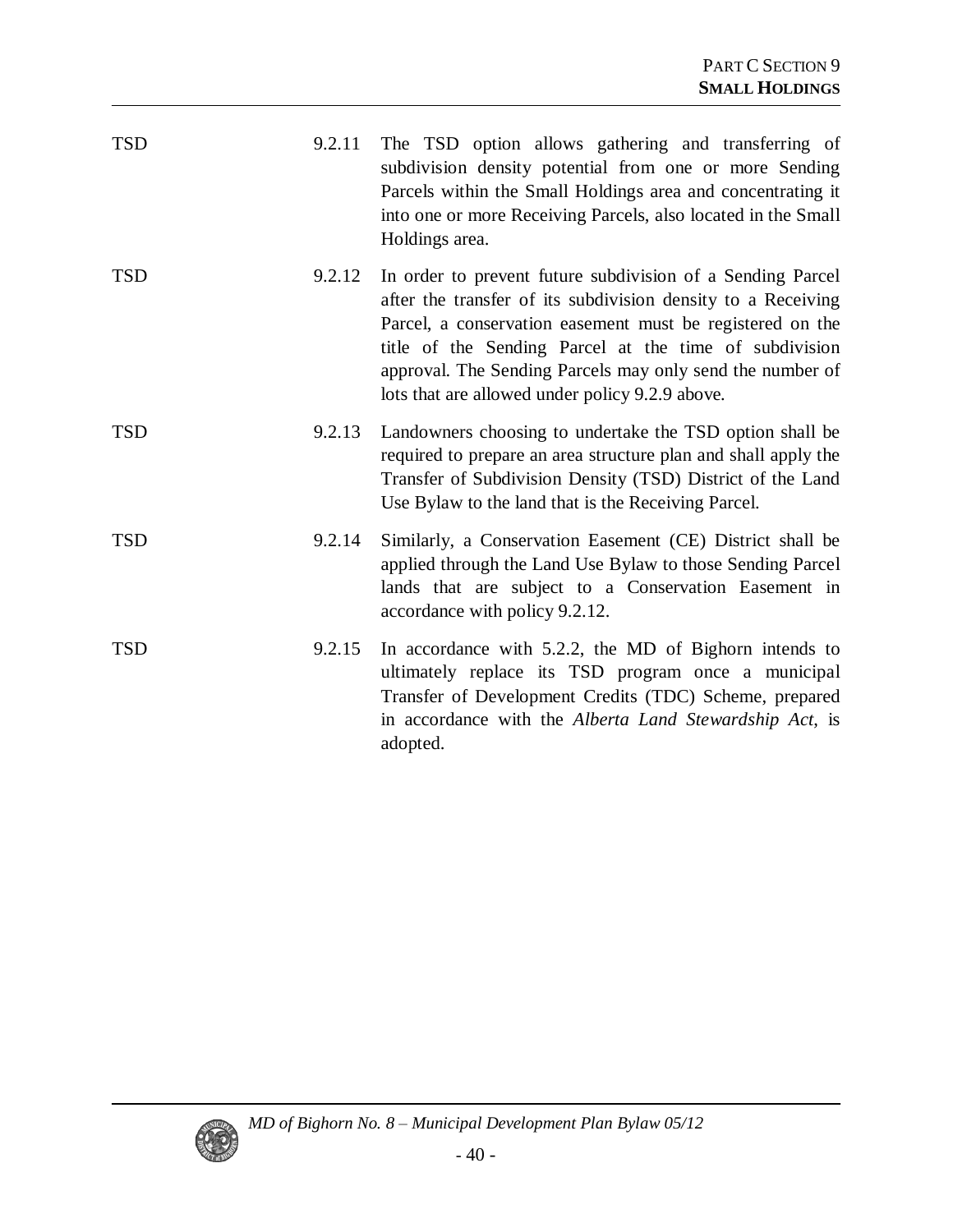# **10 COUNTRY RESIDENTIAL**

### **10.1 GOALS**

- To preserve the existing rural quality of life for residents in a country residential area.
- To allow concentrated country residential development within designated nodes.
- To limit the development of new country residential subdivisions.

## **10.2 COUNTRY RESIDENTIAL POLICIES**

| <b>Country Residential</b>         | 10.2.1 | The subdivision or development of land for Country<br>Residential purposes shall only be allowed on those lands<br>identified in Figures 2 and 8, being:                                                                                    |
|------------------------------------|--------|---------------------------------------------------------------------------------------------------------------------------------------------------------------------------------------------------------------------------------------------|
|                                    |        | a. the Waiparous Urban Fringe; and                                                                                                                                                                                                          |
|                                    |        | b. the Scott Lake Hill area.                                                                                                                                                                                                                |
| <b>Country Residential</b><br>Uses | 10.2.2 | A low residential density will be maintained by allowing<br>only one dwelling per lot and prohibiting the subdivision of<br>existing lots.                                                                                                  |
|                                    | 10.2.3 | Home based-businesses that do not impact the community or<br>the amenities of the area will be allowed.                                                                                                                                     |
| Area Structure Plan<br>Required    | 10.2.4 | Prior to the redesignation or subdivision of lands for country<br>residential purposes, an area structure plan shall be prepared<br>and approved.                                                                                           |
| Waiparous Urban<br>Fringe          | 10.2.5 | Subject to the preparation and approval of an area structure<br>plan, the development of a country residential subdivision<br>within the Waiparous Urban Fringe (Figure 8) may be<br>allowed in accordance with the following requirements: |
|                                    |        | a. lot sizes shall be similar in size to existing country<br>residential lots in the Waiparous Fringe boundary;                                                                                                                             |
|                                    |        | b. access shall be provided by an internal road system<br>developed to municipal standards, but that is comparable<br>to the Summer Village of Waiparous standards;                                                                         |
|                                    |        | c. country residential development shall be similar in<br>design and character to existing development in the area<br>dwellings<br>detached<br>permitted<br>(single)<br>are<br>and                                                          |

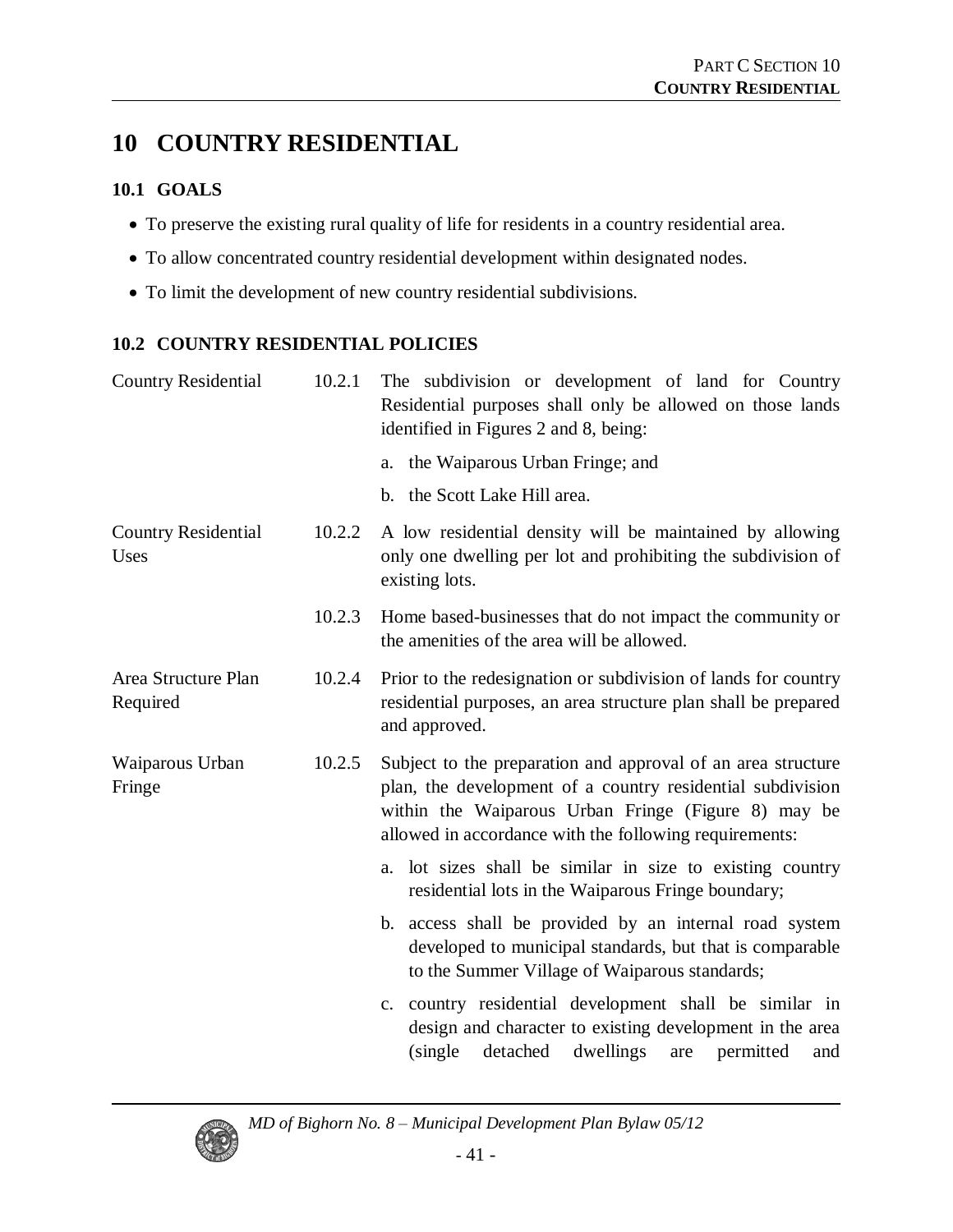manufactured homes are prohibited);

- d. environmental reserve dedication shall protect environmentally sensitive lands and provide public access to water bodies; and
- e. municipal reserve dedication shall provide parks and a trail network that connects activity nodes and environmental features, in addition to providing a buffer between existing and new development.

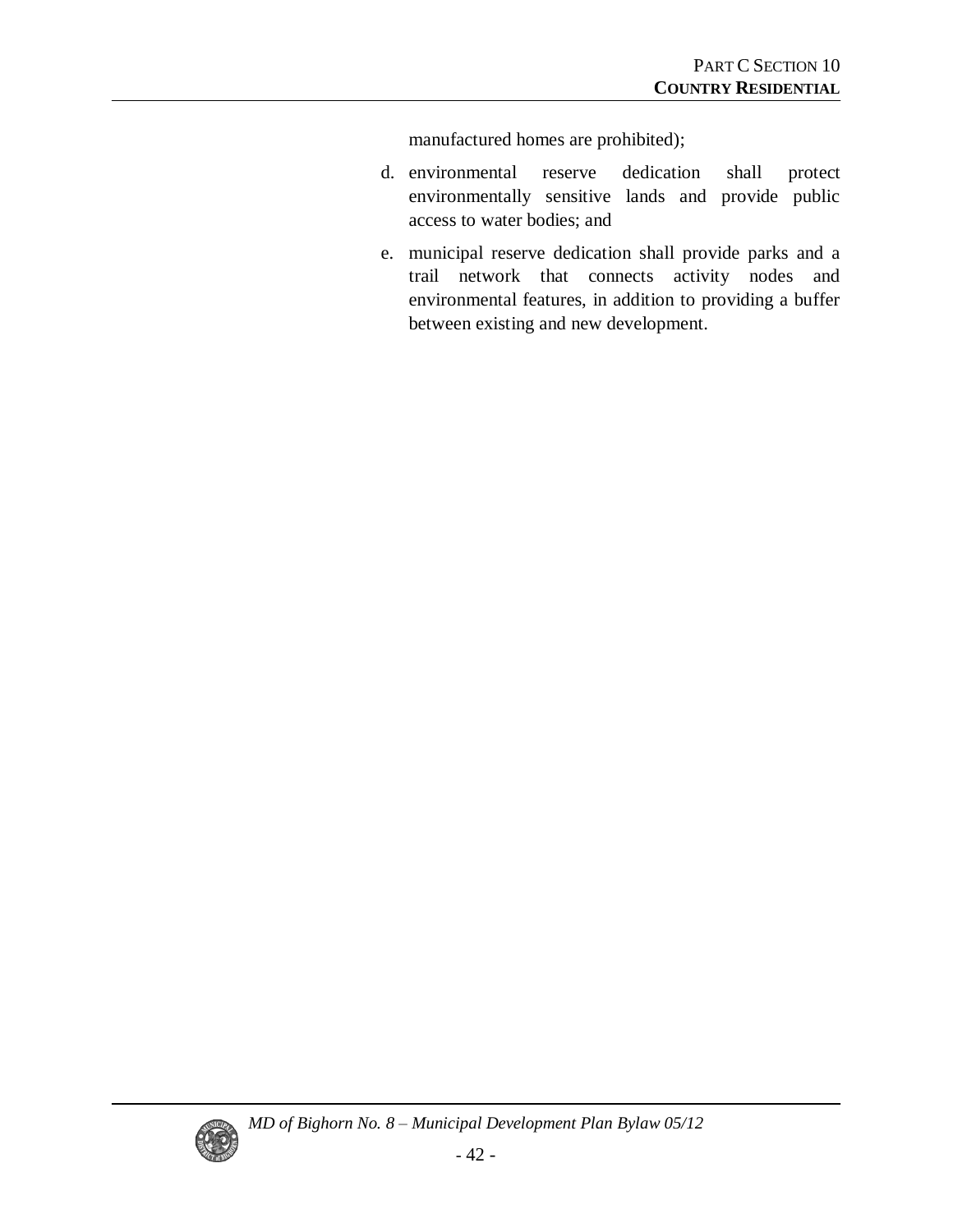# **11 HAMLETS**

### **11.1 GOALS**

- To maintain the quality of life for residents.
- To identify and respond to the differing needs and objectives of each community.
- To maintain orderly development consistent with the objectives of each community.
- To protect environmentally significant areas and wildlife habitat in future growth areas.
- To ensure the provision of adequate infrastructure and services.
- To provide opportunities for commercial development and employment opportunities, where appropriate, that enhance the live-work-play lifestyle in certain communities.
- To encourage inclusive housing opportunities in appropriate communities.

## **11.2 HAMLET OF BENCHLANDS POLICIES**

| <b>Hamlet Boundary</b>          | 11.2.1 | The designated boundaries of the Hamlet of Benchlands<br>shall be as identified in Figure 3.                                                                                                                                                               |
|---------------------------------|--------|------------------------------------------------------------------------------------------------------------------------------------------------------------------------------------------------------------------------------------------------------------|
| <b>Future Land Use</b>          | 11.2.2 | The conceptual future land use plan that guides long-term<br>decision making in the Hamlet of Benchlands shall be in<br>accordance with Figure 3.                                                                                                          |
| Residential<br>Community        | 11.2.3 | The hamlet of Benchlands shall remain a residential<br>community. The development of commercial land uses will<br>be prohibited in order to maintain the existing character and<br>lifestyle of the community.                                             |
| <b>Residential Density</b>      | 11.2.4 | A low residential density will be maintained by allowing<br>only one single detached dwelling per lot and prohibiting the<br>subdivision of existing lots.                                                                                                 |
| Home-Based<br><b>Businesses</b> | 11.2.5 | Home based-businesses that do not impact the community or<br>the amenities of the area will be allowed.                                                                                                                                                    |
| Agriculture                     | 11.2.6 | Limited agricultural uses, such as the keeping of horses and<br>llamas, may be allowed on residential lots in the hamlet of<br>Benchlands provided that such uses do not have a significant<br>negative effect on the environment or the hamlet community. |

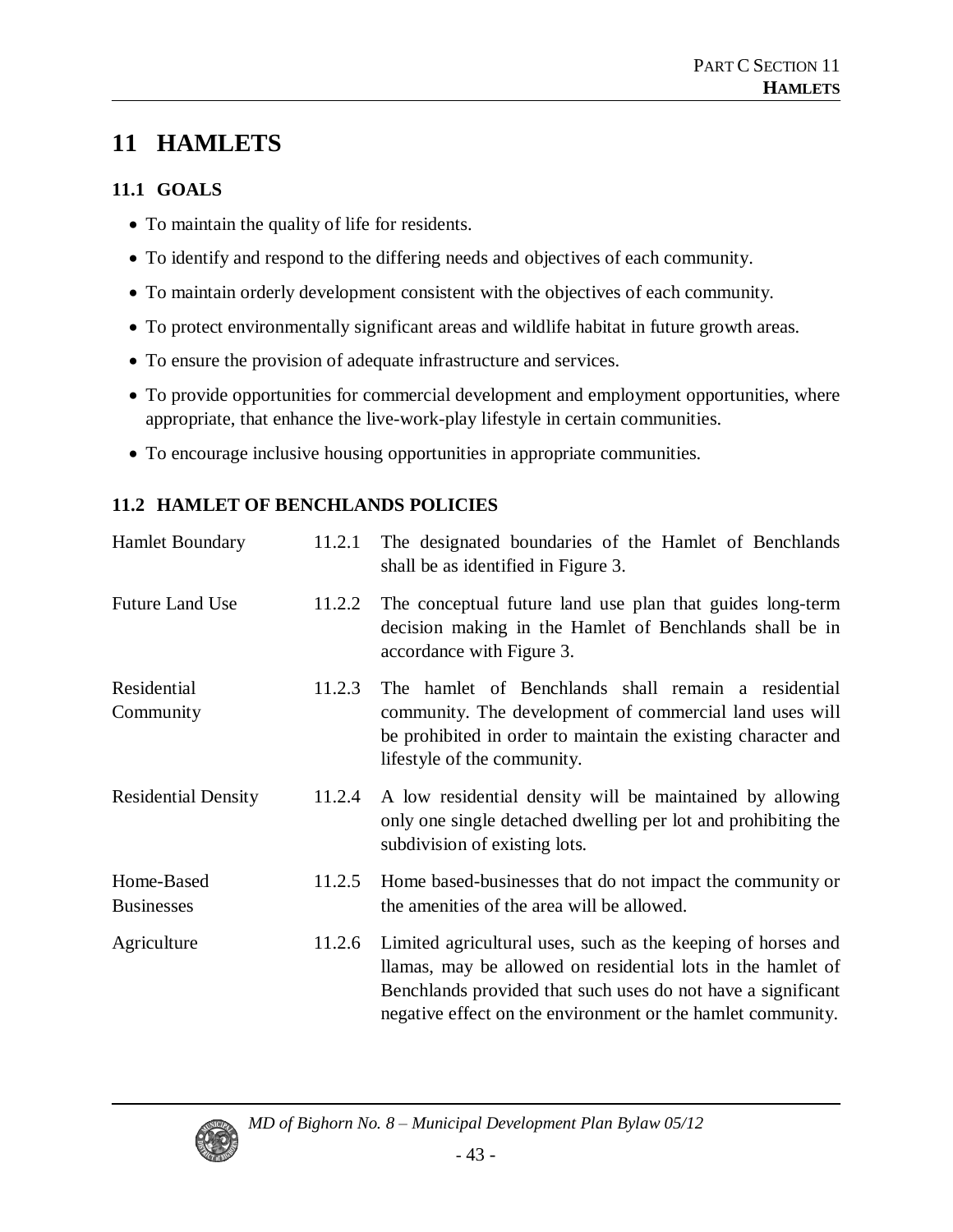#### **11.3 HAMLETOFDEADMAN'SFLATS POLICIES**

| Hamlet Boundary                  | 11.3.1 | The designated boundaries of the Hamlet of Dead Man's<br>Flats shall be as identified in Figure 4.                                                                                                                                                                                    |
|----------------------------------|--------|---------------------------------------------------------------------------------------------------------------------------------------------------------------------------------------------------------------------------------------------------------------------------------------|
| <b>Future Land Use</b>           | 11.3.2 | The conceptual future land use plan that guides long-term<br>decision making in the Hamlet of Dead Man's Flats shall be<br>in accordance with Figure 4.                                                                                                                               |
| <b>Balanced Community</b>        | 11.3.3 | Dead Man's Flats shall develop as a small but well-balanced<br>community containing highway commercial, light industrial,<br>residential and open space uses.                                                                                                                         |
| Residential<br>Development       | 11.3.4 | Future residential development will only be allowed in<br>conjunction with a comprehensive development proposal<br>including light industrial and open space components, the<br>details of which shall be as established in an area<br>redevelopment plan or concept plan.            |
| Home-Based<br><b>Businesses</b>  | 11.3.5 | Home-based businesses that do not impact the community or<br>the amenities of the area will be allowed.                                                                                                                                                                               |
| Commercial<br>Development        | 11.3.6 | Commercial uses oriented towards serving the travelling<br>public, including tourists and recreationalists, and local<br>appropriate. Commercial uses primarily<br>residents are<br>catering to the trucking industry is discouraged.                                                 |
| Light Industrial<br>Development  | 11.3.7 | The eastern part of the hamlet shall be reserved for light<br>industrial uses in order to provide increased light industrial<br>land in the Bighorn Bow Corridor and because light<br>industrial uses are more compatible with the adjacent<br>wildlife habitat area than other uses. |
| Open Spaces and<br>Trails        | 11.3.8 | Municipal reserve lands may be used to accommodate<br>recreational uses.                                                                                                                                                                                                              |
| Open Spaces and<br>Trails        | 11.3.9 | The MD of Bighorn may dispose of the southern portion of<br>the large municipal reserve lot adjacent to Second Avenue to<br>increase the available land area for commercial and mixed<br>use developments.                                                                            |
| Open Spaces and<br><b>Trails</b> |        | 11.3.10 An integrated system of trails and open spaces shall be<br>established in order to create an attractive alternative to trails<br>in the adjacent wildlife habitat or corridor areas in an effort                                                                              |

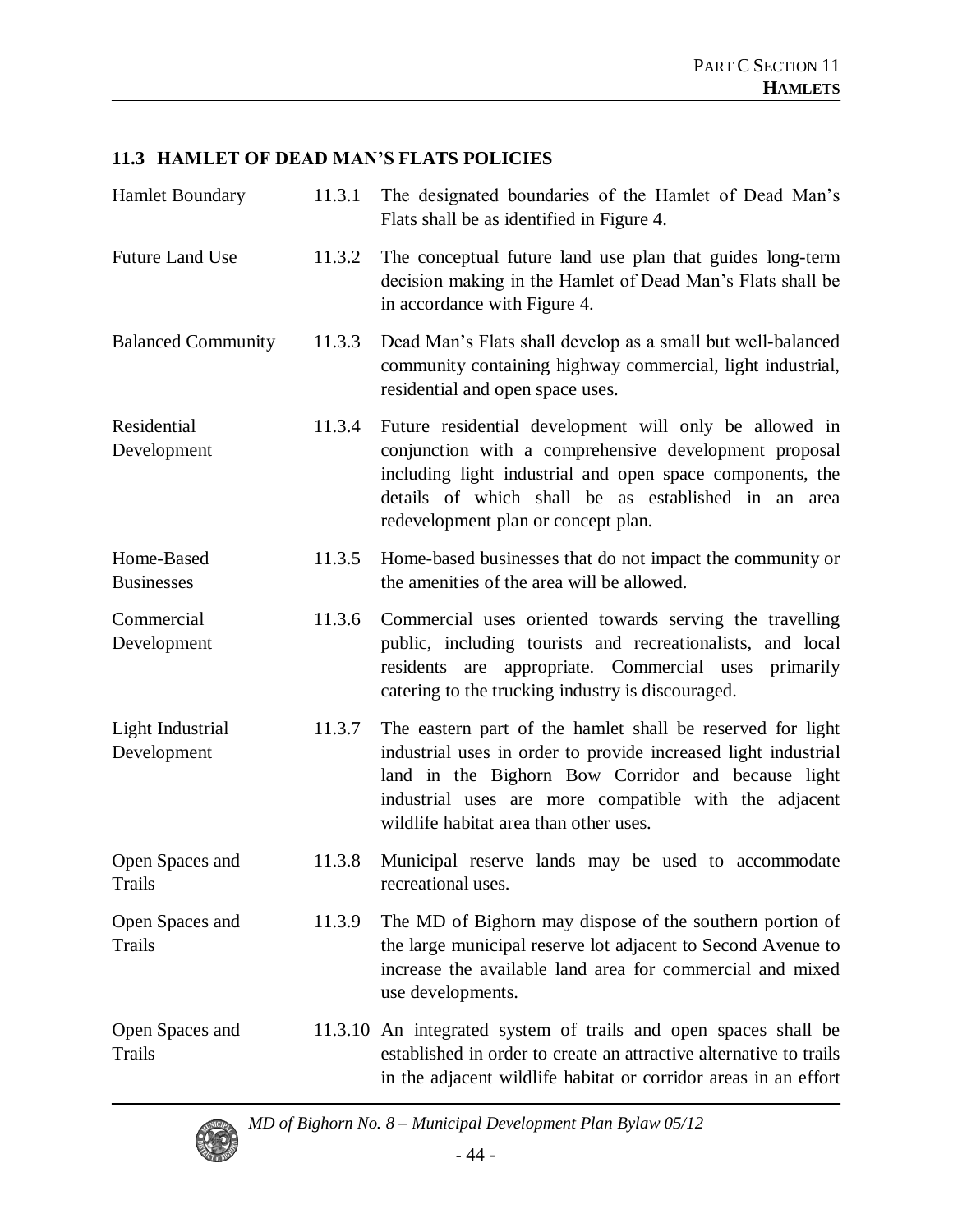to reduce human-wildlife conflicts.

| Transportation and                                                                                                                                                                                                                                                                                                                                                                                         | 11.3.11 The areas designated on Figure 4 for Transportation and                                                                                                                                                                            |
|------------------------------------------------------------------------------------------------------------------------------------------------------------------------------------------------------------------------------------------------------------------------------------------------------------------------------------------------------------------------------------------------------------|--------------------------------------------------------------------------------------------------------------------------------------------------------------------------------------------------------------------------------------------|
| <b>Utilities</b>                                                                                                                                                                                                                                                                                                                                                                                           | Utilities may be used to accommodate new and existing<br>transportation infrastructure and utility services. This may<br>include an upgrade to the highway overpass, municipal<br>water, was tewater and solid was te transfer facilities. |
| Transportation and<br>$\overline{1}$ $\overline{1}$ $\overline{1}$ $\overline{1}$ $\overline{1}$ $\overline{1}$ $\overline{1}$ $\overline{1}$ $\overline{1}$ $\overline{1}$ $\overline{1}$ $\overline{1}$ $\overline{1}$ $\overline{1}$ $\overline{1}$ $\overline{1}$ $\overline{1}$ $\overline{1}$ $\overline{1}$ $\overline{1}$ $\overline{1}$ $\overline{1}$ $\overline{1}$ $\overline{1}$ $\overline{$ | 11.3.12 The MD of Bighorn shall encourage Alberta Transportation<br>to mointain as much visibility and accessibility as nossible to                                                                                                        |

Utilities to maintain as much visibility and accessibility as possible to the highway commercial portion of the hamlet from the Trans Canada Highway in effort to support the traditional highway service function.

#### **11.4 HAMLET OF EXSHAW POLICIES**

| <b>Hamlet Boundary</b>          | 11.4.1 | The designated boundaries of the Hamlet of Exshaw shall be<br>as identified in Figure 5.                                                                                                                                         |
|---------------------------------|--------|----------------------------------------------------------------------------------------------------------------------------------------------------------------------------------------------------------------------------------|
| <b>Future Land Use</b>          | 11.4.2 | The conceptual future land use plan that guides long-term<br>decision making in the Hamlet of Exshaw shall be in<br>accordance with Figure 5.                                                                                    |
| Community<br>Orientation        | 11.4.3 | Exshaw shall develop as an affordable, family-oriented<br>community, consisting of predominantly single-detached<br>employment opportunities,<br>dwellings,<br>supported<br>by<br>commercial amenities and community facilities. |
| Infill Housing                  | 11.4.4 | Infill housing on large parcels of land in central Exshaw and<br>in existing residential areas will be encouraged, and should<br>occur prior to expanding into east Exshaw.                                                      |
| Inclusive Housing               | 11.4.5 | The development of affordable housing for families and<br>senior housing facilities will be encouraged, provided that<br>the density and design of any development is compatible<br>with the surrounding area.                   |
| Home-Based<br><b>Businesses</b> | 11.4.6 | Home-based businesses that do not impact the community or<br>the amenities of the area will be allowed.                                                                                                                          |
| Commercial<br>Development       | 11.4.7 | Commercial uses will be directed to the area west of Exshaw<br>Creek and south of the school site in order to create a<br>centralized commercial core. Commercial developments                                                   |

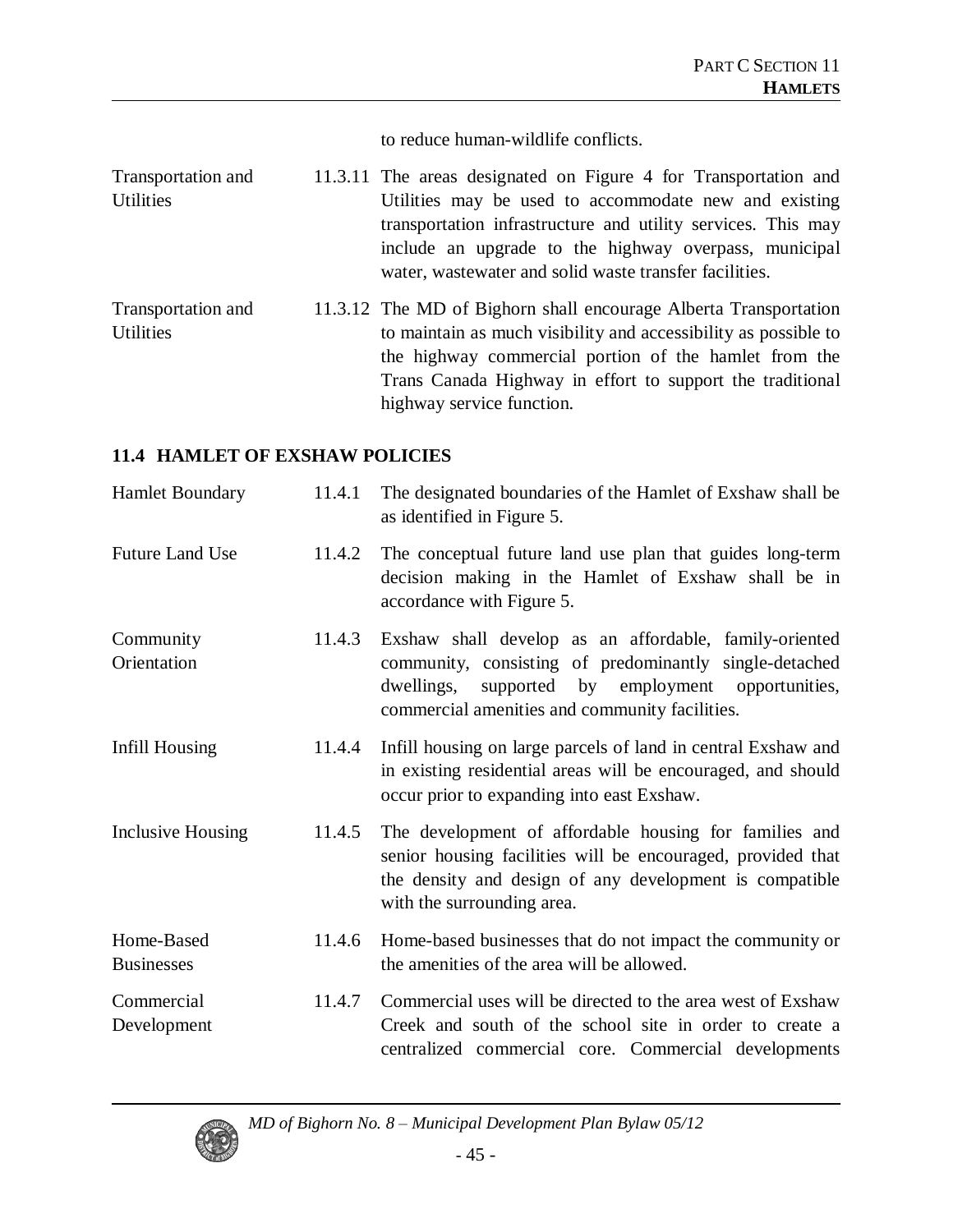which serve the local community will be encouraged.

| <b>Accessory Residential</b>          | 11.4.8 | Future commercial development may include an accessory<br>residential component, particularly contained within the<br>second-storey of new developments.                                                                                                                                                                                                         |
|---------------------------------------|--------|------------------------------------------------------------------------------------------------------------------------------------------------------------------------------------------------------------------------------------------------------------------------------------------------------------------------------------------------------------------|
| Light Industrial<br>Development       | 11.4.9 | Expansion of light industrial uses will be directed to South<br>Exshaw in the area located south of Highway 1A and east of<br>Exshaw Creek.                                                                                                                                                                                                                      |
| Open Spaces and<br>Trails             |        | 11.4.10 Municipal reserve lands may be used to accommodate<br>recreational uses.                                                                                                                                                                                                                                                                                 |
| Open Spaces and<br><b>Trails</b>      |        | 11.4.11 The development of sidewalks, sustainable trails network<br>and related amenities will be encouraged over time to better<br>accommodate pedestrian traffic in the hamlet and to link<br>local trails with regional trails.                                                                                                                               |
| Wildlife Study                        |        | 11.4.12 The results of the wildlife study being undertaken by the<br>Province and other industry partners shall be used to identify<br>potential wildlife corridors and future development areas.                                                                                                                                                                |
| Stormwater<br><b>Management Study</b> |        | 11.4.13 The MD of Bighorn should undertake an engineering study<br>and develop a comprehensive stormwater management plan<br>in the existing developed area of the hamlet of Exshaw. The<br>should establish elevations for individual site<br>plan<br>redevelopment to ensure that site drainage occurs according<br>to the overall stormwater management plan. |
| Area Structure Plan                   |        | 11.4.14 The MD of Bighorn shall prepare or may require the<br>preparation of an area structure or redevelopment plan for<br>the hamlet of Exshaw which may consider:                                                                                                                                                                                             |
|                                       |        | a. the progressive transition of Mount Allan Drive from<br>residential to commercial uses;                                                                                                                                                                                                                                                                       |
|                                       |        | b. the subdivision and development of vacant land such as<br>east and central Exshaw and the lands between the<br>highway and the railway;                                                                                                                                                                                                                       |
|                                       |        | c. incorporating design principles or design guidelines.                                                                                                                                                                                                                                                                                                         |
| East Exshaw                           |        | 11.4.15 An area structure plan or conceptual scheme shall be<br>prepared prior to the consideration of a change to land use<br>designation or an application for subdivision within east                                                                                                                                                                         |

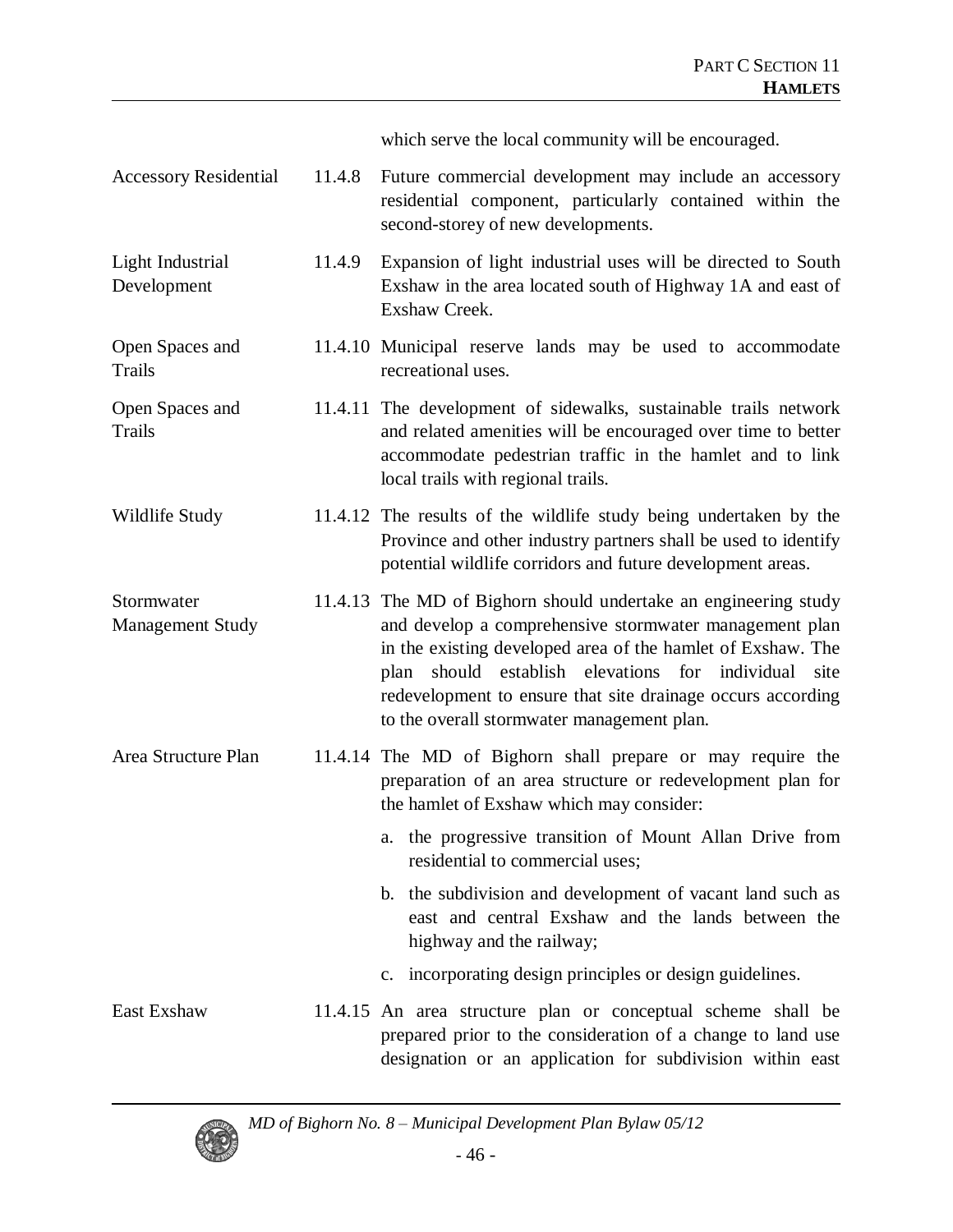Exshaw. The plan should specifically address:

- a. the high ground water level;
- b. Jura Creek flood prevention;
- c. the provision of open spaces and trails, including a naturally treed area; and
- d. impacts on wildlife, in particular in relation to wildlife corridors that may exist on the north side of the hamlet and their connection to the Bow River.

#### **11.5 HAMLET OF HARVIE HEIGHTS POLICIES**

| <b>Hamlet Boundary</b>                 | 11.5.1 | The designated boundaries of the Hamlet of Harvie Heights<br>shall be as identified in Figure 6.                                                                                                                                     |
|----------------------------------------|--------|--------------------------------------------------------------------------------------------------------------------------------------------------------------------------------------------------------------------------------------|
| <b>Future Land Use</b>                 | 11.5.2 | The conceptual future land use plan that guides long-term<br>decision making in the Hamlet of Harvie Heights shall be in<br>accordance with Figure 6.                                                                                |
| <b>Residential Density</b>             | 11.5.3 | A low residential density will be maintained by allowing<br>only one dwelling per lot and prohibiting the subdivision of<br>existing residential lots or the creation of new residential<br>lots.                                    |
| Home-Based<br><b>Businesses</b>        | 11.5.4 | Only those types of home-based businesses that are not<br>evident to the public and do not impact the community or the<br>amenities of the area, will be allowed. Bed and breakfasts<br>will not be allowed.                         |
| Commercial<br>Development              | 11.5.5 | Commercial uses oriented towards serving the travelling<br>public and those visiting the area for recreation purposes are<br>deemed appropriate. Commercial uses primarily catering to<br>the trucking industry will not be allowed. |
| <b>Accessory Dwellings</b>             | 11.5.6 | Accessory dwellings in the commercial area shall be limited<br>to providing accommodation for staff that are employed on-<br>site.                                                                                                   |
| <b>Commercial Design</b><br>Guidelines | 11.5.7 | Commercial development shall be in accordance with the<br>'mountain village' architectural design guidelines in the land<br>use bylaw.                                                                                               |

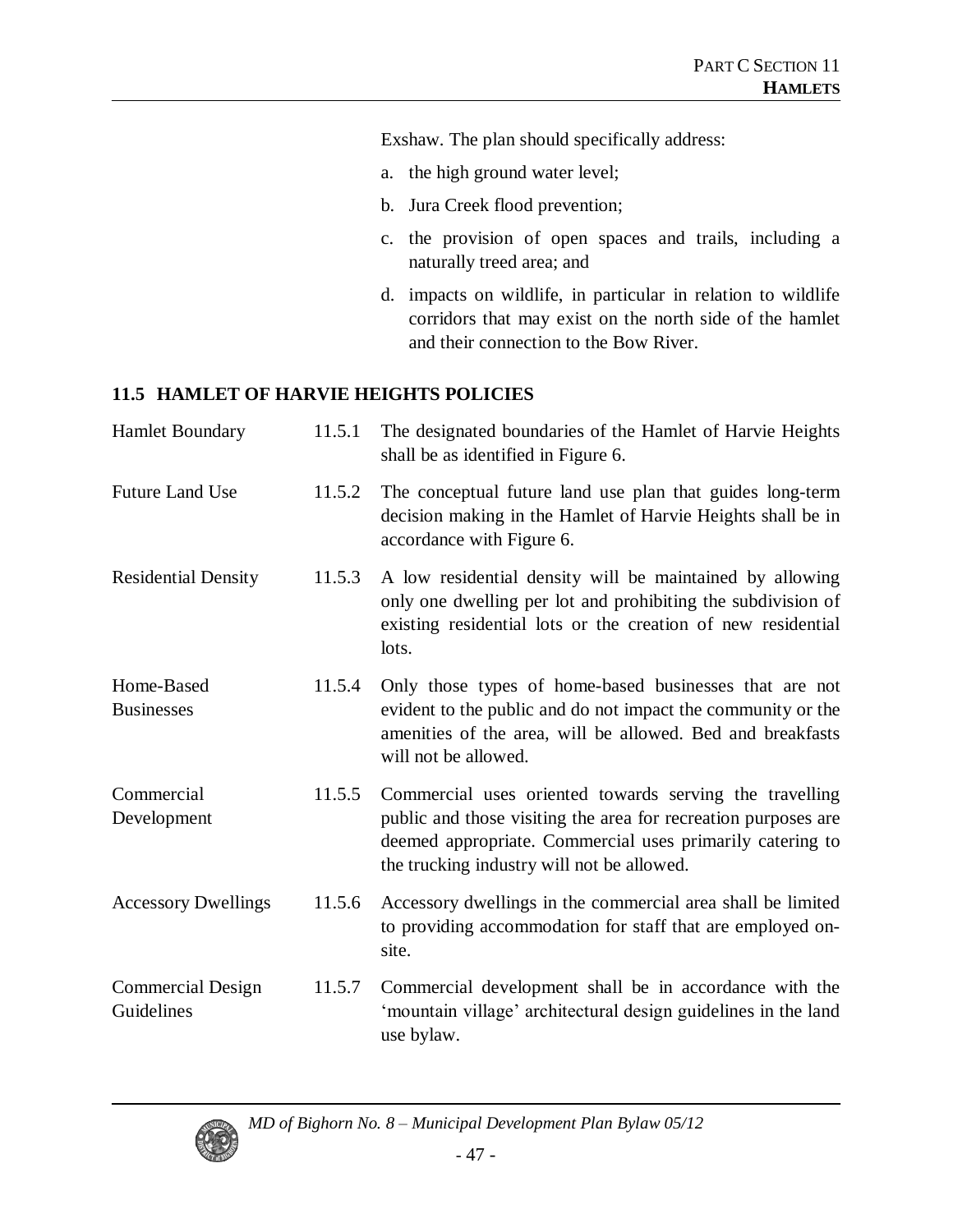| <b>Commercial Design</b><br>Guidelines | 11.5.8 | Impacts of commercial development on the residential<br>community shall be minimized by landscaping, screening,<br>setback and height requirements, and architectural design<br>techniques.                                                                                                                               |
|----------------------------------------|--------|---------------------------------------------------------------------------------------------------------------------------------------------------------------------------------------------------------------------------------------------------------------------------------------------------------------------------|
| Transportation and<br><b>Utilities</b> | 11.5.9 | All commercial properties shall connect to the municipal<br>water and wastewater treatment systems in accordance with<br>the terms of the service agreements between the Town of<br>Canmore and the MD of Bighorn.                                                                                                        |
| Utilities                              |        | 11.5.10 Municipal water and wastewater treatment systems are<br>available upon request by the residential community to be<br>installed into the residential portion of the hamlet to ensure a<br>safe drinking water supply, to provide more effective fire<br>fighting capabilities and to protect ground water quality. |
| <b>Utilities</b>                       |        | 11.5.11 The residential landowners shall only be required to<br>contribute financially to the municipal water and wastewater<br>system if the systems serve the residential portion of the<br>hamlet.                                                                                                                     |
| Open Spaces and<br><b>Trails</b>       |        | 11.5.12 Municipal reserve lands may be used to accommodate<br>recreational uses.                                                                                                                                                                                                                                          |
| Open Spaces and<br>Trails              |        | 11.5.13 The MD of Bighorn shall encourage the Province to provide<br>management and signage of trails in the Harvie Heights area<br>with the intent of:                                                                                                                                                                   |
|                                        |        | a. discouraging visitors from using the residential<br>community as a trail head and encouraging the use of the<br>trail head and parking area to the east of the hamlet; and                                                                                                                                             |
|                                        |        | b. educating trail users to be sensitive to the wildlife issues<br>in the area.                                                                                                                                                                                                                                           |
| Wildfire                               |        | 11.5.14 In consultation with the community, the MD of Bighorn will<br>encourage and will continue to undertake vegetation<br>management measures in and around Harvie Heights to<br>reduce the risk of wildfire hazard to the community.                                                                                  |

## **11.6 HAMLET OF LAC DES ARCS POLICIES**

Hamlet Boundary 11.6.1 The designated boundaries of the Hamlet of Lac des Arcs shall be as identified in Figure 7.

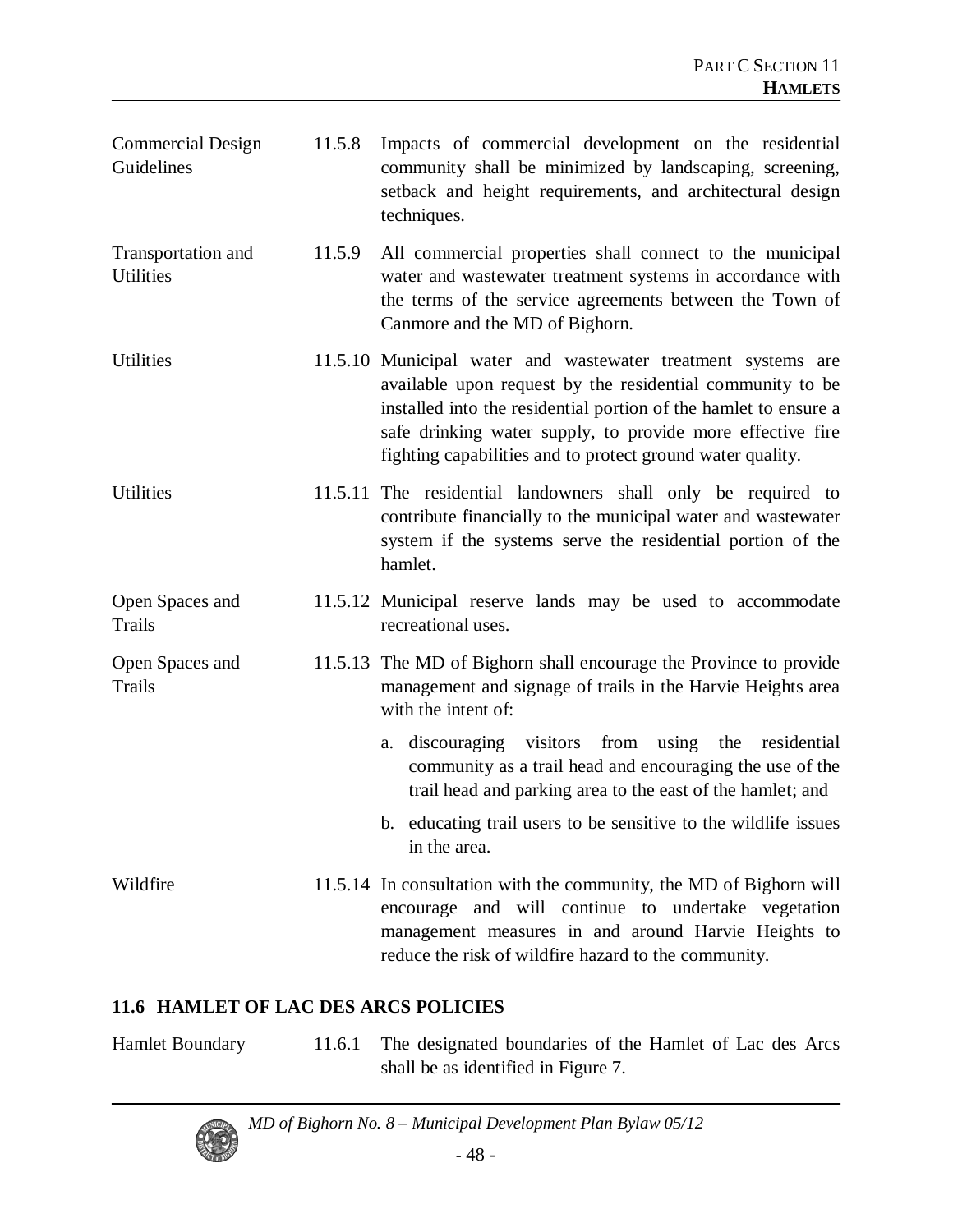| <b>Future Land Use</b>                 | 11.6.2 | The conceptual future land use plan that guides long-term<br>decision making in the Hamlet of Lac des Arcs shall be in<br>accordance with Figure 7.                                                                                                                                                     |
|----------------------------------------|--------|---------------------------------------------------------------------------------------------------------------------------------------------------------------------------------------------------------------------------------------------------------------------------------------------------------|
| Residential<br>Community               | 11.6.3 | The hamlet of Lac des Arcs shall remain a residential<br>community. The development of commercial land uses will<br>be prohibited in order to maintain the existing character and<br>lifestyle of the community.                                                                                        |
| <b>Residential Density</b>             | 11.6.4 | A low residential density will be maintained by allowing<br>only one single detached dwelling per lot and prohibiting the<br>subdivision of existing residential lots.                                                                                                                                  |
| Home-Based<br><b>Businesses</b>        | 11.6.5 | Only those types of home-based businesses that are not<br>evident to the public and do not impact the community or the<br>amenities of the area, will be allowed. Bed and breakfasts<br>will not be allowed.                                                                                            |
| Open Spaces and<br><b>Trails</b>       | 11.6.6 | Municipal reserve lands may be used to accommodate<br>recreational uses.                                                                                                                                                                                                                                |
| Transportation and<br><b>Utilities</b> | 11.6.7 | The MD of Bighorn will work with private landowners and<br>the Provincial government to maintain the existing tree cover<br>as a visual screen and noise buffer between the Trans Canada<br>Highway and the hamlet, while recognizing the need for<br>vegetation control to reduce the wildfire hazard. |
| Transportation and<br><b>Utilities</b> | 11.6.8 | The MD of Bighorn supports the residents' position that a<br>bridge should not be constructed across the Bow River at<br>Lac des Arcs. Access should be limited to the existing<br>overpass and emergency access on the Trans Canada<br>Highway.                                                        |
| <b>Riverbank Erosion</b>               | 11.6.9 | In conjunction with, and at the cost of the affected property<br>owners, the MD of Bighorn may investigate measures to<br>address the impact of riverbank erosion along the Bow<br>River.                                                                                                               |
| Wildfire                               |        | 11.6.10 In consultation with the community, the MD of Bighorn will<br>encourage and will continue to undertake vegetation<br>management measures in and around Lac des Arcs to reduce<br>the risk of wildfire hazard to the community.                                                                  |

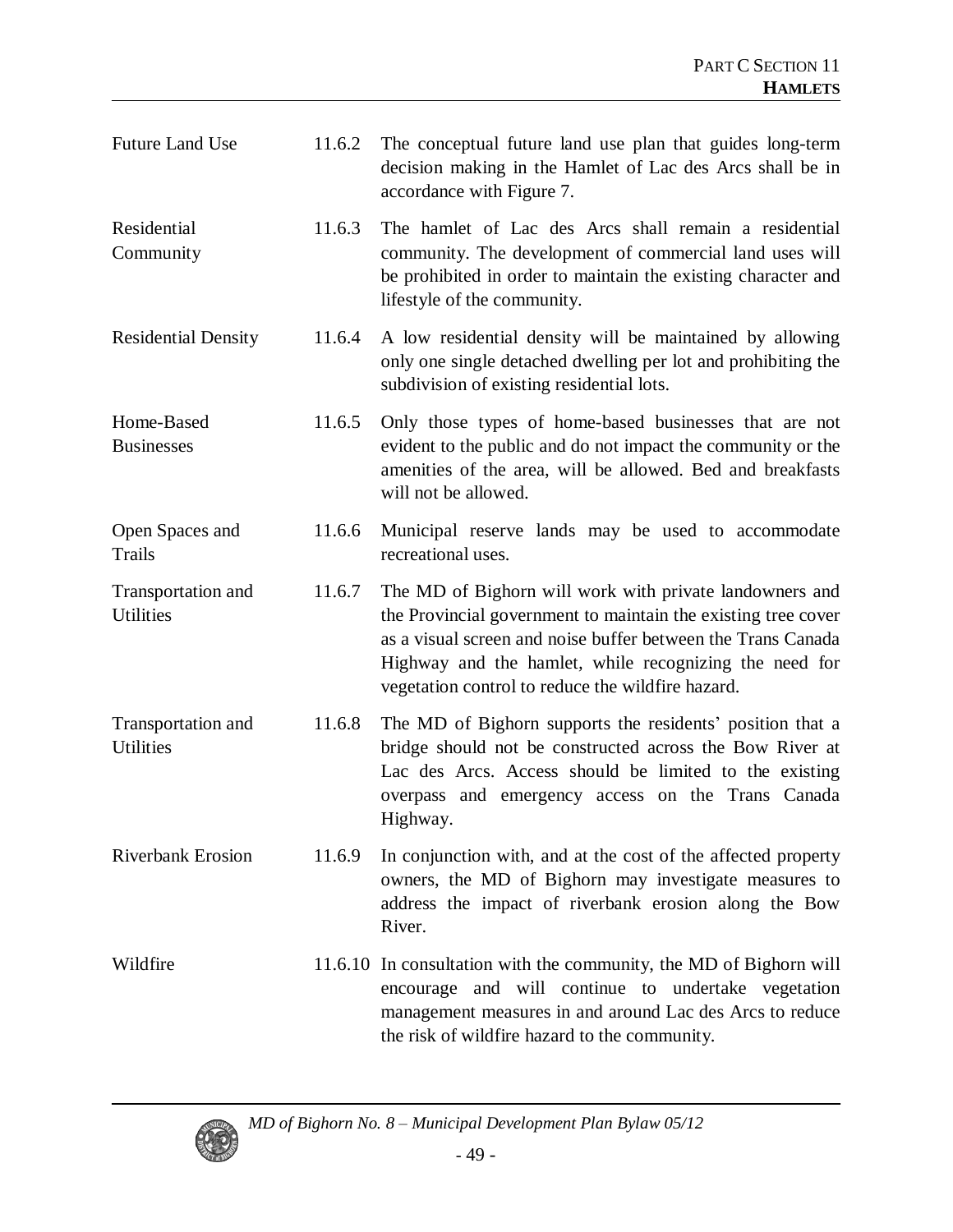| Lac des Arcs Planning<br>Area  | 11.6.11 Subdivision and development may be considered in the Lac<br>des Arcs Planning Area, provided a satisfactory area<br>structure plan is prepared and adopted. The plan should<br>specifically address that: |
|--------------------------------|-------------------------------------------------------------------------------------------------------------------------------------------------------------------------------------------------------------------|
|                                | a. lots sizes shall be similar in size to existing lots in Lac<br>des Arcs;                                                                                                                                       |
|                                | b. no development will be allowed in the floodway as<br>identified in the Bow River – MD of Bighorn Flood Risk<br>Mapping Study;                                                                                  |
|                                | c. residential development will only occur where noise<br>levels are no greater than 50 decibels (dBA), as<br>determined by a method similar to that of the Canadian<br>Mortgage and Housing Corporation (CMHC);  |
|                                | d. the existing treed buffer along the Trans Canada<br>Highway will be maintained to effectively act as a visual<br>screen and noise buffer; and                                                                  |
|                                | e. access to and within the Planning Area will be provided<br>by a public right-of-way.                                                                                                                           |
| Natural and Protected<br>Areas | 11.6.12 The MD of Bighorn shall encourage the Provincial<br>government that the Crown lands as shown in Figure 7 as<br>Natural/Protected Areas be left in an undeveloped state.                                   |

## **11.7 HORSESHOE LANDS PLANNING AREA POLICIES**

| Horseshoe Lands<br>Development | 11.7.1 | The MD of Bighorn may consider the subdivision and<br>development of land in the Horseshoe Lands Planning area<br>identified on Figure 1.                                                                                    |
|--------------------------------|--------|------------------------------------------------------------------------------------------------------------------------------------------------------------------------------------------------------------------------------|
| <b>Industrial Uses</b>         | 11.7.2 | The two areas used for hydroelectric power generation shall<br>continue to be allowed to be used for industrial purposes.                                                                                                    |
| Development<br>Opportunities   | 11.7.3 | A range of development opportunities may be considered on<br>the balance of the lands, including agriculture and other low-<br>intensity development such as country recreational lodges or<br>country recreational centres. |
| North of Bow River             | 11.7.4 | Due to access restrictions, a limited range of low-intensity<br>uses may be contemplated on the portion of lands located to<br>the north of the Bow River.                                                                   |

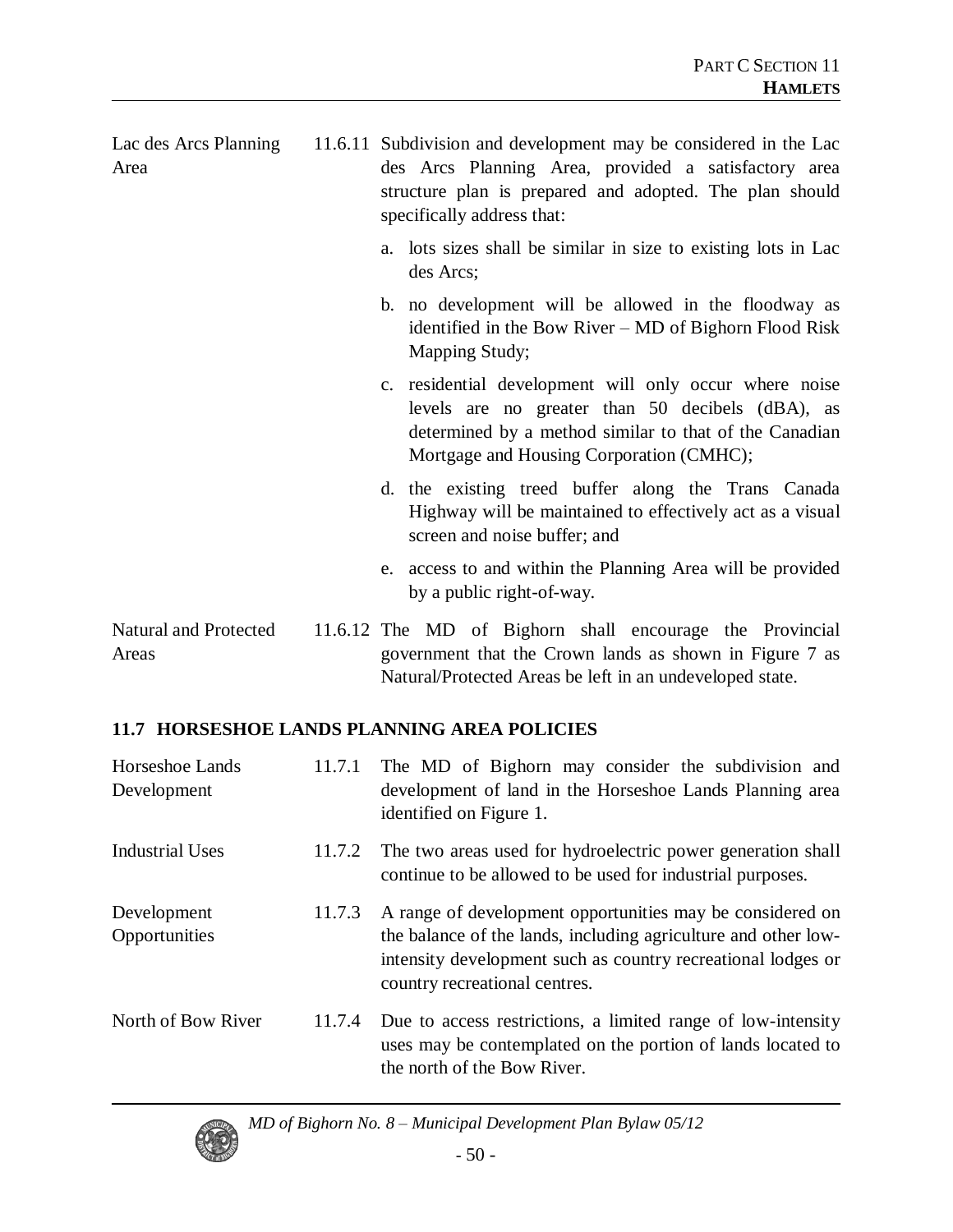| South of Bow River | 11.7.5 | On the portion of the lands located to the south of the Bow<br>River, a higher intensity development may be proposed for a<br>functioning, sustainable new community that should include: |
|--------------------|--------|-------------------------------------------------------------------------------------------------------------------------------------------------------------------------------------------|
|                    |        | a. a diversity of land use, including residential, commercial,<br>industrial, recreation and open spaces;                                                                                 |
|                    |        | b. a mix of residential housing types, including detached<br>and multi-family dwellings;                                                                                                  |
|                    |        | c. seniors housing development;                                                                                                                                                           |
|                    |        | d. affordable housing, which comprises 10% -15% of the<br>total housing supply;                                                                                                           |
|                    |        | e. an effort to create substantial employment on site<br>through commercial or possibly industrial development;<br>and                                                                    |
|                    |        | the provision of a wide range of recreational<br>f.<br>opportunities including an integrated trail system.                                                                                |
| South of Bow River | 11.7.6 | Further to the above, a single, large-scale commercial<br>development may be considered, provided the requirement<br>of a live-work-play community can be met.                            |
| South of Bow River | 11.7.7 | Development of this portion of the Horseshoe Lands<br>Planning area shall be in accordance with an approved area<br>structure plan.                                                       |
| South of Bow River | 11.7.8 | Council may consider a hamlet designation for this area if<br>the lands are developed into an integrated and balanced<br>community.                                                       |

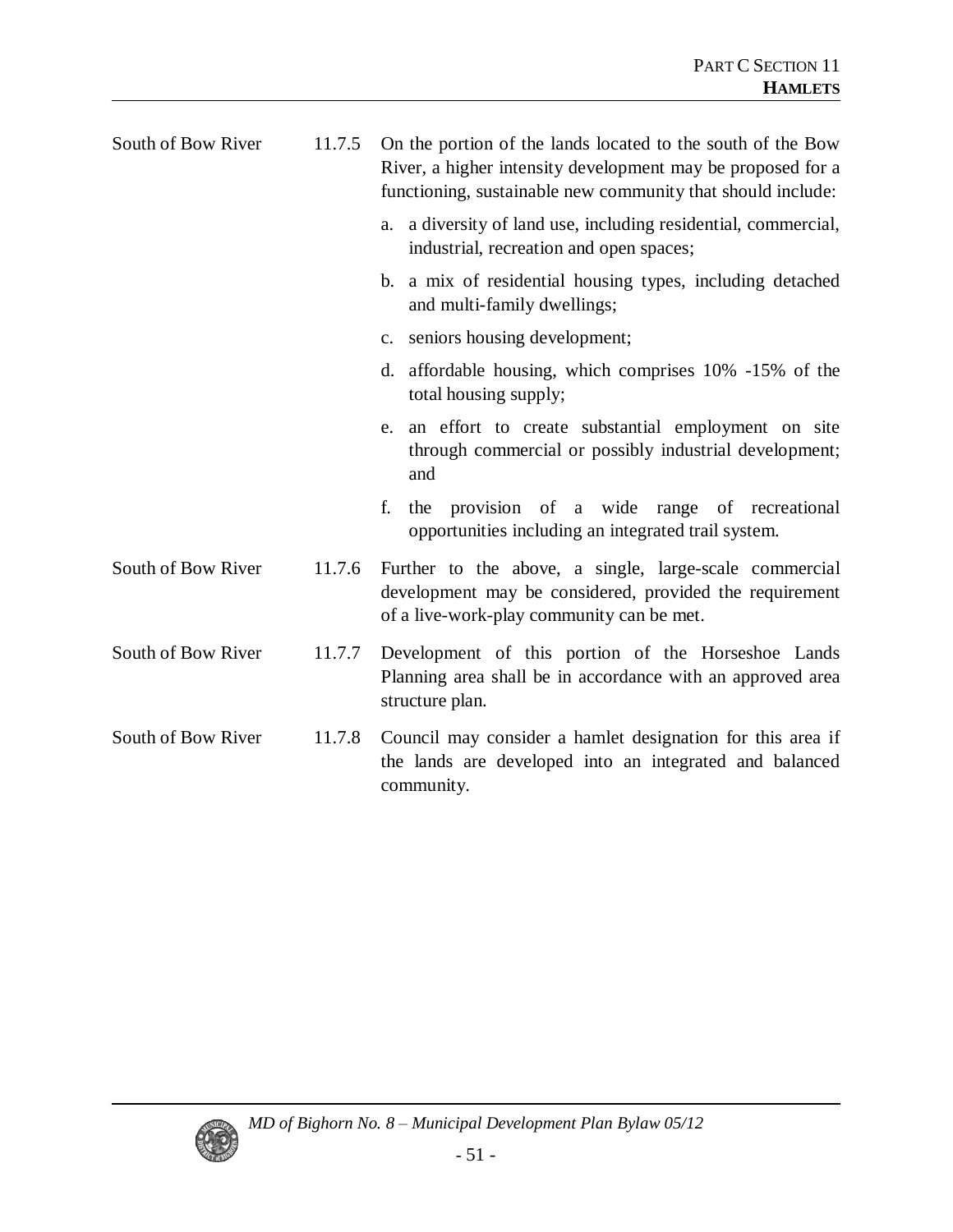# **12 INDUSTRY**

### **12.1 GOALS**

- To ensure the adequate provision of land for industrial uses in appropriate locations that will maintain a sustainable tax base and diversify the economy.
- To reserve land in the Bighorn Bow Corridor for future mineral extraction activities to support the long-term viability of the mineral extraction industry.
- To provide continued support to the resource extraction and processing industries, power generation industries and other industrial development.
- To limit resource extraction activities that have significant negative impacts on the environment, and quality of life for local communities.
- To encourage sustainable forest harvesting and to minimize potential adverse impacts of logging on private lands.
- To discourage uses that are incompatible with natural resource extraction purposes.

## **12.2 GENERAL INDUSTRIAL POLICIES**

| <b>Industrial Land Supply</b>          | 12.2.1 | Expansion and diversification of the industrial land base will<br>be supported by seeking to ensure an adequate supply of<br>industrial land, while considering adjacent land uses and the<br>natural environment.                                                                |
|----------------------------------------|--------|-----------------------------------------------------------------------------------------------------------------------------------------------------------------------------------------------------------------------------------------------------------------------------------|
| <b>Industrial Impact</b><br>Mitigation | 12.2.2 | In order to minimize the disturbance of lands, new industrial<br>development should be located in areas of previous mineral<br>extraction or other previously disturbed sites.                                                                                                    |
| <b>Industrial Impact</b><br>Mitigation | 12.2.3 | Industrial and resource extractive development should occur<br>in a manner such that it will not have significant adverse<br>impacts or impacts can be satisfactorily mitigated.                                                                                                  |
| <b>Impact Assessment</b>               | 12.2.4 | Proposals for new, large industrial developments or<br>expansion of existing facilities may require the preparation<br>of an Environmental Impact Assessment (Provincial) or<br>Development Impact Assessment (Municipal) in accordance<br>with applicable legislation or policy. |
| Compliance                             | 12.2.5 | The development and continuation of resource extraction and<br>processing industries, aggregate extraction, power generation<br>and other industries will be supported, provided that such                                                                                        |

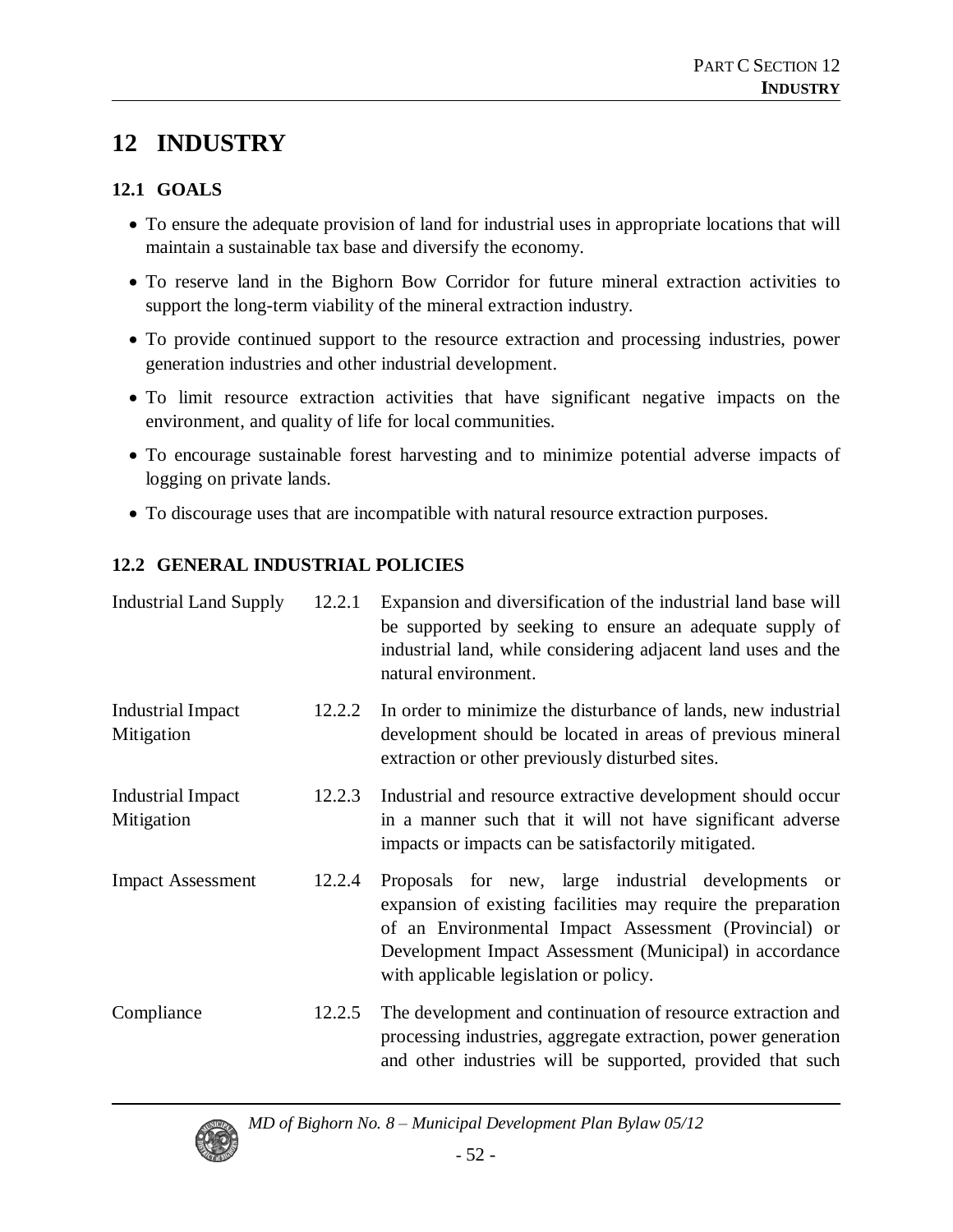industries comply with applicable Provincial or Federal legislation, particularly environmental legislation.

- Reclamation 12.2.6 The MD of Bighorn shall require the reclamation of disturbed land used for industrial or resource extraction and processing purposes in accordance with any applicable legislation or bylaw. Where there are no Federal or Provincial requirements, the MD of Bighorn shall require a satisfactory plan and guarantee for reclamation or future development of the site once the industrial use is completed.
- Visual Screening 12.2.7 Natural visual screening of industrial developments and resource extraction industries shall be maintained wherever possible. New facilities should be located where natural screening exists or can be developed.
- Transportation and **Utilities** 12.2.8 Where possible, access roads to industrial sites should conform to the natural terrain, and minimize the amount of site alteration and disturbance to vegetation, ground cover and natural drainage patterns.
- Transportation and **Utilities** 12.2.9 The MD of Bighorn encourages resource extraction and processing industries, specifically the oil and gas industry, to consult with the MD of Bighorn with respect to road access to their sites, particularly when development of municipal road allowance opportunities are available.
- Water and Wastewater 12.2.10 In designing and developing water supply and wastewater disposal systems for industrial facilities, connections to existing or future municipal or regional systems should be considered.
- Waste Management and Disposal 12.2.11 The management, handling or disposal of waste produced off-site, including but not limited to municipal solid waste, biosolids, agricultural and industrial waste, shall be prohibited in industrial and quarry sites.
- Forestry on Crown Land 12.2.12 Forestry operations approved by the Province are not regulated in this Plan. However, the MD of Bighorn encourages forest operations to be undertaken in accordance with a sustainable timber harvesting plan and encourages the use of integrated land management practices.

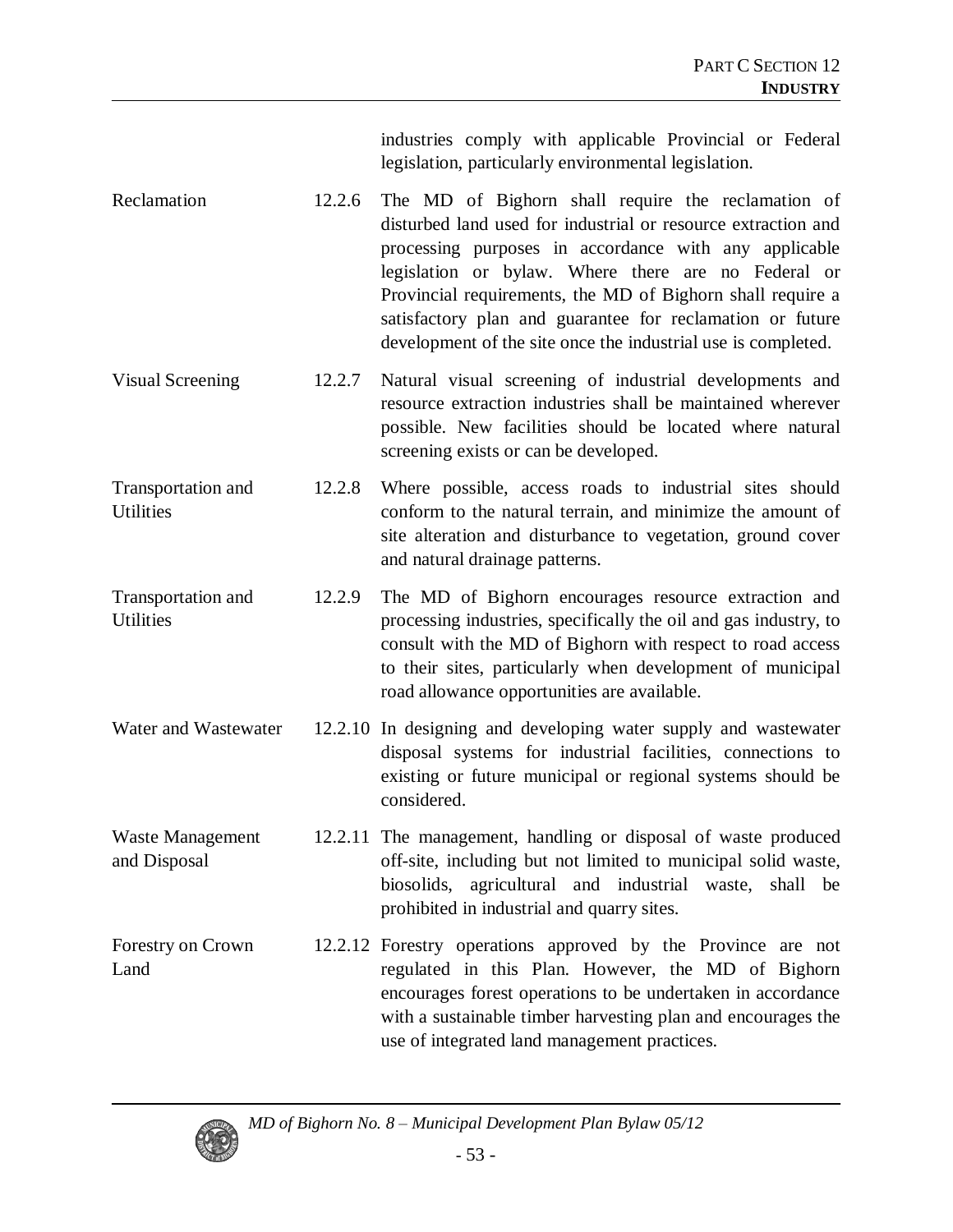| Forestry on Private<br>Land              | 12.2.13 The use of woodlot management and appropriate harvesting<br>techniques are encouraged for the logging of private land.                                                                                                                                                                 |
|------------------------------------------|------------------------------------------------------------------------------------------------------------------------------------------------------------------------------------------------------------------------------------------------------------------------------------------------|
|                                          | 12.2.14 The Alberta Timber Harvest Planning and Operating Ground<br>Rules Framework for Renewal (2008) shall be used to guide<br>logging operations on private land.                                                                                                                           |
| Screening of Wood<br>Processing          | 12.2.15 Development related to wood processing industries should<br>be visually screened from public view. Adequate buffer<br>zones should be maintained from adjacent properties.                                                                                                             |
| Oil and Gas                              | 12.2.16 The MD of Bighorn recognizes that oil and gas facilities are<br>not regulated by this Plan. However, the MD of Bighorn<br>encourages that integrated land management practices are<br>incorporated into oil and gas planning and operations.                                           |
| <b>Hydroelectric Power</b><br>Generation | 12.2.17 The MD of Bighorn supports the continued operation of the<br>hydroelectric power generation facilities in the Bighorn Bow<br>Corridor.                                                                                                                                                 |
| <b>Industry Housing</b>                  | 12.2.18 The MD of Bighorn supports the provision of employee<br>housing for heavy industrial development, and shall ensure<br>that such housing developments, including temporary work<br>camps and settlements, are appropriately serviced and<br>provide sufficient amenities for employees. |
| Kananaskis Settlement                    | 12.2.19 The MD of Bighorn shall continue to support the provision<br>of employee housing at the Kananaskis settlement.                                                                                                                                                                         |

#### **12.3 RURAL INDUSTRIAL POLICIES**

| <b>Rural Industrial Uses</b>         | 12.3.1 | The subdivision and development of land for Rural Industrial<br>purposes shall be as identified on Figure 1.                                                                                                                          |
|--------------------------------------|--------|---------------------------------------------------------------------------------------------------------------------------------------------------------------------------------------------------------------------------------------|
| Location of Rural<br>Industrial Uses | 12.3.2 | Rural industrial sites and rural industrial parks should be<br>located adjacent to Highway 1A or 1X, and on previously<br>disturbed sites in an effort to minimize the disturbance of<br>and intrusion into the Bighorn Bow Corridor. |
| <b>Rural Industrial Parks</b>        | 12.3.3 | Development of a rural industrial park will require the<br>preparation of an area structure plan or conceptual scheme.                                                                                                                |
| Uses                                 | 12.3.4 | Rural industrial sites and parks shall be limited to uses                                                                                                                                                                             |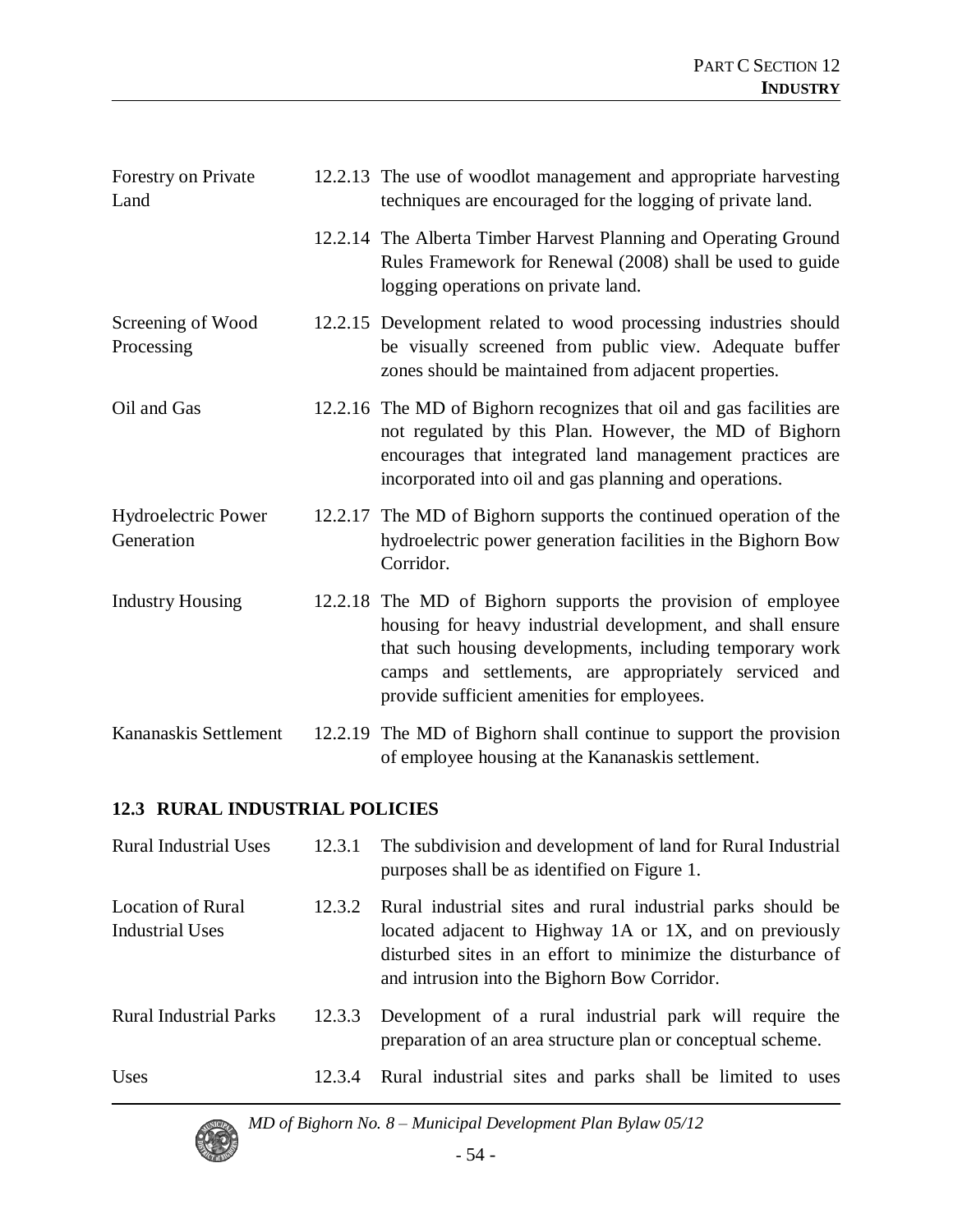requiring relatively large areas of land with limited municipal services or amenities, and may include mineral extraction.

- Servicing 12.3.5 Water supply and sewage disposal should be managed on an individual lot basis in rural industrial parks, although consideration should be given to connections with existing or future municipal or regional systems.
- Visual Screening 12.3.6 Rural industrial sites and parks should be adequately screened from Highways 1A and 1X as well as other adjacent lands by existing tree cover, landscaping or fencing.

#### **12.4 MINERAL EXTRACTION POLICIES**

| <b>Mineral Resource</b><br><b>Extraction Uses</b> | 12.4.1 | The use or development of land for Mineral Extraction<br>purposes shall be allowed as identified on Figure 1.                                                                                                                                                                                                                                |
|---------------------------------------------------|--------|----------------------------------------------------------------------------------------------------------------------------------------------------------------------------------------------------------------------------------------------------------------------------------------------------------------------------------------------|
| Processing                                        | 12.4.2 | Any on-site mineral extraction development located in the<br>Mineral Extraction area will generally be limited to the<br>processing of the primary resource found on the site.                                                                                                                                                               |
| Reclamation                                       | 12.4.3 | Industrial sites in the Mineral Extraction area shall be<br>reclaimed to a natural state in accordance with an approved<br>reclamation plan following completion of the mineral resource<br>extraction activities.                                                                                                                           |
| <b>Bighorn Bow</b><br>Corridor                    | 12.4.4 | The MD of Bighorn strongly supports the continued operation<br>and development of mineral extraction industries on the north<br>side of the Bow River.                                                                                                                                                                                       |
| <b>Bighorn Bow</b><br>Corridor                    | 12.4.5 | Existing mineral extraction industries south of the Bow River<br>will be allowed to continue their existing operations.                                                                                                                                                                                                                      |
| <b>Bighorn Bow</b><br>Corridor                    | 12.4.6 | Incompatible non-industrial land uses shall not be allowed to<br>be located in areas that would result in conflicts where mineral<br>extraction or processing industries are in progress or where an<br>existing mineral lease is in place.                                                                                                  |
| <b>Bighorn Bow</b><br>Corridor                    | 12.4.7 | Disturbance of land will be restricted to the area of extraction,<br>support facilities and access roads as approved. All other land<br>within the ownership or lease agreement that is not specifically<br>used for the development must be preserved in its natural state,<br>except for recreational trails, where agreed to by the owner |

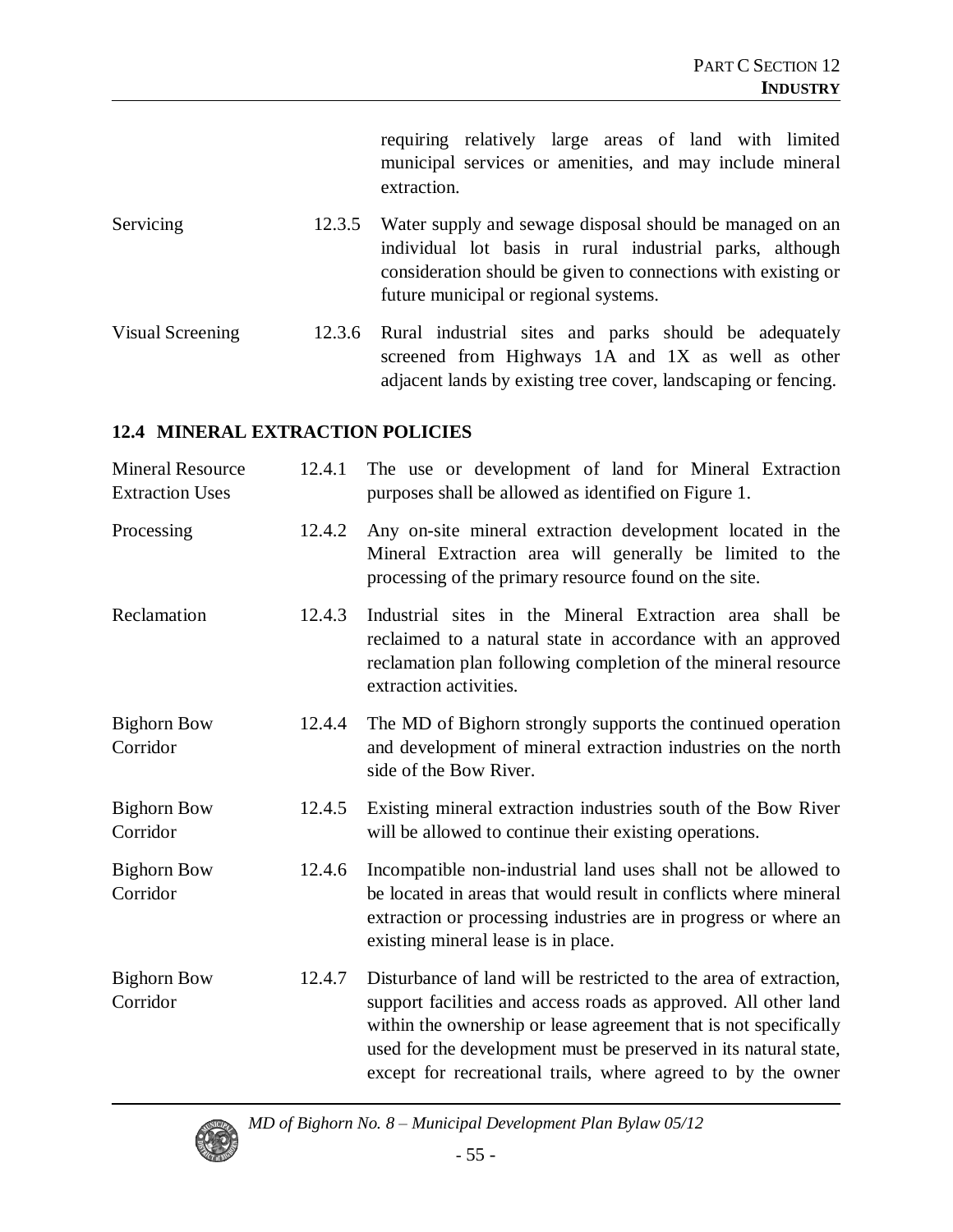and/or lessee.

#### **12.5 FUTURE RESOURCE DEVELOPMENT POLICIES**

- Future Resource Development 12.5.1 The use or development of land for Future Resource Development purposes shall be allowed as identified on Figure 1.
- Development Discouraged 12.5.2 The MD of Bighorn discourages development within the Future Resource Development area, except for mineral extraction purposes.
- Mineral Extraction 12.5.3 Mineral extraction industries will be allowed to explore the Future Resource Development area for mineral resources provided that such exploration will not have significant negative impacts on the natural environment or wildlife.
- Environmental **Protection** 12.5.4 Proposals for mineral extraction may be approved by the MD of Bighorn, provided that such development will not have a significant negative impact on the natural environment, wildlife or ecosystems and that a rigorous process for identification and protection of the natural environment is followed.
- Recreational Uses 12.5.5 Only those recreational uses that do not have negative environmental impacts and would not interfere with future mineral extraction activities will be supported by the MD of Bighorn in the Future Resource Development area.

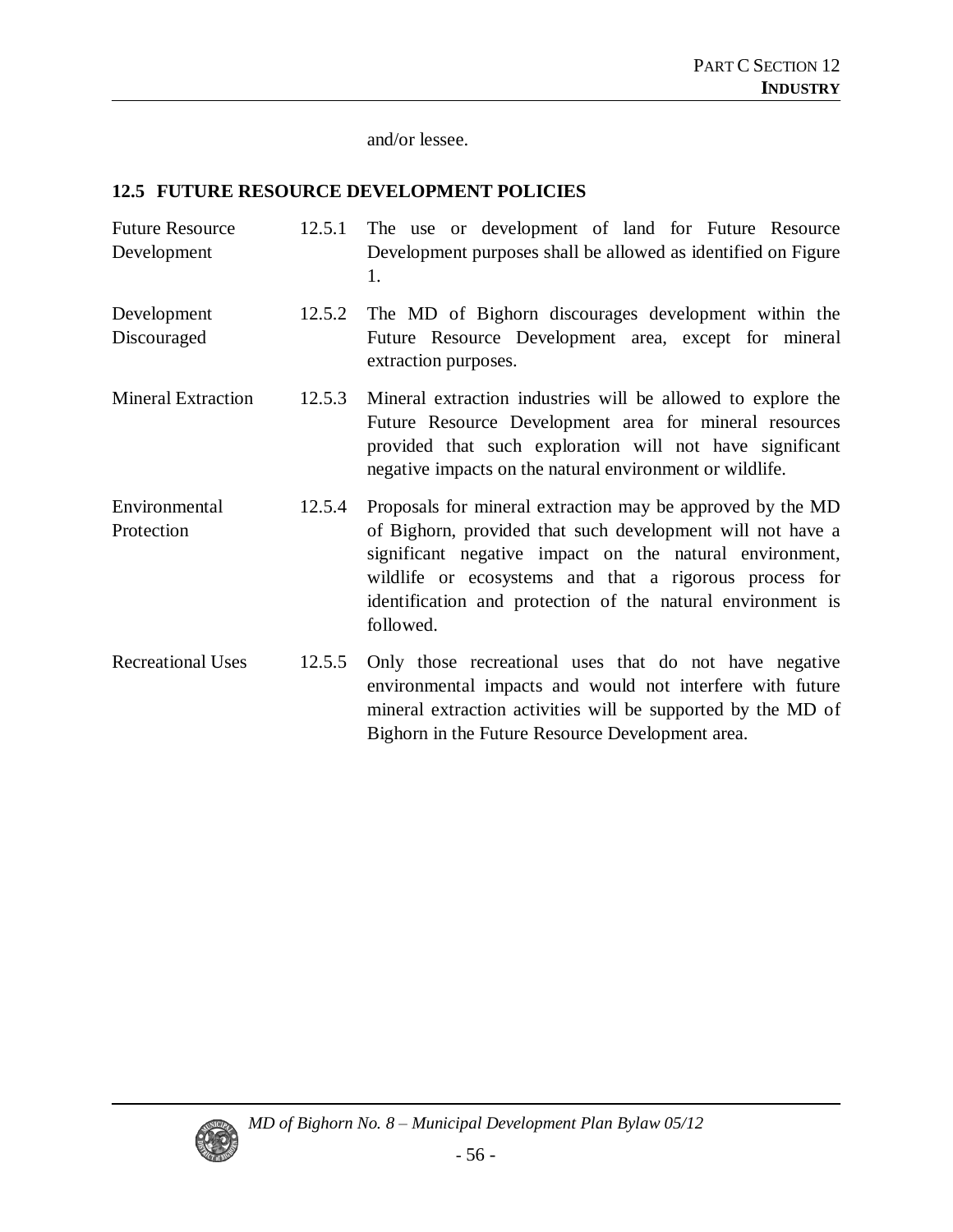# **13 TOURISM AND RECREATION**

### **13.1 GOALS**

- To provide opportunities for tourism and recreation developments that support a diversification of the economy and will improve the quality of life for local communities.
- To identify recreation and tourism nodes and to guide the appropriate use and development of those nodes.
- To work collaboratively with the Province in planning, and the development approval of, tourism and recreational facilities on Crown lands.
- To encourage responsible recreational use of Crown lands and to promote enforcement of relevant Provincial laws.
- To ensure that adequate staff housing opportunities are provided in conjunction with tourism and recreational developments.

## **13.2 GENERAL TOURISM AND RECREATION POLICIES**

| Tourism and<br>Recreation        | 13.2.1 | Expansion and diversification of tourism and recreation in the<br>MD of Bighorn will be supported while considering adjacent<br>land uses and the natural environment.                                                        |
|----------------------------------|--------|-------------------------------------------------------------------------------------------------------------------------------------------------------------------------------------------------------------------------------|
| Limit Impact                     | 13.2.2 | The negative impacts of recreation and tourism developments<br>on the environment and quality of life of the surrounding<br>communities should not be significant.                                                            |
| Development Impact<br>Assessment | 13.2.3 | A development impact assessment may be required for a<br>proposed tourism or recreation development as part of the<br>application process, in order to allow the MD of Bighorn to<br>properly evaluate the potential impacts. |
| <b>Impact Mitigation</b>         | 13.2.4 | Tourism and recreation developments that may have<br>significant negative environmental or social impacts will not<br>be allowed unless it can be demonstrated that the negative<br>effects can be mitigated.                 |
| <b>Impact Mitigation</b>         | 13.2.5 | To minimize any significant negative impacts of tourism and<br>recreation developments, the following initiatives should be<br>considered during planning and development processes:                                          |
|                                  |        | a. ensuring adequate services and amenities are provided for<br>tourists and recreationalists, which are concentrated in key                                                                                                  |

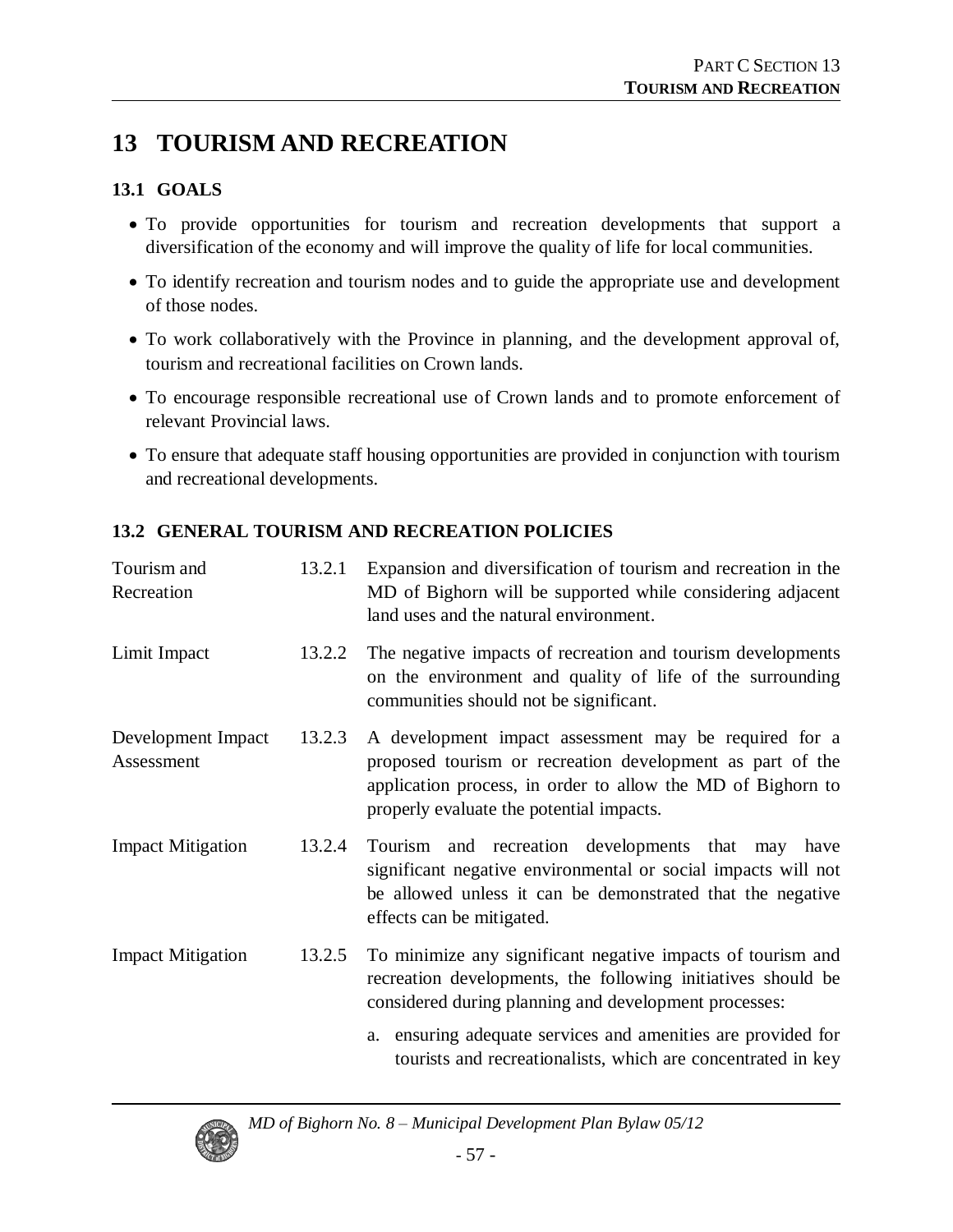locations;

| b. providing direct vehicular access and parking areas to |  |  |  |  |
|-----------------------------------------------------------|--|--|--|--|
| minimize impacts on residential areas;                    |  |  |  |  |

- c. ensuring adequate and appropriate signage and directional signage; and
- d. ensuring adequate staff housing is provided which serves the development.
- Proposal Evaluation 13.2.6 Proposals for large-scale tourist and recreation facilities shall be evaluated on a site specific basis, and will normally only be considered on lands that are located adjacent to existing major transportation routes.
- Area Structure Plan 13.2.7 An area structure plan or concept plan may be required for a new recreation or tourism development, or for the expansion of an existing development, depending on the size of the development or its potential negative impacts.
- Tourism and Recreation on Crown Land 13.2.8 To better manage the existing and growing use of Crown lands for a variety of tourism and recreational opportunities, the MD of Bighorn shall encourage Provincial agencies to:
	- a. monitor the use and the capacity of parks, recreation areas and Crown lands;
		- b. improve, expand or develop new facilities or infrastructure where necessary;
		- c. develop appropriately placed trail heads and water access points and provide effective signage;
		- d. discourage or restrict access to areas where there are environmental or wildlife concerns; and
		- e. effectively manage and provide adequate enforcement of Provincial laws.

#### **13.3 TOURISM/RECREATION POLICIES**

| Tourism and | 13.3.1 | The |                  | subdivision and development of land                           |  | for |  |
|-------------|--------|-----|------------------|---------------------------------------------------------------|--|-----|--|
| Recreation  |        |     | Figures 1 and 2. | Tourism/Recreation purposes shall be allowed as identified on |  |     |  |
| Ranchlands  | 13.3.2 |     |                  | New tourism and recreation development, or the expansion of   |  |     |  |

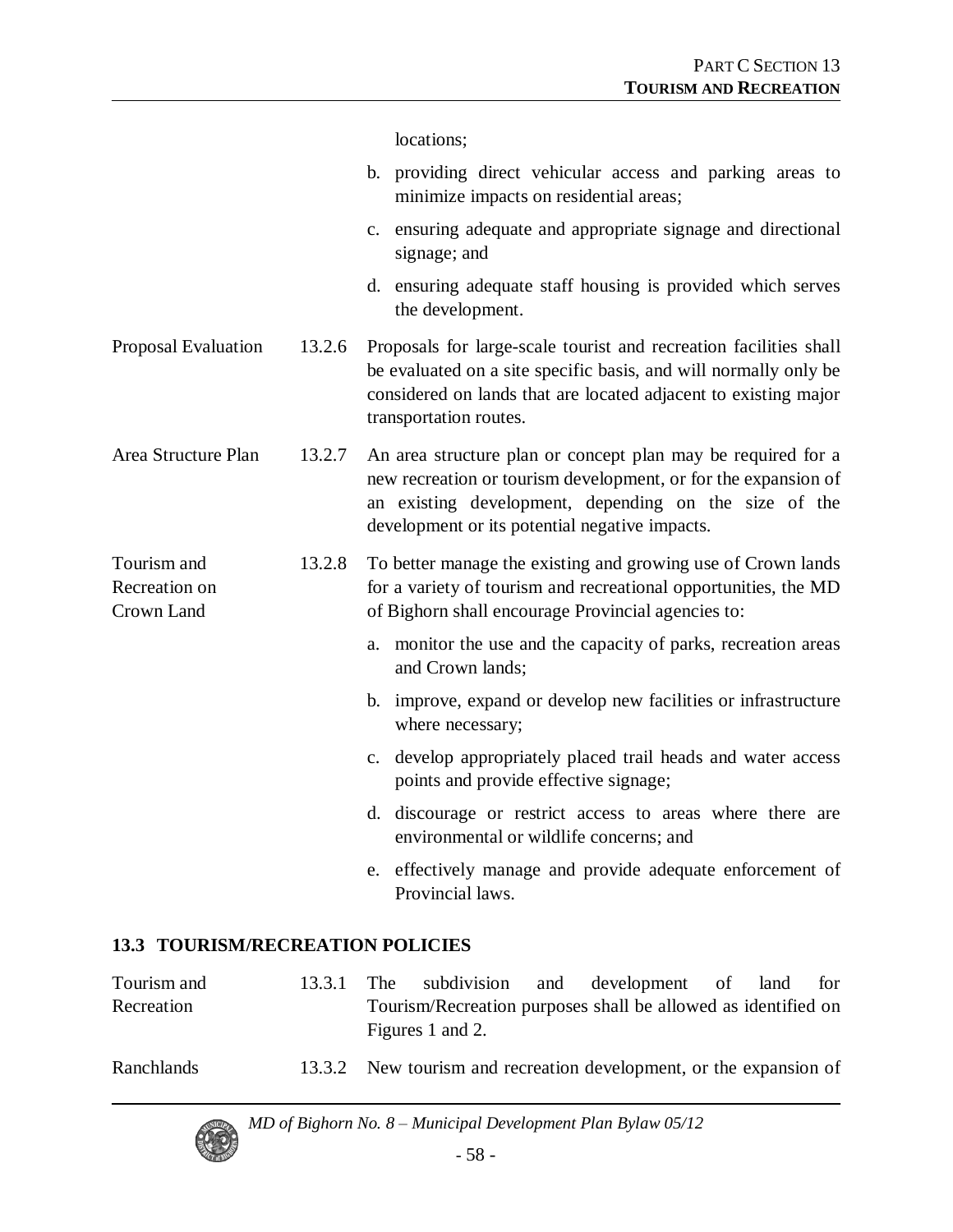| an existing development, will be considered primarily in that |  |
|---------------------------------------------------------------|--|
| part of the MD of Bighorn north of the Ghost River.           |  |

- Ranchlands 13.3.3 An area structure plan or concept plan shall be prepared and approved where a density greater than 2.47 persons per hectare (one person per acre) is proposed for a tourism development which provides overnight accommodation.
- Ranchlands 13.3.4 The MD will allow for the consideration of small independent backcountry initiatives such as backcountry camps, horse packing and outfitting, adventure camps or similar small tourism developments throughout the Forest Reserves area.
- Ranchlands 13.3.5 All other commercial, tourism and recreational development in the Forest Reserves area should be concentrated in identified nodes, and the MD of Bighorn may support the development of suitable lands in these identified nodes.
- Ranchlands 13.3.6 These nodes shall be adjacent to existing developments such as campgrounds, at backcountry access points and at road junctions.
- Ranchlands 13.3.7 The MD of Bighorn encourages the use of a collaborative process with the Province in the planning and development approval of tourism and recreation nodes in the Forest Reserves area.
- Ranchlands 13.3.8 If one or more tourism and recreation nodes are recognized by the province on available lands in the Forest Reserves area, the MD of Bighorn shall require:
	- a. a planning process to be undertaken which delineates the area of the node and the appropriate types of uses; and
	- b. the preparation of an area structure plan prior to the approval of any development permit applications.
- Ranchlands 13.3.9 The MD of Bighorn encourages initiatives by the Province to reduce random camping and off-trail OHV use in the Forest Reserves area. Such initiatives may include: increasing the no random camping buffer zones adjacent to highways, watercourses and designated recreation areas; increasing enforcement of Provincial laws; and providing more formalized and controlled recreation and tourism

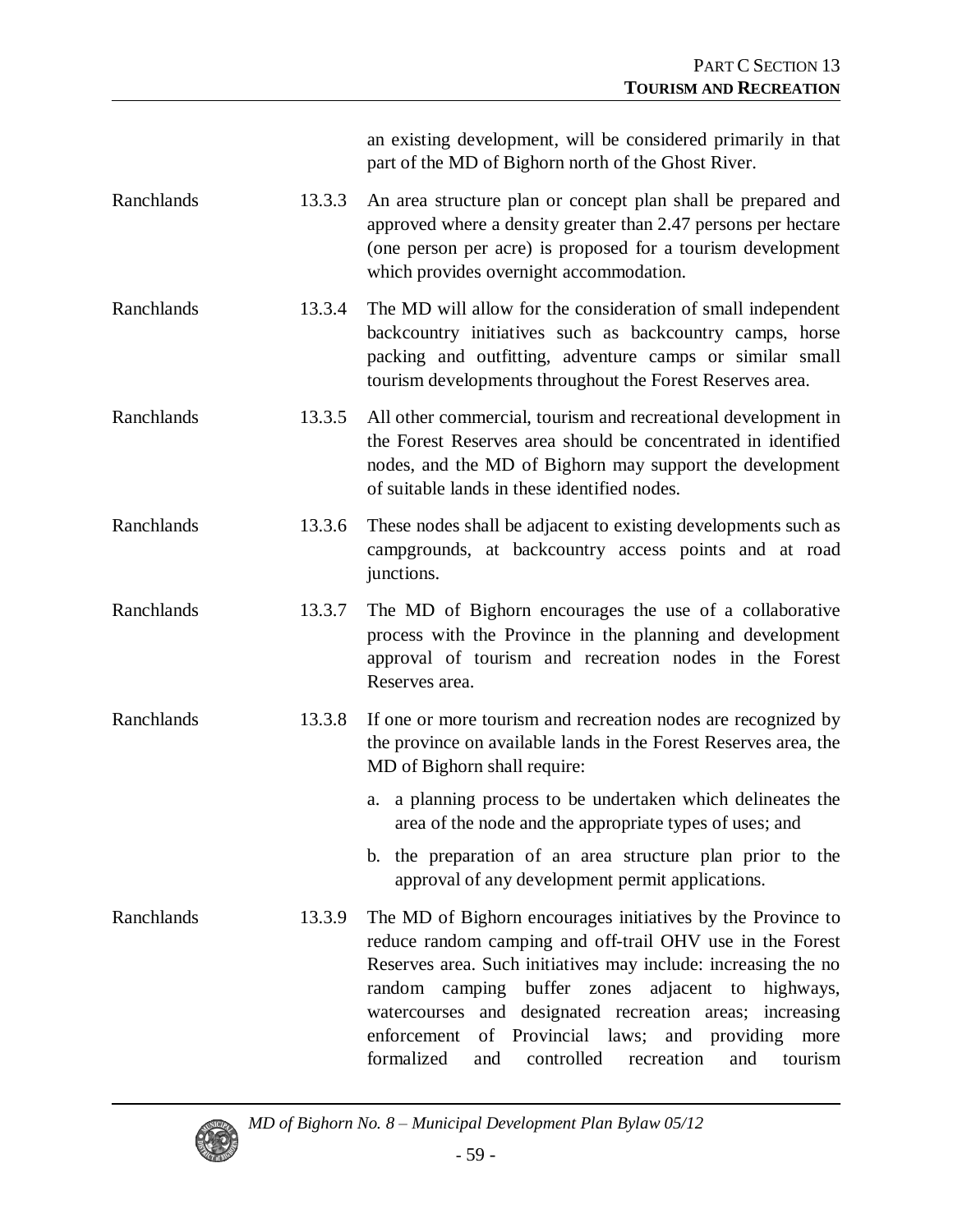opportunities.

| <b>Bighorn Bow</b><br>Corridor | 13.3.10 Tourism and recreation development in the Bighorn Bow<br>Corridor area will be considered on a site-specific basis, and<br>will continue to be supported at those locations where there<br>has been a history of such development. Those locations shall<br>be as shown on Figure 1. |
|--------------------------------|----------------------------------------------------------------------------------------------------------------------------------------------------------------------------------------------------------------------------------------------------------------------------------------------|
| Bighorn Bow<br>Corridor        | 13.3.11 Tourism and recreation development shall not be permitted in<br>areas where a conflict could occur with the industrial sector; in<br>particular in the area north of the Bow River, except where<br>existing, as indicated on Figure 1.                                              |
| <b>Bighorn Bow</b><br>Corridor | 13.3.12 The MD of Bighorn may support the growth and expansion of<br>existing tourism and recreation developments subject to<br>compatibility with adjacent land uses and where such<br>expansion is consistent with other policies in this plan.                                            |
| <b>Bighorn Bow</b><br>Corridor | 13.3.13 The MD of Bighorn may encourage the development of trail<br>heads and water access points to recreation areas along<br>Highway 1A where such development improves traffic safety<br>and provides sufficient amenities and effective educational<br>signage for users.                |

## **13.4 HIGHWAY COMMERCIAL POLICIES**

| <b>Highway</b><br>Commercial | 13.4.1 | The subdivision and development of Highway Commercial<br>uses in a non-hamlet setting shall be as identified on Figure 2.                                                                                  |
|------------------------------|--------|------------------------------------------------------------------------------------------------------------------------------------------------------------------------------------------------------------|
| Highway<br>Commercial        |        | 13.4.2 Through area structure plans and the land use bylaw, the MD<br>of Bighorn may consider the development of intensive<br>commercial uses that serve the travelling public at identified<br>locations. |

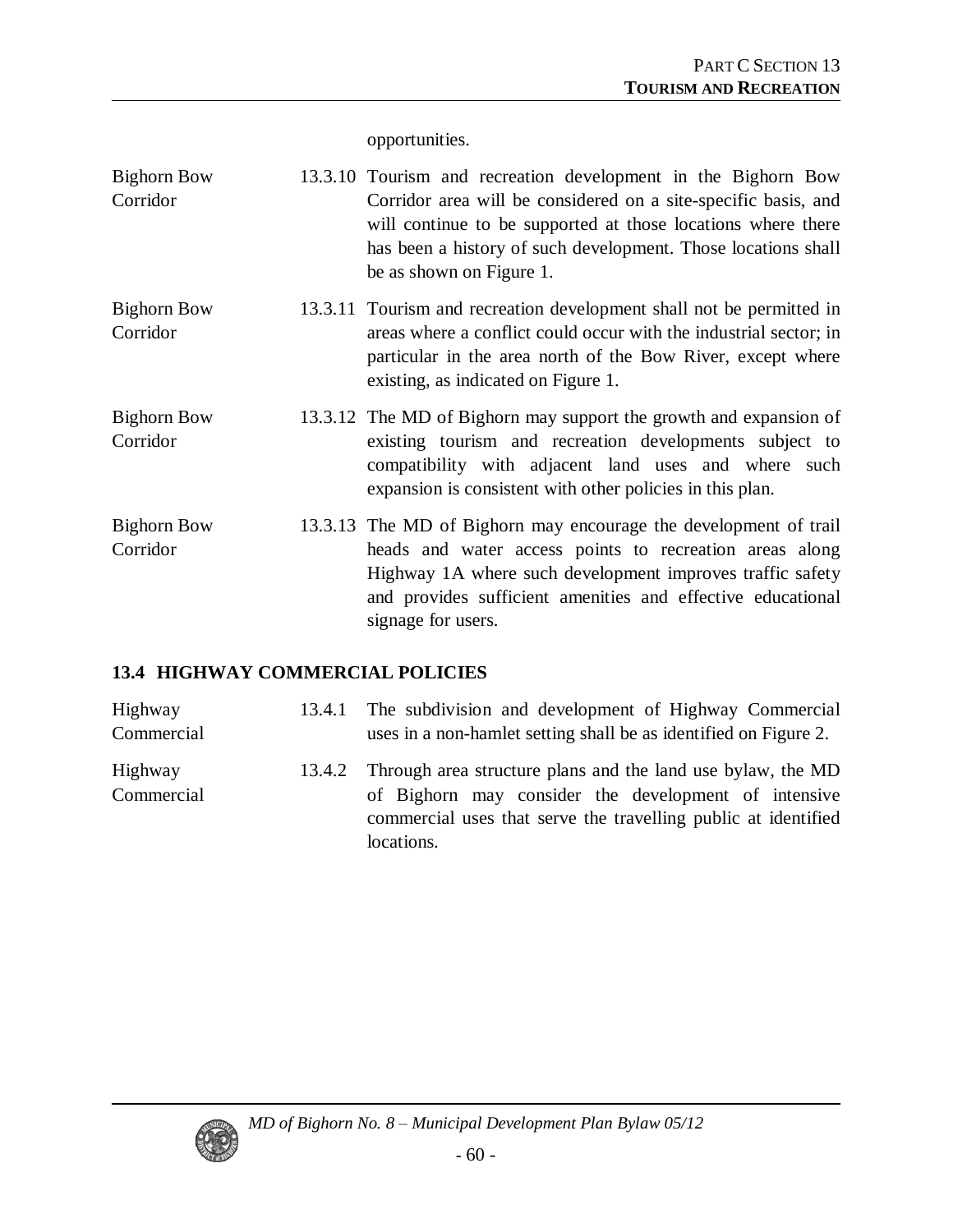# **14 NATURAL AND PROTECTED AREAS**

### **14.1 GOALS**

To protect natural areas and areas identified to be important for wildlife or that are otherwise environmentally significant.

### **14.2 NATURAL AND PROTECTED AREAS POLICIES**

| Development in<br>Natural and<br><b>Protected Areas</b> | 14.2.1 | The MD of Bighorn discourages development in Natural and<br>Protected areas as shown on Figures 1 - 8. Only those<br>developments and their supporting land uses which<br>complement the nature of a Natural and Protected area will be<br>considered. |
|---------------------------------------------------------|--------|--------------------------------------------------------------------------------------------------------------------------------------------------------------------------------------------------------------------------------------------------------|
| Development in<br>Natural and<br><b>Protected Areas</b> | 14.2.2 | Only those recreational uses having minimal adverse<br>environmental impact should be permitted within a Natural or<br>Protected area.                                                                                                                 |
| Provincial Parks and<br>Protected Area<br>Designations  | 14.2.3 | Where there are Provincial Park or protected area designations,<br>the corresponding Provincial policies will apply.                                                                                                                                   |

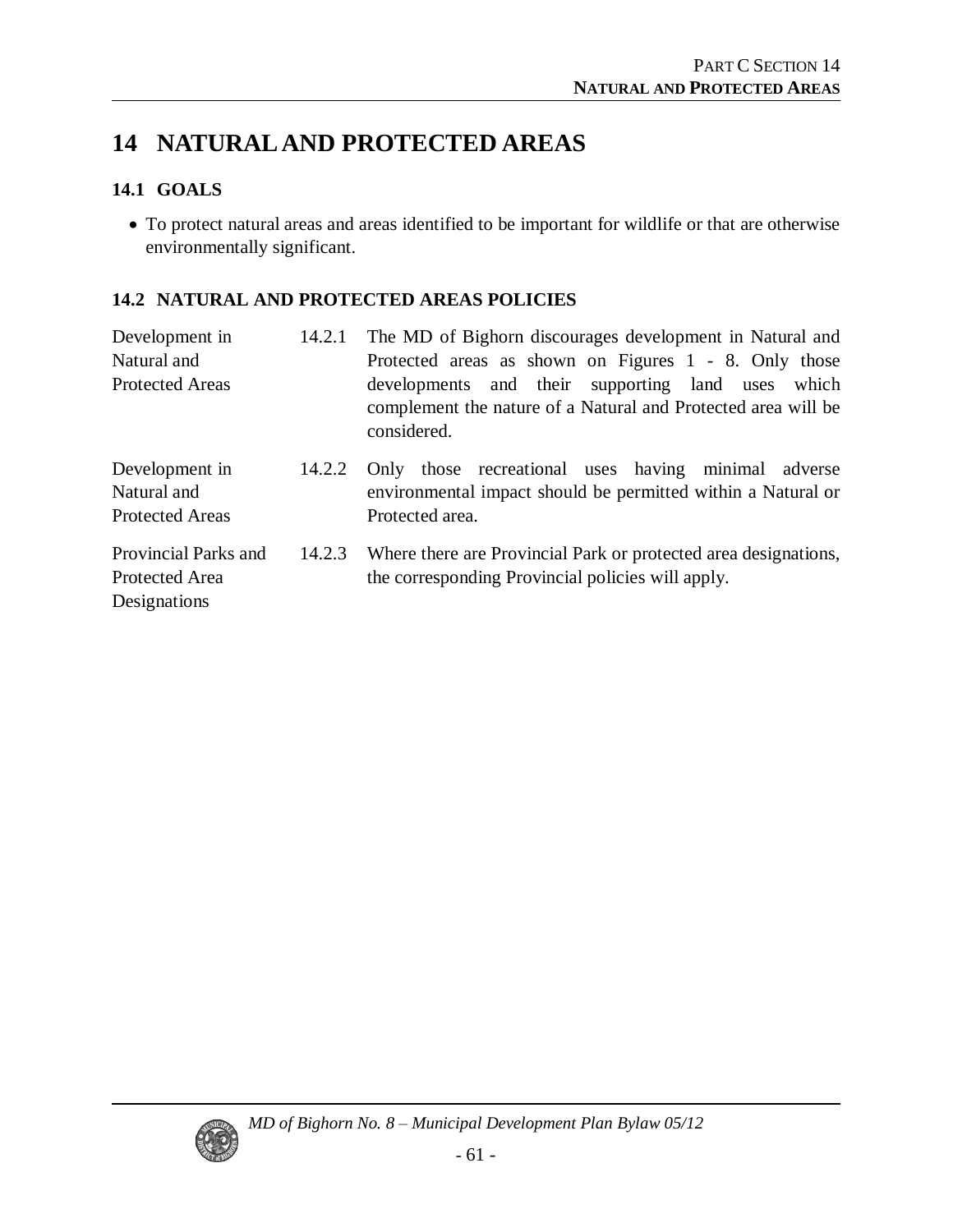# **15 INTERMUNICIPAL COOPERATION AND PLANNING**

### **15.1 GOALS**

- To cooperate with other governments and jurisdictions, including municipal, provincial and federal.
- To ensure that a coordinated approach is used in planning, developing and protecting lands within and adjacent to the MD of Bighorn.

### **15.2 COORDINATION AND REFERRAL POLICIES**

| Fringe Area                        | 15.2.1 | The MD of Bighorn will support a 1.6 km boundary overlap<br>with adjacent municipalities as the designated fringe area for<br>and coordination regarding planning<br>cooperation<br>and<br>development matters. This fringe area will be deemed as the<br>area that is affecting, or affected by, the<br>adjoining<br>municipality.                                |
|------------------------------------|--------|--------------------------------------------------------------------------------------------------------------------------------------------------------------------------------------------------------------------------------------------------------------------------------------------------------------------------------------------------------------------|
| Waiparous Urban<br>Fringe Area     | 15.2.2 | Notwithstanding the above, the MD of Bighorn recognizes the<br>urban fringe as historically established with the Summer<br>Village of Waiparous in the Calgary Regional Plan, as shown<br>in Figure 8. Land use and development within this area shall<br>be regulated in accordance with the Waiparous Urban Fringe<br>policies specified elsewhere in this Plan. |
| Referrals                          | 15.2.3 | Subject to the provisions of the Act, where statutory plan and<br>land use bylaw amendments are proposed within a fringe area,<br>the MD will refer such proposals for review and comment.                                                                                                                                                                         |
| Referrals                          | 15.2.4 | Where subdivision and development proposals within a fringe<br>area are deemed to have an impact on an adjacent jurisdiction,<br>the MD will refer such proposals for review and comment.                                                                                                                                                                          |
| Waiparous Urban<br>Fringe Referral | 15.2.5 | Notwithstanding the above referral requirements, the MD of<br>Bighorn will circulate any statutory plan or land use bylaw<br>amendment or subdivision proposal in the Waiparous Urban<br>Fringe to the Summer Village of Waiparous for comment.                                                                                                                    |
| <b>Referral Comments</b>           | 15.2.6 | Comments received from planning referrals will be given due<br>consideration by the MD of Bighorn in accordance with this<br>Plan and other applicable bylaws and policies. If no referral<br>response is received by the specified timeline, the MD of<br>Bighorn may interpret the unresponsiveness to indicate that                                             |

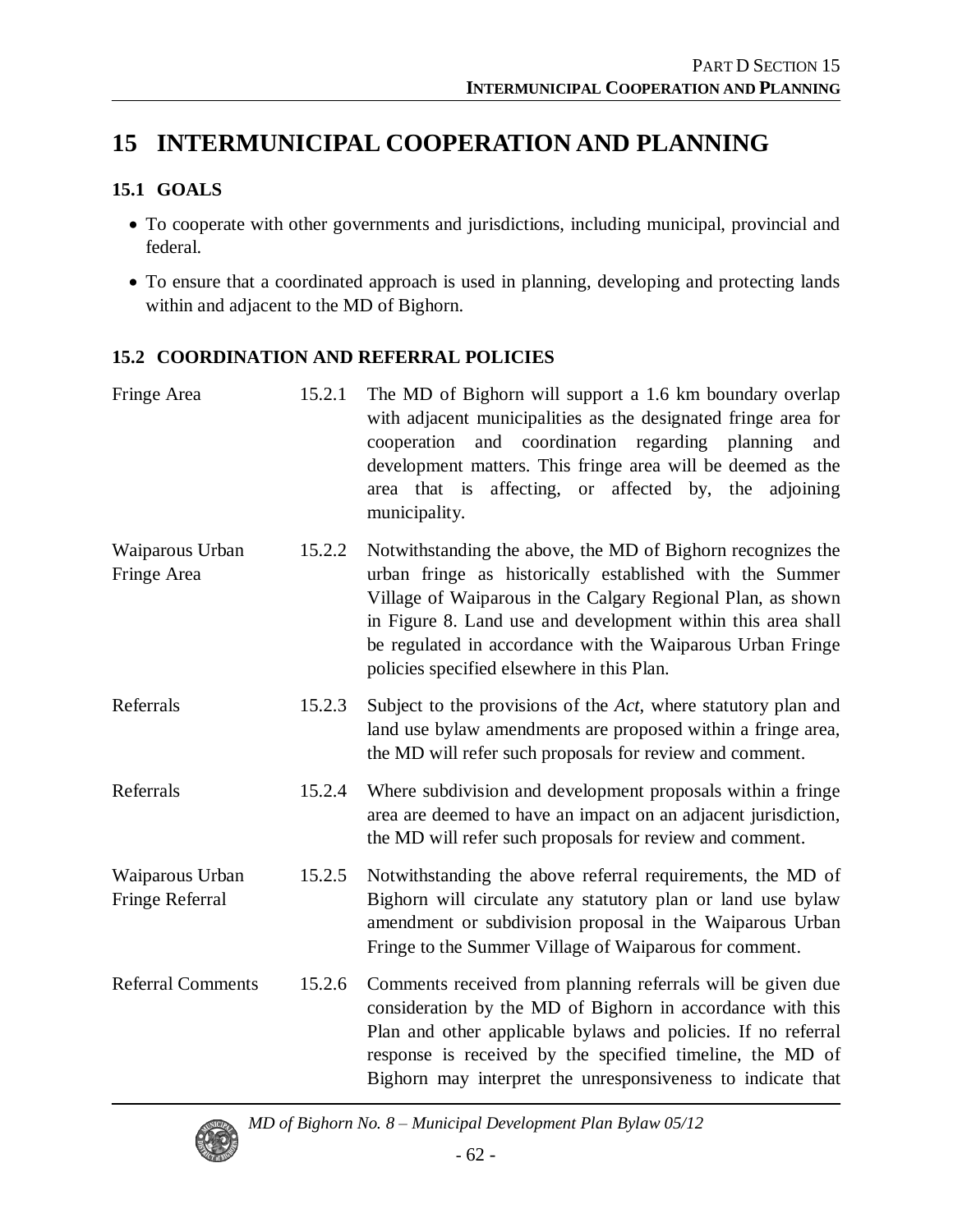there are no comments or objections to the proposal.

- Infrastructure and Utility Referrals 15.2.7 All proposals for the improvement and expansion of transportation and utility systems which are within, but not under direct control by the MD of Bighorn, should be circulated to the MD Bighorn for evaluation and comment.
- Infrastructure and Utility Referrals 15.2.8 The MD of Bighorn shall circulate applicable plans and subdivision proposals to providers of utility and transportation infrastructure for their information and evaluation.
- Ecosystems 15.2.9 The MD of Bighorn will coordinate policy with adjacent municipalities and jurisdictions, including applicable Provincial government departments and Banff National Park, to ensure that wildlife and natural environment values are maintained on a regional scale.
- Wildlife Habitat and Corridors 15.2.10 Through cooperation with applicable Provincial government departments, Banff National Park and the Town of Canmore, significant wildlife movement and habitat areas in the Bow Corridor should be identified and protected.
- Special Events 15.2.11 The MD of Bighorn shall continue to work with adjacent municipalities and other agencies in the planning for and approval of special events which take place across multiple jurisdictions.

#### **15.3 INTERMUNICIPAL SERVICES AND AGREEMENT POLICIES**

- Emergency Services 15.3.1 The MD of Bighorn will work with other municipalities to maintain and upgrade fire and other emergency services as required.
- Intermunicipal Agreements 15.3.2 The MD of Bighorn may, where beneficial, enter into intermunicipal agreements with respect to water, wastewater, waste management, protective, emergency and community services.
- Intermunicipal Development Plan 15.3.3 The MD of Bighorn may consider the preparation and adoption of an Intermunicipal Development Plan (IDP), provided that the IDP involves lands located immediately adjacent to the municipal boundaries and will be reciprocal and mutually beneficial in nature.

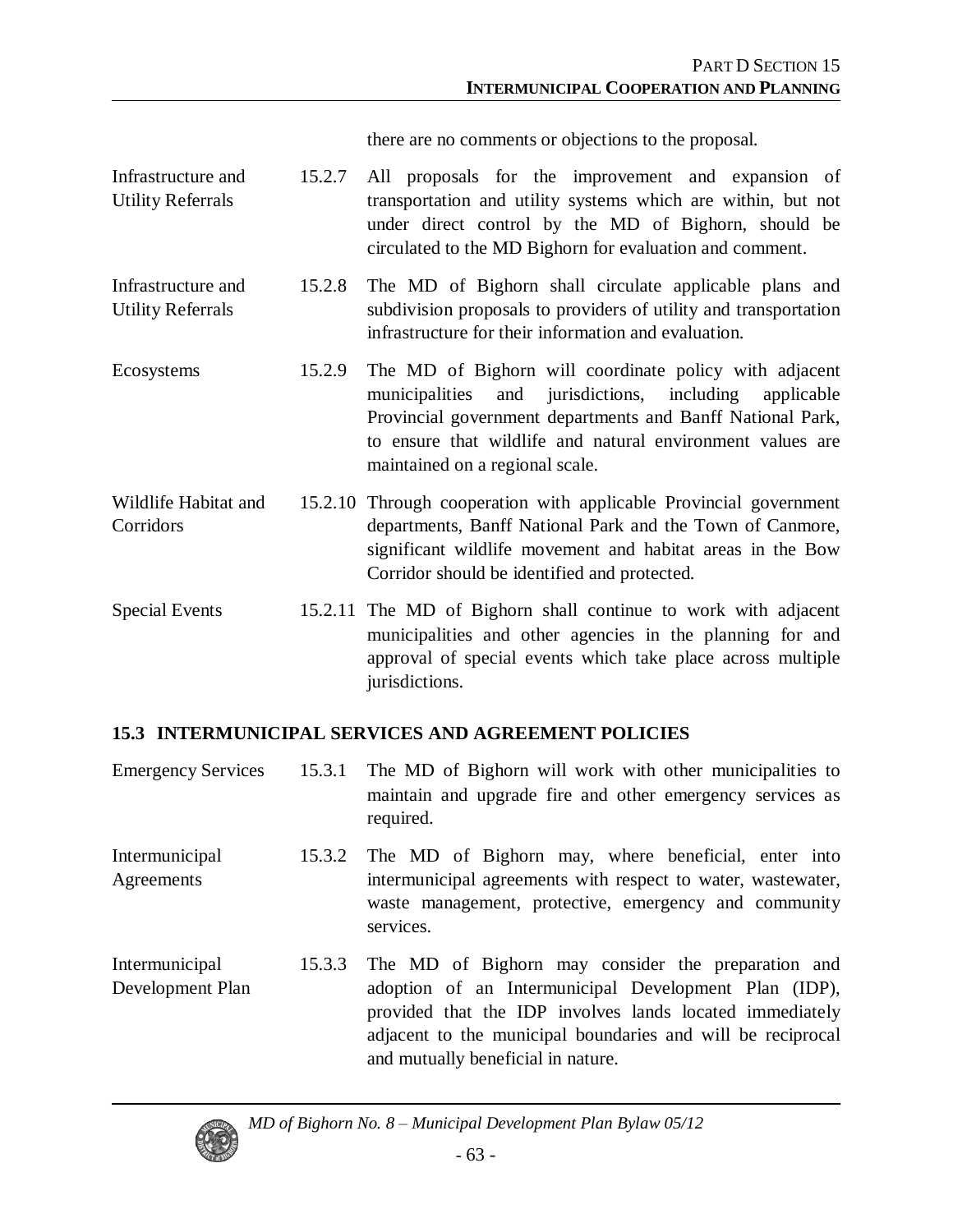15.3.4 The MD of Bighorn will consider other means of addressing intermunicipal issues besides the implementation of an Intermunicipal Development Plan.

#### **15.4 ANNEXATION POLICIES**

Demonstrated Need 15.4.1 Annexation discussions should be based on the demonstrated need to secure land for urban growth in the foreseeable future and should not be made for financial reasons or to gain longterm jurisdictional control.

Town of Canmore 15.4.2 Due to the mutually agreed upon annexation in 1991 by the Town of Canmore for a 30 to 40 year supply of land for growth, the MD of Bighorn will oppose annexation proposals by the Town of Canmore.

#### **15.5 CROWN LAND POLICIES**

| Provincial Lands             | 15.5.1 | The MD of Bighorn shall continue to consult and advise<br>relevant Provincial departments regarding the use and<br>development of Provincially-owned lands in order to<br>coordinate Public Land's leasing process with the municipal<br>development control process.                            |
|------------------------------|--------|--------------------------------------------------------------------------------------------------------------------------------------------------------------------------------------------------------------------------------------------------------------------------------------------------|
| Collaborative<br>Approval    | 15.5.2 | The MD of Bighorn shall encourage the provincial government<br>to utilize a collaborative approval system regarding proposals<br>for the leasing and development of Provincial Crown lands for<br>private purposes.                                                                              |
| Parks and Protected<br>Areas | 15.5.3 | The MD of Bighorn strongly encourages the provincial agency<br>responsible for the planning and development of any parks or<br>protected areas within or adjacent to the MD of Bighorn's<br>boundaries to engage the municipality throughout the planning<br>and approval process.               |
| <b>Resource Roads</b>        | 15.5.4 | The MD of Bighorn will attempt to increase its influence in the<br>coordination of planning for the long-term development of<br>resource access roads on Crown lands with the province, forest<br>management agreement (FMA) holders, the oil and gas<br>industry, and any other affected group. |

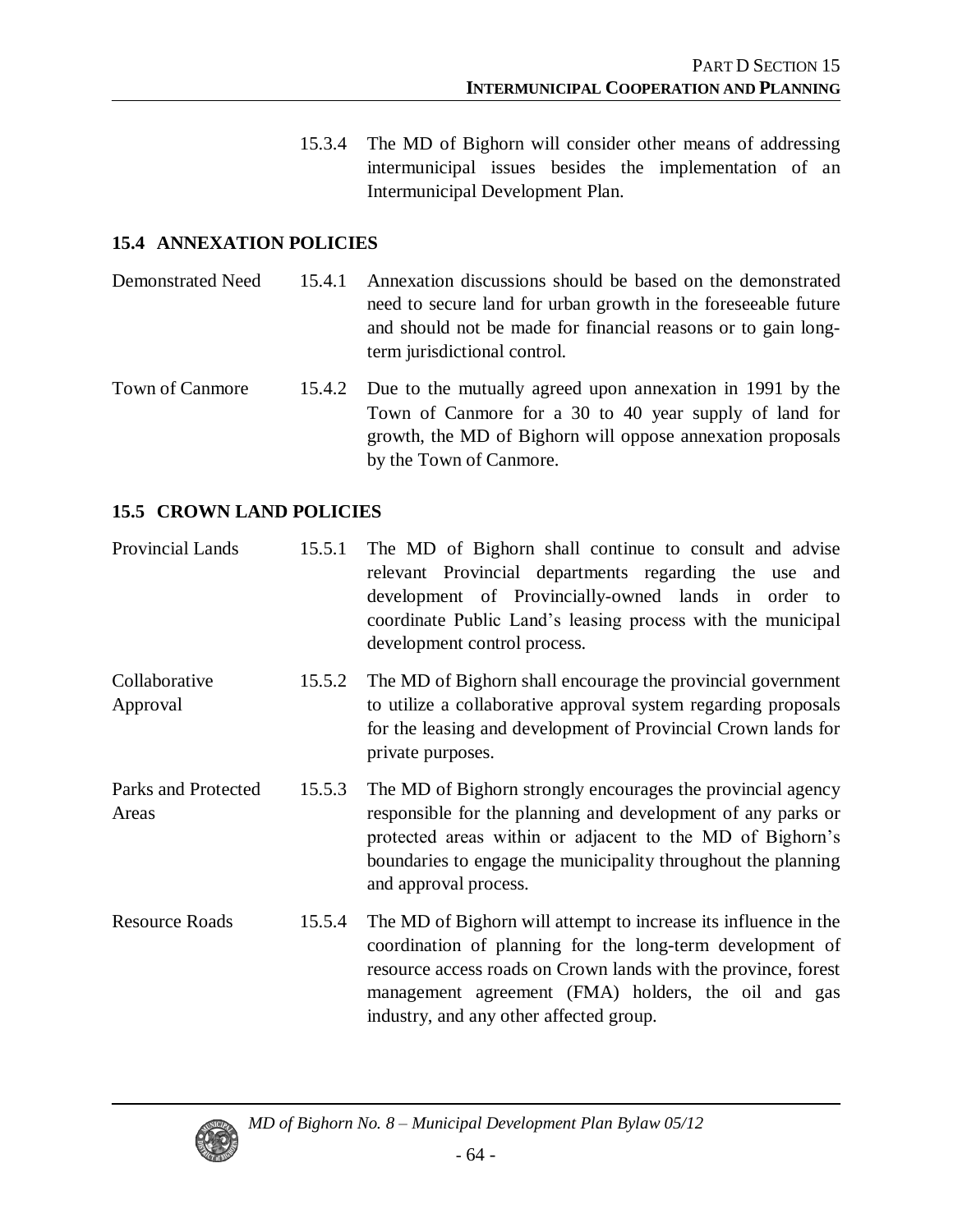# **16 PLAN IMPLEMENTATION AND REVIEW**

### **16.1 GOALS**

- To ensure the implementation of MDP policies in all planning and development processes and decisions.
- To ensure the plan is reviewed regularly and updated when necessary.
- To effectively guide budget decisions in relation to new development.
- To ensure that the public is effectively involved and engaged in the MD of Bighorn's planning and development processes.

### **16.2 IMPLEMENTATION POLICIES**

| Policy<br>Implementation            | 16.2.1 | The MD of Bighorn shall work within the policies in this Plan<br>when making decisions on any proposed statutory plan or<br>concept plan, and on any land use redesignation, subdivision<br>or development application.                                                                                                                                                                                                               |
|-------------------------------------|--------|---------------------------------------------------------------------------------------------------------------------------------------------------------------------------------------------------------------------------------------------------------------------------------------------------------------------------------------------------------------------------------------------------------------------------------------|
| Role of MD Council                  | 16.2.2 | All planning processes, programs and committees necessary<br>for achieving the goals of this MDP shall be directed by<br>Council.                                                                                                                                                                                                                                                                                                     |
| Role of Planning and<br>Development | 16.2.3 | The MD of Bighorn Planning and Development Department<br>shall implement the policy statements within this MDP in<br>consultation with the MD of Bighorn Council and other<br>appropriate municipal departments.                                                                                                                                                                                                                      |
| Role of Planning and<br>Development | 16.2.4 | The Planning and Development Department shall be<br>responsible for receiving and the initial review of land use<br>planning, subdivision and development proposals. Department<br>staff shall also ensure that all appropriate municipal<br>departments, government agencies and relevant stakeholders<br>are involved in the review process prior to submitting the<br>proposal to the appropriate approval authority for decision. |
| Role of Public                      | 16.2.5 | Council shall provide for adequate public consultation in land<br>use planning processes and shall consider the comments and<br>advice from the public and stakeholders in making its<br>decisions.                                                                                                                                                                                                                                   |
| <b>Area Structure Plans</b>         | 16.2.6 | Prior to the consideration of an application for a significant<br>land use redesignation, subdivision or development, the MD of                                                                                                                                                                                                                                                                                                       |

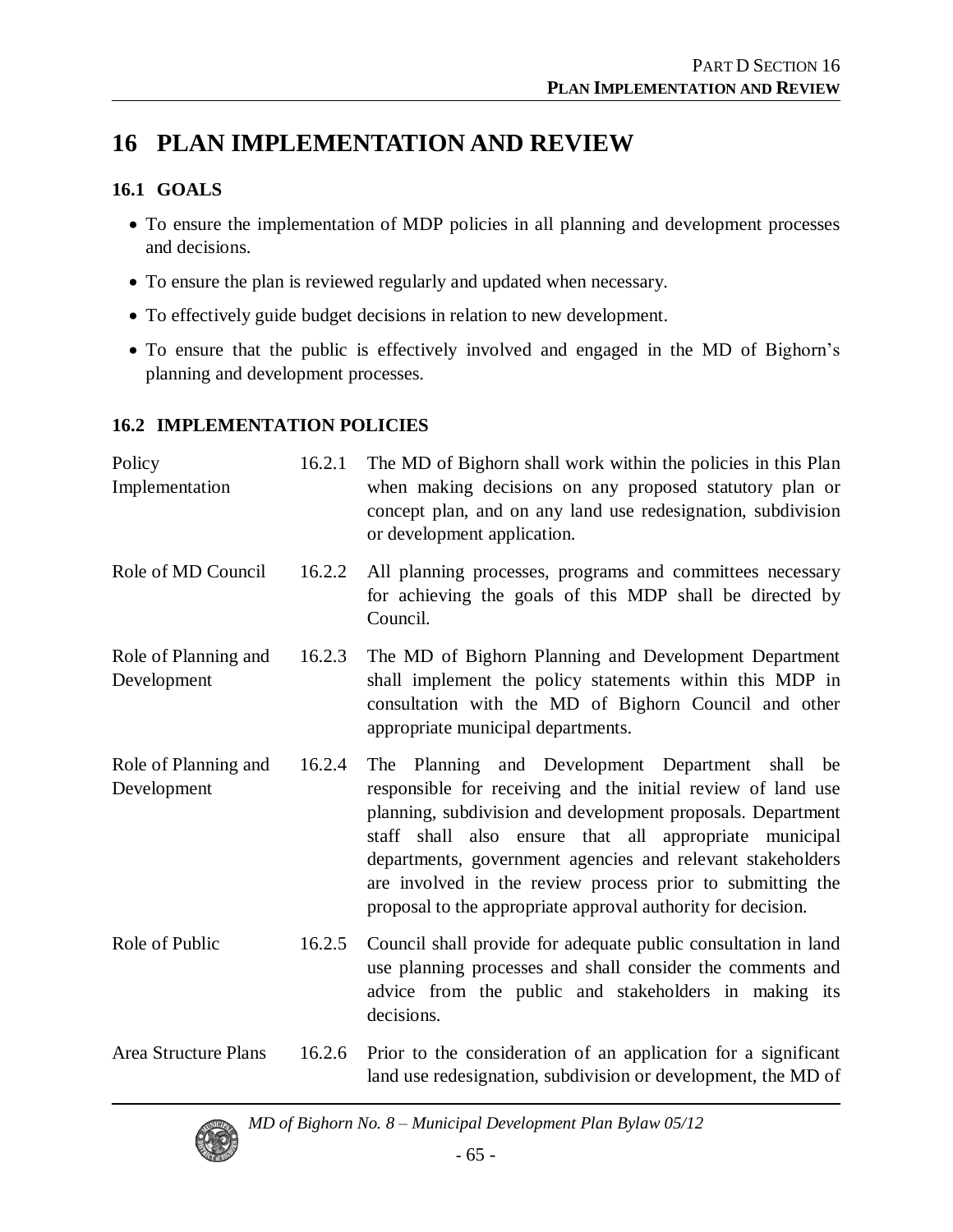|                                                        |        | Bighorn may require the preparation and approval of an area<br>structure plan.                                                                                                                                                                                                                                                                                                                                 |
|--------------------------------------------------------|--------|----------------------------------------------------------------------------------------------------------------------------------------------------------------------------------------------------------------------------------------------------------------------------------------------------------------------------------------------------------------------------------------------------------------|
| Area Structure Plan<br>Requirements                    | 16.2.7 | In addition to the requirements of the $Act$ , an area structure<br>plan may be required to consider the following:                                                                                                                                                                                                                                                                                            |
|                                                        |        | a. the recommendations from a Development Impact<br>Assessment;                                                                                                                                                                                                                                                                                                                                                |
|                                                        |        | b. site suitability;                                                                                                                                                                                                                                                                                                                                                                                           |
|                                                        |        | c. environmental considerations;                                                                                                                                                                                                                                                                                                                                                                               |
|                                                        |        | d. the provision and location of reserve lands;                                                                                                                                                                                                                                                                                                                                                                |
|                                                        |        | e. the provision of and location of water and wastewater<br>facilities;                                                                                                                                                                                                                                                                                                                                        |
|                                                        |        | stormwater management facilities;<br>f.                                                                                                                                                                                                                                                                                                                                                                        |
|                                                        |        | g. fire protection;                                                                                                                                                                                                                                                                                                                                                                                            |
|                                                        |        | h. internal road development; and                                                                                                                                                                                                                                                                                                                                                                              |
|                                                        |        | traffic considerations.<br>$i_{-}$                                                                                                                                                                                                                                                                                                                                                                             |
| <b>Concept Plans</b><br>(Conceptual<br>Schemes)        | 16.2.8 | The MD of Bighorn may require the preparation and approval<br>of a detailed concept plan prior to the consideration of an<br>application for redistricting or subdivision in accordance with<br>Council's concept plan approval process policy.                                                                                                                                                                |
| <b>Concept Plans</b><br>(Conceptual<br>Schemes)        | 16.2.9 | Concept plans shall be used on a site or area specific basis as<br>an intermediate plan between the statutory planning phase,<br>typically an area structure plan, and a redistricting or<br>subdivision application. A concept plan may also be<br>acceptable where the size of a proposal or the level of<br>information required is not sufficient to warrant the<br>preparation of an area structure plan. |
| Concept Plan<br>(Conceptual<br>Scheme)<br>Requirements |        | 16.2.10 Concept plans may be required to provide detailed information<br>regarding:                                                                                                                                                                                                                                                                                                                            |
|                                                        |        | a. the proposed land uses, acknowledging the land use<br>districts within Bighorn's Land Use Bylaw;                                                                                                                                                                                                                                                                                                            |
|                                                        |        | b. the proposed density and intensity of those land uses;                                                                                                                                                                                                                                                                                                                                                      |
|                                                        |        | c. the sequence or phasing of development;                                                                                                                                                                                                                                                                                                                                                                     |

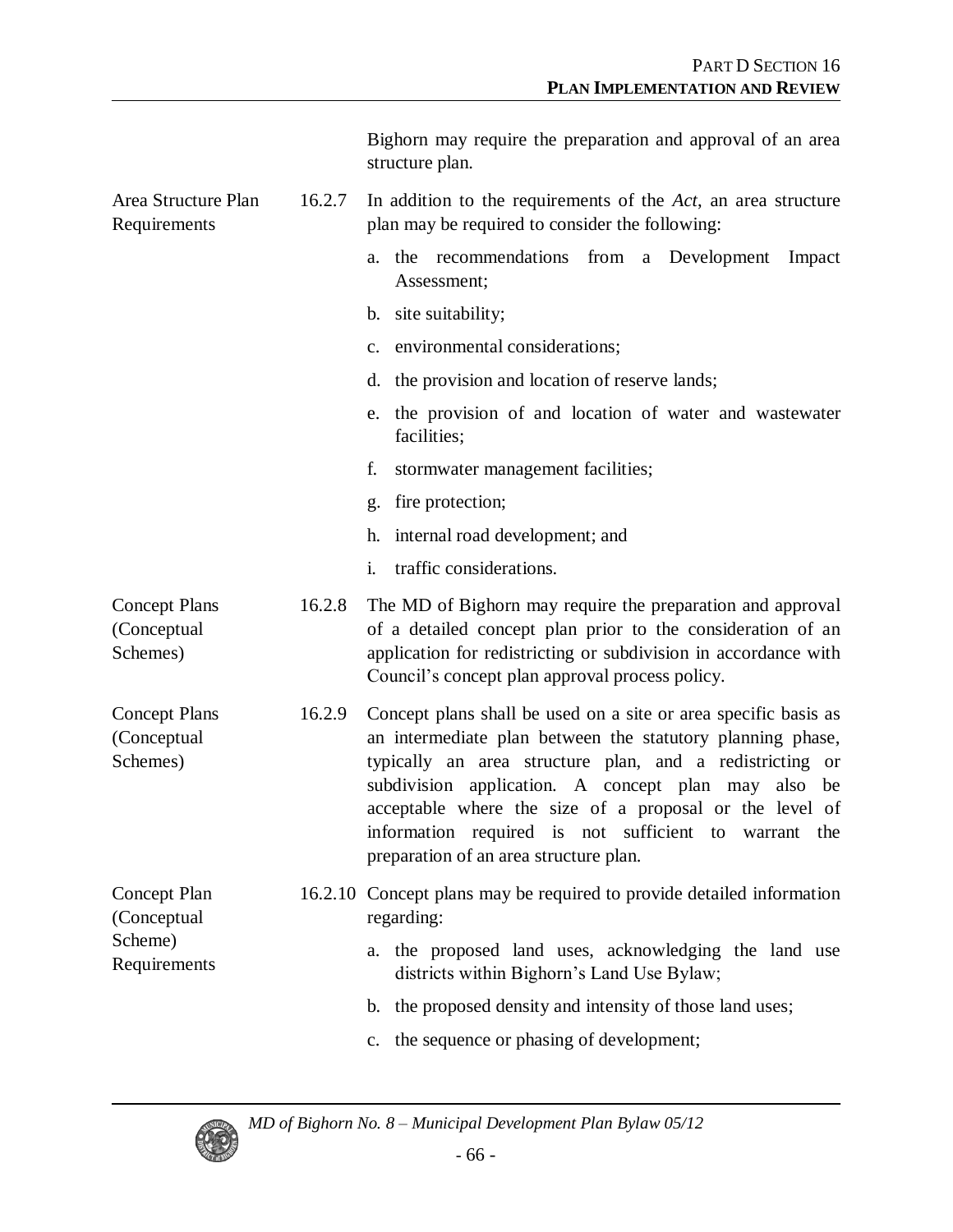- d. physical and environmental features of the site; and
- e. the location of infrastructure and utilities.
- Development Impact Assessment 16.2.11 When considering a proposal for the preparation of or amendment to a plan, a redesignation, a subdivision or development application which may have significant impact on the environment, the economy or the surrounding community, the MD of Bighorn may require the preparation of a Development Impact Assessment (DIA) in accordance with Council policy.

## **16.3 MONITORING AND AMENDING THE PLAN**

| Consistency with<br><b>Regional Plans</b> | 16.3.1 | In accordance with the Act, the MD of Bighorn shall ensure<br>that the policies of this MDP and other plans are consistent<br>with any adopted regional land use plan under the Alberta<br>Land Stewardship Act.                              |
|-------------------------------------------|--------|-----------------------------------------------------------------------------------------------------------------------------------------------------------------------------------------------------------------------------------------------|
| <b>Plan Review</b>                        | 16.3.2 | This Plan shall be reviewed on an as-needed basis, which shall<br>be determined through a Plan monitoring process.                                                                                                                            |
| Progress Report                           | 16.3.3 | The Planning Department shall prepare a report to Council<br>approximately five years following the adoption of this Plan<br>stating the progress towards implementing policies within the<br>Plan and the overall effectiveness of the Plan. |
| <b>Review Process</b>                     | 16.3.4 | The progress report shall recommend to Council whether<br>amendments to the Plan are required and how the review<br>process should be undertaken. A review of this Plan shall be<br>undertaken at the direction of Council.                   |
| Indicators                                | 16.3.5 | The MD of Bighorn's Planning Department should undertake<br>work towards developing a set of comprehensive indicators for<br>monitoring the performance and effectiveness of this Plan.                                                       |
| Amendment<br>Application                  | 16.3.6 | Council may consider applications to amend this Plan in<br>response to unforeseen or changing circumstances.                                                                                                                                  |

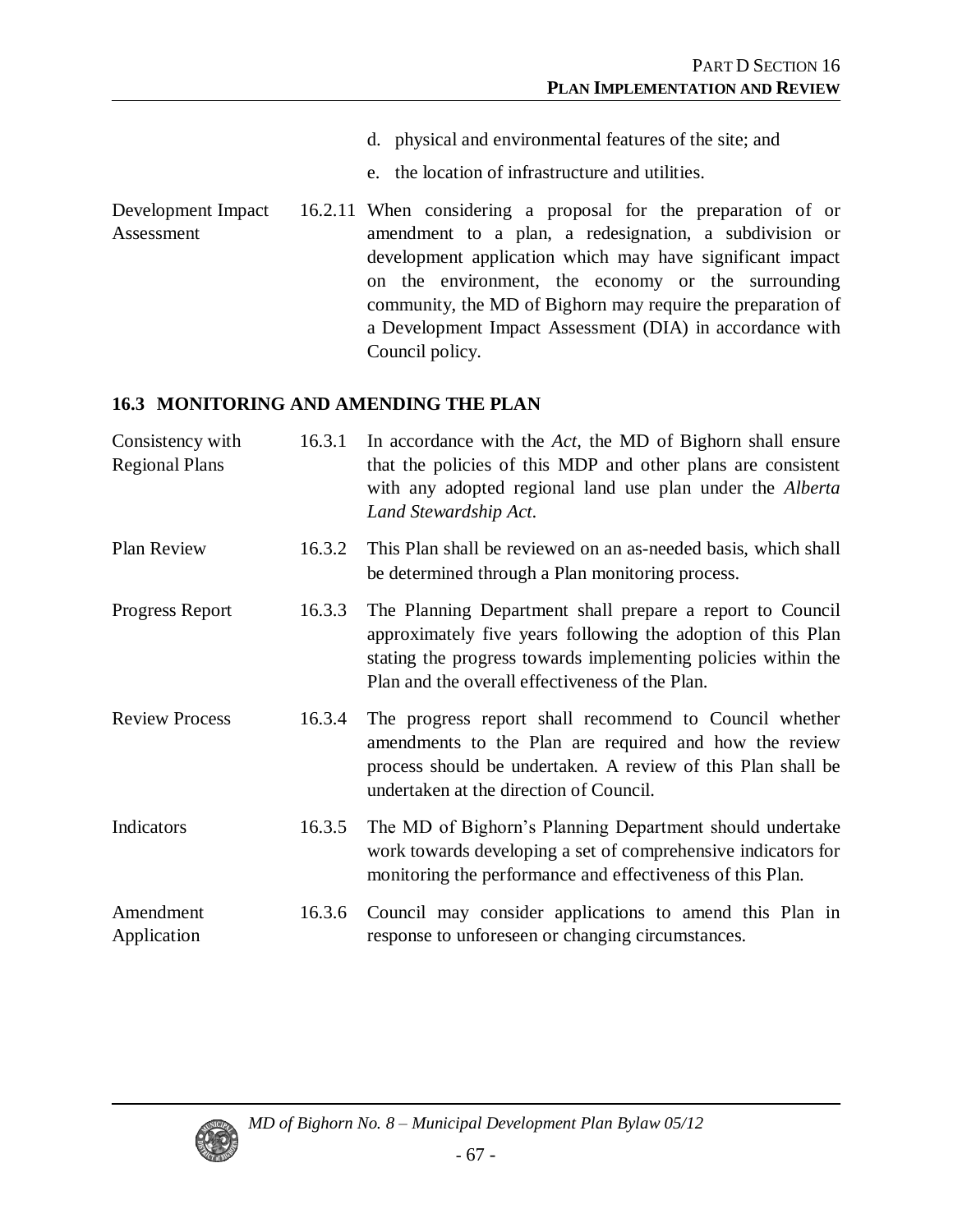## **17 DEFINITIONS**

**Affordable housing** means housing that meets the Canadian Mortgage and Housing Corporation (CMHC) criteria based on the average Bow Corridor income levels.

**Area redevelopment plan (ARP)** means a statutory plan prepared pursuant to the *Municipal Government Act* and adopted by bylaw. It provides for the orderly redevelopment of a specified area and may include the means for preserving, improving and rehabilitating land, buildings, infrastructure and services.

**Area structure plan (ASP)** means a statutory plan prepared pursuant to the *Municipal Government Act* and adopted by bylaw. It provides a framework for subsequent redesignation, subdivision and development of a specified area, and includes proposed land uses, development densities and location of infrastructure and utilities.

**Community recreation or community recreation facility** means an activity or development that provides recreational activities, services or programs primarily for the surrounding community.

**Concept plan (conceptual scheme)** means a non-statutory plan adopted by bylaw or resolution, which relates a proposed development to future and existing development of adjacent lands.

**Confined feeding operation (CFO)** means fenced or enclosed land or buildings where livestock are confined for the purpose of growing, sustaining, finishing or breeding by means other than grazing, as defined and regulated by the *Agricultural Operations Practices Act*.

**Conservation easement (CE)** means a voluntary legal agreement between a landowner and a qualified conservation agency or government designed to protect an area of land for natural or cultural purposes by limiting the landowner's right to develop the land, in accordance with the *Alberta Land Stewardship Act*.

**Council** means the Council of the Municipal District of Bighorn No. 8.

**Country residential** means subdivision of land into relatively small parcels (0.4 to 0.8 hectares), usually in a cluster, intended for residential rather than agricultural uses.

**Crown land** means land that is owned, and may be under direct jurisdictional control, by senior levels of government.

**Development impact assessment (DIA)** means a report, prepared by a qualified and independent third party, which provides a quantitative and qualitative analysis of the potential cumulative effects of a development proposal on the environment, the site and the adjacent properties, and includes:

- a history of the subject site's ownership and use;
- a history of any environmental regulatory activity affecting the site;
- the soil and slope conditions of the site and surrounding area;

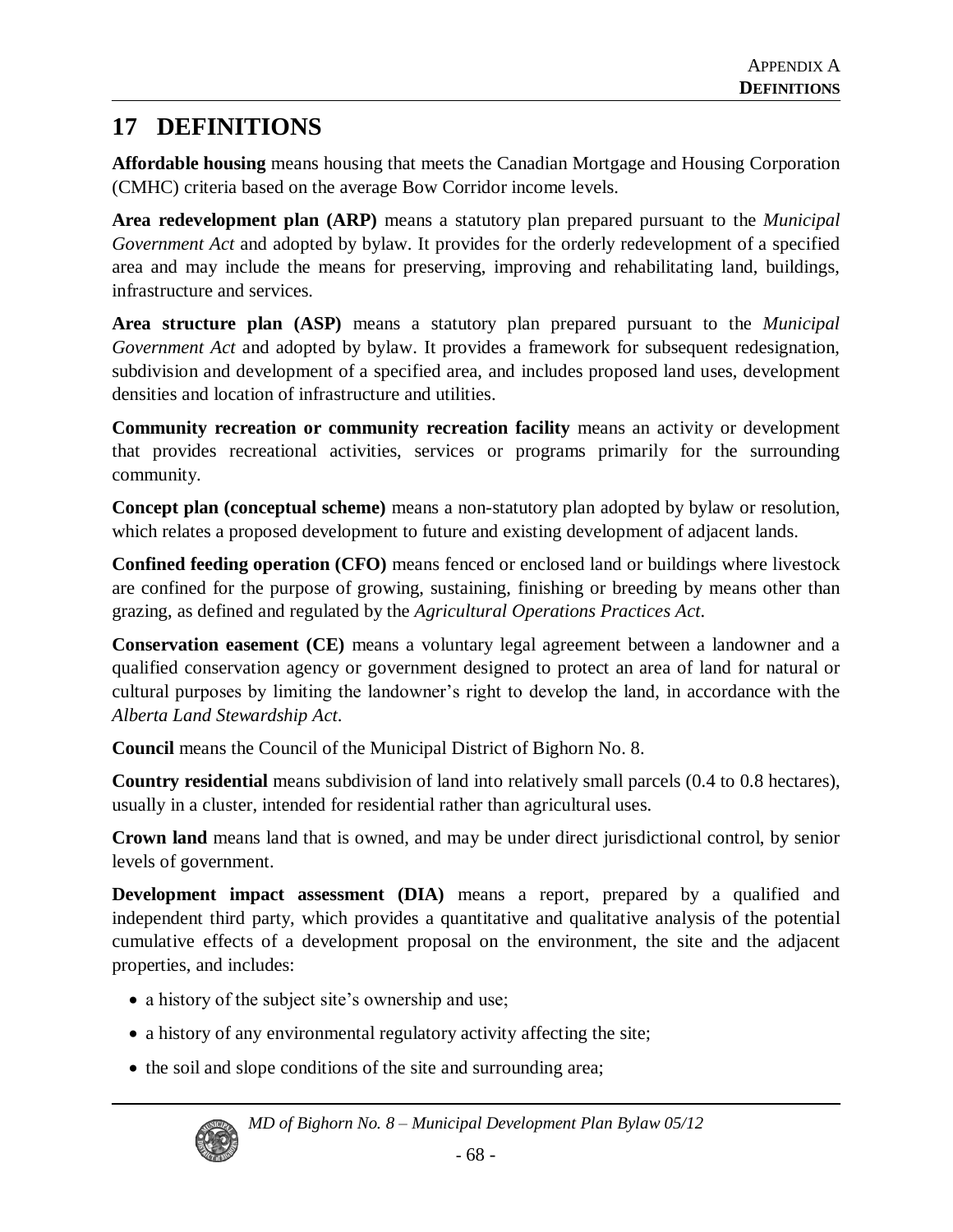- a description of the natural and social environment and the resources on a surrounding the site, and the potential impacts on these features;
- the nature of any potential impacts on air, land, water, flora or fauna;
- an environmental mitigation or protection plan which identifies measures to alleviate any adverse impacts and monitor the performance of the mitigation strategies; and
- other measures as may be required.

**Ecological boundary of a water body** means the boundary of a water body that is the farthest landward extent of the feature directly influenced by and ecologically part of the water body. It is defined by a distinct change in soils and/or vegetation as compared to the adjacent upland vegetation, and includes a riparian buffer.

**Environmentally sensitive area** means lands and features containing:

- water bodies, including rivers and streams, lakes and their shorelands, riparian areas and wetlands;
- corridors or habitats that are unique or crucial to the maintenance of certain wildlife populations; and
- unique or rare vegetation or landforms.

**Escarpment** means a steeply sloping area with a slope of 15% or greater that is separating two comparatively level or more gently sloping lands, where the elevation difference between them is greater than 3.0 m (9.8 ft).

**Flood fringe** means the outer portion of the flood risk area between the floodway and the extent of the 100 year flood elevation where flood water is generally shallower and slower, as determined through the Canada-Alberta Flood Damage Reduction Program or upon a hydrological evaluation undertaken by a qualified professional.

**Flood risk area** means the lands which could be affected by a 1 in 100 year flood and may also include an ice hazard zone. The flood risk area is divided into the floodway and the flood fringe, as determined through the Canada-Alberta Flood Damage Reduction Program or upon a hydrological evaluation undertaken by a qualified professional.

**Flood way** means that portion of the flood risk area where the floodwaters are the fastest, deepest and most destructive, as determined through the Canada-Alberta Flood Damage Reduction Program or upon a hydrological evaluation undertaken by a qualified professional.

**Forestry** means the use of land for the purpose of management, development, logging and cultivation of timber resources, including reforestation and reclamation activities.

**Hamlet** means an unincorporated area as designated by Council pursuant to the *Municipal Government Act*.

**Hazard area** means lands having one or more of the following characteristics:



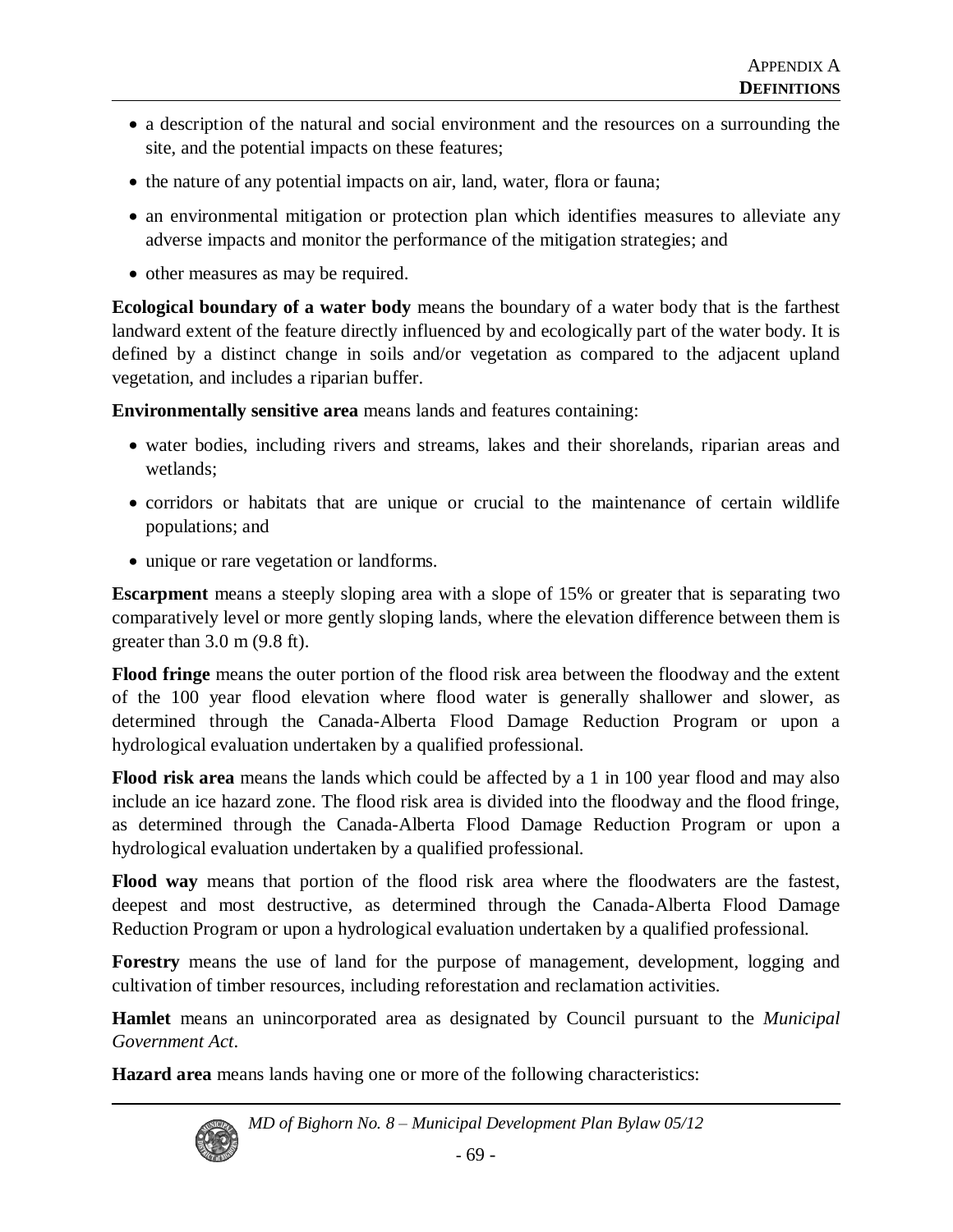- slopes susceptible to erosion, subsidence or slumping;
- prone to flooding;
- within or near a wildfire interface: and
- in proximity to oil and gas facilities.

**Home-based business** means an occupation, profession, trade or craft in which remuneration is normally received for any goods or services provided, and is operated on a residential property.

**Infrastructure** means the physical structures that facilitate the provision of utilities and services, and may include roads, water systems, sewer systems, electrical grids and telecommunication systems.

**Intermunicipal development plan (IDP)** means a statutory plan prepared pursuant to the *Municipal Government Act*. An intermunicipal development plan provides a framework for the use and development of lands on a common boundary between two or more municipalities.

Land use bylaw means the MD of Bighorn's Land Use Bylaw prepared, adopted, and amended from time to time, pursuant to the *Municipal Government Act*.

**Licence of Occupation (LOC)** means approval to develop Crown lands by the private sector, usually in a linear form, similar to an easement.

**Logging** means the removal or cutting of logs from harvestable timber for commercial purposes.

**Low impact development (LID)** means a land planning and engineering design approach to managing storm water runoff that emphasizes the use of natural terrain features to protect water quality. LID implements small-scale engineered hydrologic controls to replicate the predevelopment runoff conditions.

**May** is an operative word meaning a choice is available, with no particular direction or guidance intended.

**Node** means a defined geographic area which contains or is designated to contain a higher concentration of development than the area surrounding the node.

**Open space** means an area of land that is used for public purposes of recreation, culture, leisure or conservation, and may include parks and school grounds.

**Precautionary principle** means a cautious approach to risk management practiced in the context of scientific uncertainty with implications for significant harm to human or environmental health.

**Recreation** means an activity or development for the purposes of leisure, enjoyment, pleasure or health, typically only for a day at a time.

**Rural industrial park** means an area of land located outside of or on the outskirts of an urban area which is designated for a cluster of industrial uses and businesses.



*MD of Bighorn No. 8 –Municipal Development Plan Bylaw 05/12*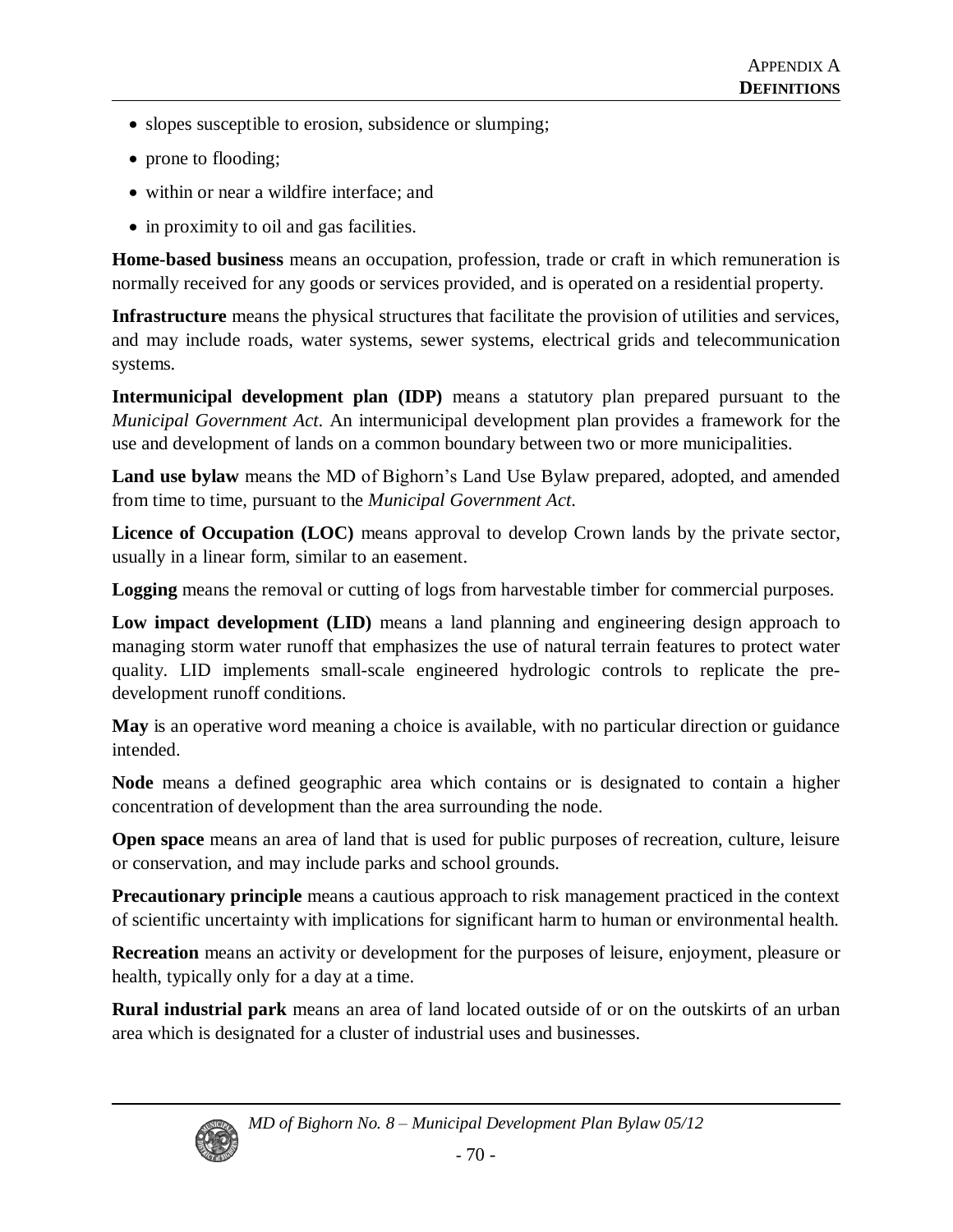**Rural industrial site** means an area of land located outside of or on the outskirts of an urban area which is designated for a single large industrial operation or factory.

**Rural residential** means parcels of land having residential living as the primary use with agricultural activities occurring as a secondary use.

**Settlement** means a grouping of permanent residences and associated buildings that provides housing for industry workers, and is located on land owned by the industry.

**Shall** (or **will**) is an operative word which means the action is obligatory.

**Should** is an operative word which means that, in order to achieve municipal objectives, it is strongly advised that the action be taken.

**Tourism** means an activity or development that caters to people who travel to and stay in places outside their usual environment, typically for 24 consecutive hours or more.

**Transfer of Development Credit (TDC) Program** means the unique TDC initiatives and goals dedicated to specific TDC conservation and development areas.

**Transfer of Development Credit (TDC) Scheme** means the overall enabling framework for TDC initiatives within a municipality. A TDC scheme facilitates the transfer of development potential from land intended to be preserved in perpetuity to land deemed to be appropriate for additional or higher density development.

**Transfer of Subdivision Density (TSD)** means a land use policy that reduces or eliminates subdivision potential in one or more parcels which increasing, by the same number, subdivision potential in one or more other parcels. The technique gathers a base development density assigned to all parcels in an area and divides the land into sending and receiving parcels.

**Utility** means a set of services, such as electricity, telecommunications, natural gas, water and sewer, that is provided and maintained by an organization for public consumption.

**Water body** means any location where water flows or is present, whether or not the flow or the presence of water is continuous, seasonal, intermittent, or occurs only during a flood. For the purposes of this plan, a water body may be natural or man-made, and includes a river, stream, creek, lake, wetland, reservoir or constructed wetland.